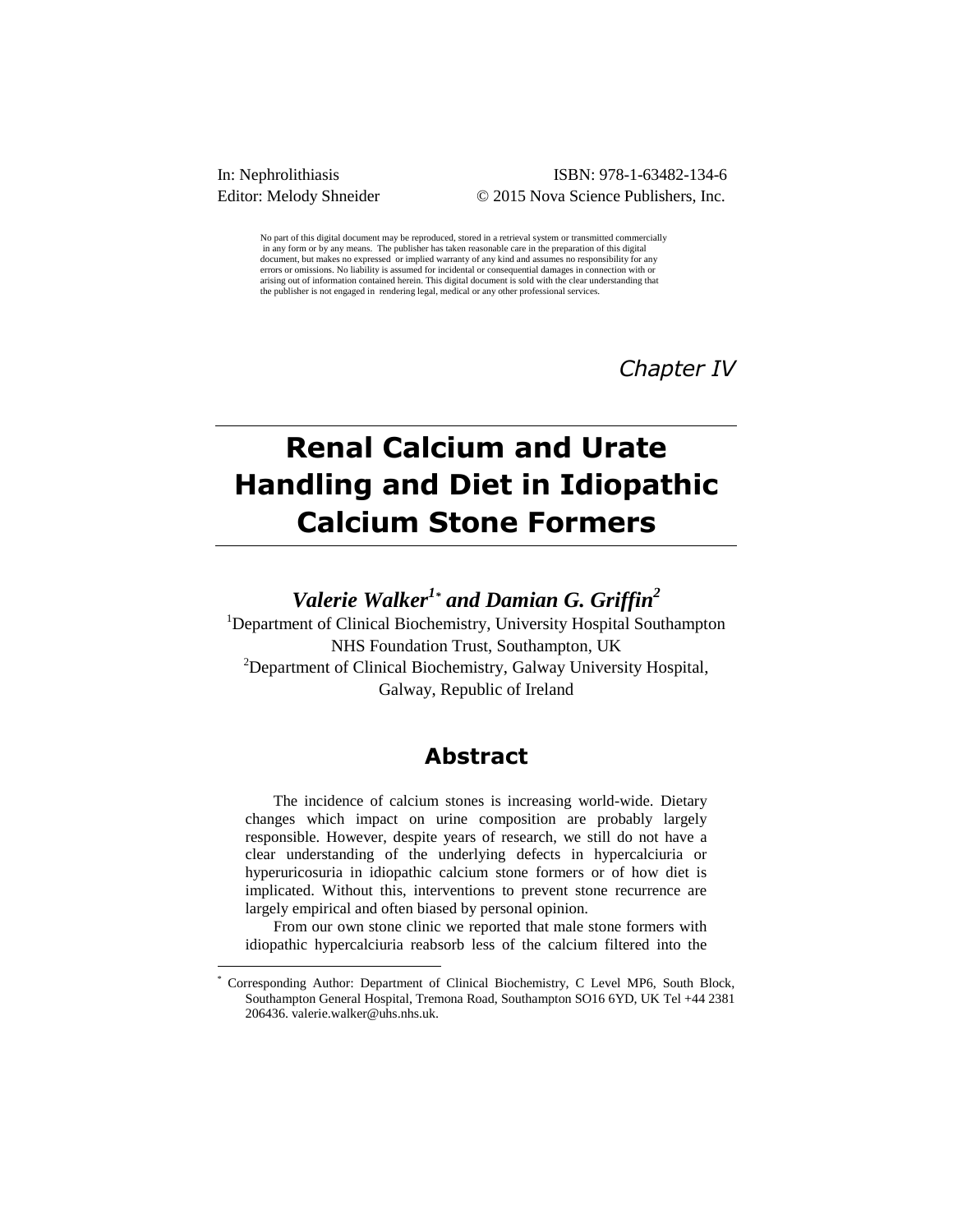kidneys than men with normocalciuria. Similarly, net urate reabsorption of men with idiopathic hyperuricosuria is reduced compared with those with normal urate excretion. This is probably explained by genetic variation in the renal transport of calcium and urate in the general population. In an earlier study, in which we investigated families in which three or more first degree relatives had stones, we confirmed the heritability of hypercalciuria. From our growing knowledge of the numerous genes which are implicated in the renal handling of calcium and urate, and of their close interaction, genetic variation is inevitable. There is increasing interest in this area, but so far few associations have been identified between genetic polymorphisms of renal transporters and hypercalciuria or hyperuricosuria.

From our clinic, we also found subsets of male stone formers with hypercalciuria and hyperuricosuria who had very high creatinine clearance rates, and hence (by inference) glomerular filtration rates. This would lead to delivery of an abnormally high filtered load of calcium or urate to the kidneys. We do not know the explanation. However, one possibility is a high dietary protein intake. There is a large body of evidence that high intakes increase glomerular filtration. From recent studies this might be mediated by enhanced nitric oxide production via the renal arginine-citrulline cycle, which could also influence intrarenal blood flow. This merits further exploration.

As in the case of hypercholesterolemia, idiopathic hypercalciuria and uricosuria may result from interaction between increased genetic susceptibility and dietary excesses, particularly of protein. Whilst identification of those with unfavorable diets and appropriate intervention should reduce calcium or urate excretion of hypercalciuric and hyperuricosuric stone formers, it will not be enough for those at the more severe end of the spectrum for genetic abnormality. They will need additional medication which, hopefully, may be targeted towards specific transporters in the future. With the advances in the technology for rapid through-put DNA analysis, we now have the opportunity to get to the roots of the problem, but it will be fundamental to define the phenotypes of stone formers as precisely as possible if the genetic analyses are to be fruitful.

# **Introduction**

Stones are a common problem world-wide and occur 2-4 times more often in men than women. In America, the life-time risk for stones for men is 12% and for women 5% [1] with estimated annual incidences for men ranging from 100 to 300 per 100,000. [2] Their prevalence has risen over the last 40 years.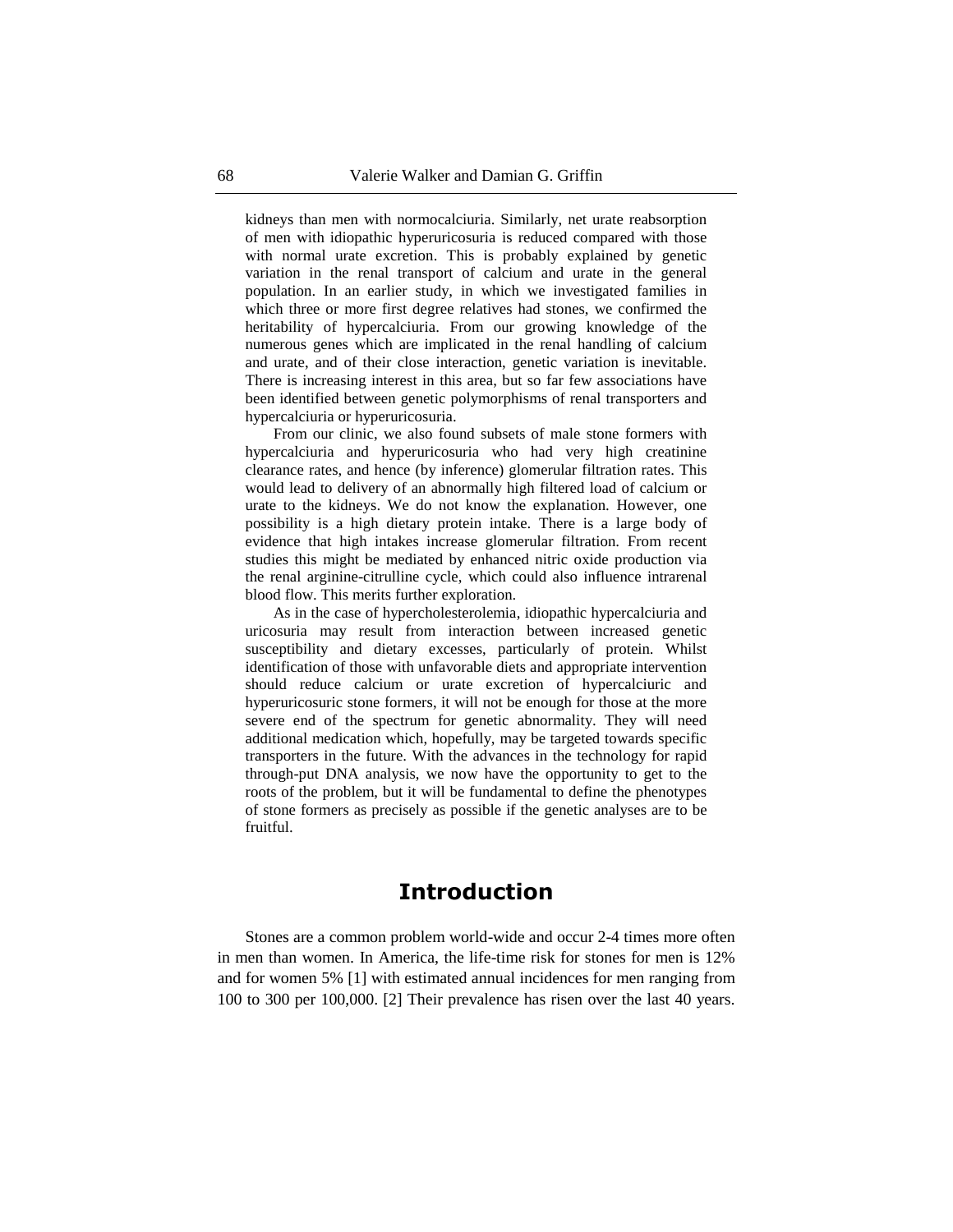[3-5] There is a high recurrence rate, estimated at around 25% at 10y for a first time stone former and 75% for recurrent stone formers. [6] The evidence that hypercalciuria is more common among idiopathic calcium stone formers than in the general population, and that it increases the risk for renal stones is beyond doubt. Precise definition is impossible because urinary calcium excretion is a continuous variable, but using commonly adopted thresholds for urine calcium of  $>7.50$  mmol/24h for men and  $> 6.25$  mmol/24h for women [1], 30- 50% of adult stone-formers have hypercalciuria [3, 7, 8] compared with fewer than 10% in the general population. [3] The underlying cause of hypercalciuria has been investigated intensively. Intestinal calcium absorption is increased, but negative calcium balance develops with dietary calcium restriction which indicates impaired renal conservation of calcium ('renal hypercalciuria') together with increased mobilization of calcium from bone (‗resorptive hypercalciuria'). Formerly, patients with idiopathic hypercalciuria were classified as having absorptive, renal or resorptive hypercalciuria and this directed their management. [7-9] However, this categorization was difficult in a clinic setting and interpretation of calcium loading tests used in research clinics to demonstrate absorptive hypercalciuria [10] may have been confounded by co-existing renal hypercalciuria. Indeed, it was suggested that all idiopathic hypercalciuria may be in part renal. [11] In experimental studies on a genetic stone-forming rat all three mechanisms contribute to hypercalciuria, [12] and there is a growing consensus that this is also the case in humans. [1, 3, 8, 9, 13-15] Pedigree and twin studies have demonstrated that hypercalciuria is inherited, with the genetic contribution to urinary excretion estimated at around 50%. [4, 16-20] The heritability of this quantitative trait is polygenic in nature. [15, 18, 19]

Fewer than 20% of individuals with hypercalciuria in the general population have symptomatic stone disease. [7] Hypercalciuria may merely lower the threshold for urolithiasis which is then triggered by other associated factors, such as low urine volume, abnormal urinary pH, and excessive oxalate or urate excretion. These could have a genetic origin and/or result from environmental factors, particularly low fluid intake and diet. They must be controlled in addition to hypercalciuria if interventions to reduce stone recurrence are to be effective. [3, 8]

In view of the numerous variables which may contribute to 'idiopathic' hypercalciuria, investigations to further our understanding of its origin and significance for stone formation must be targeted. We need to identify subgroups of patients for study who have a homogeneous phenotype with an increased likelihood of having a selected pathological defect.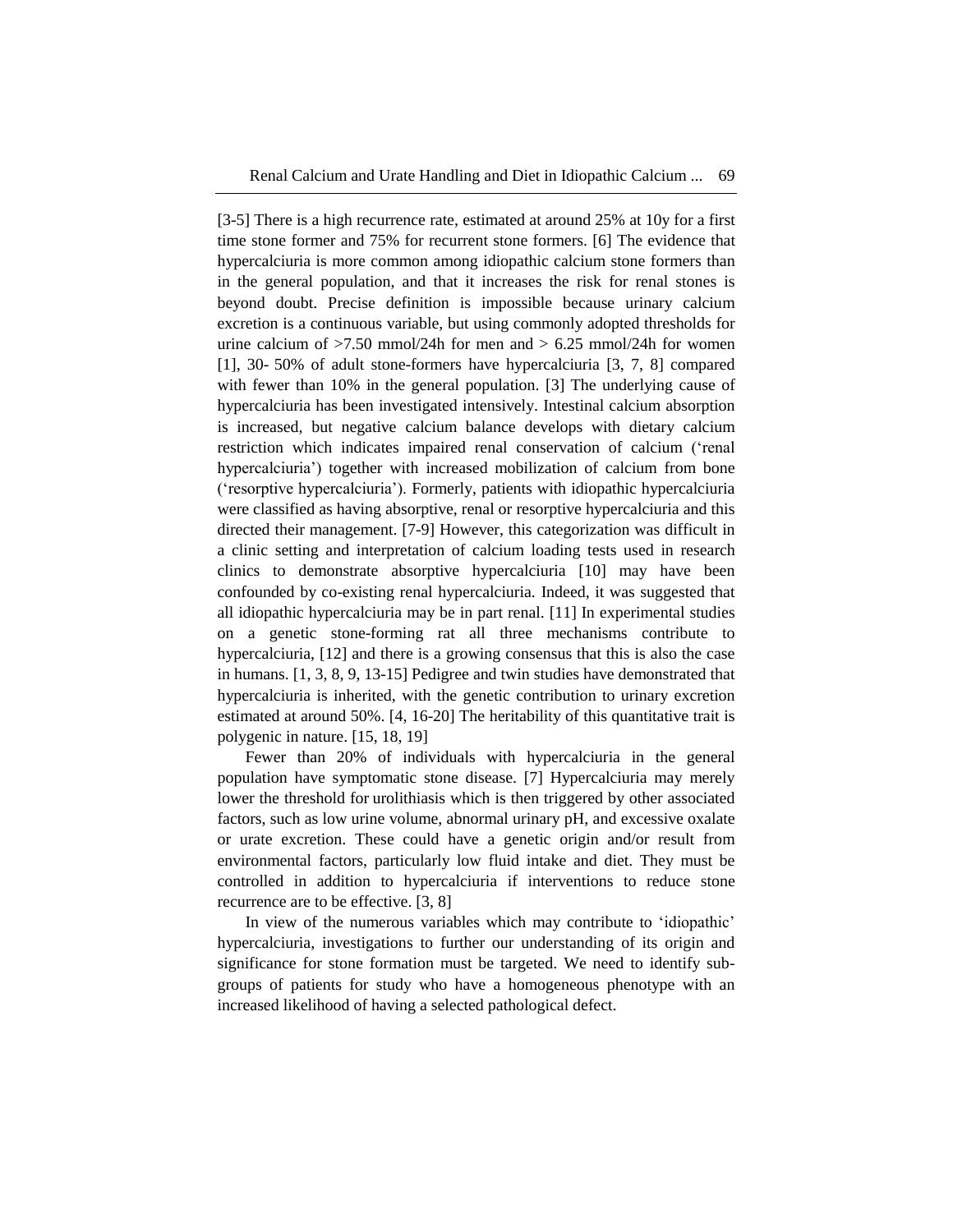In this chapter we report findings from our own clinic in Southampton. In an early family study we looked for evidence of linkage between stone formation and intermediate traits associated with stones with four genes which are involved in calcium turnover. The findings have not been previously reported and will be covered in detail. In our other studies we aimed to identify patients from the clinic data base whose predominant abnormality was low renal calcium or urate reabsorption and to look for associated risks for stones. The main findings of three studies which have been published [21-23] will be summarized. Collectively they support the case for a genetic contribution to hypercalciuria, hyperuricosuria and stones in some families, indicate that altered renal tubular handling of calcium and urate is probably a common underlying factor in hypercalciuria and hyperuricosuria, that individuals in whom this is the dominant primary abnormality can be identified in a clinic setting and that their risk factors for stones differ from those of individuals whose dominant disturbance is delivery of an excessive filtered load of calcium or urate to the kidney.

# **The Southampton Stone Clinic**

The Renal Stone Clinic of the Department of Clinical Biochemistry at Southampton General Hospital UK accepts referrals for stone forming patients diagnosed in the local area. Its purpose is to identify and treat factors which can be modified to reduce the risk of stone recurrence. A clinic database, held on Microsoft Access (97-2003), was created in 1996 and includes demographic and biochemical data for most patients investigated for stones who initially presented to the Clinic between June 1990 and March 2007. [21] The data were anonymized for the research studies. At the first attendance, non-fasting blood and a paired fresh random urine sample were collected. With careful verbal and written instruction, patients collected 24h urine samples at home, without refrigeration. From around 1997, patients collected one 24h sample with thymol as preservative. On receipt, the volume was determined from weight and an aliquot was removed for urate analysis without pH adjustment. The urine remaining in the container was then acidified with hydrochloric acid to pH 2.0. Prior to 1997, patients collected two samples: one into hydrochloric acid for the standard tests, and the second into sodium hydroxide for urate analysis if requested. The pH was then adjusted to 2.0 and 7.5, respectively.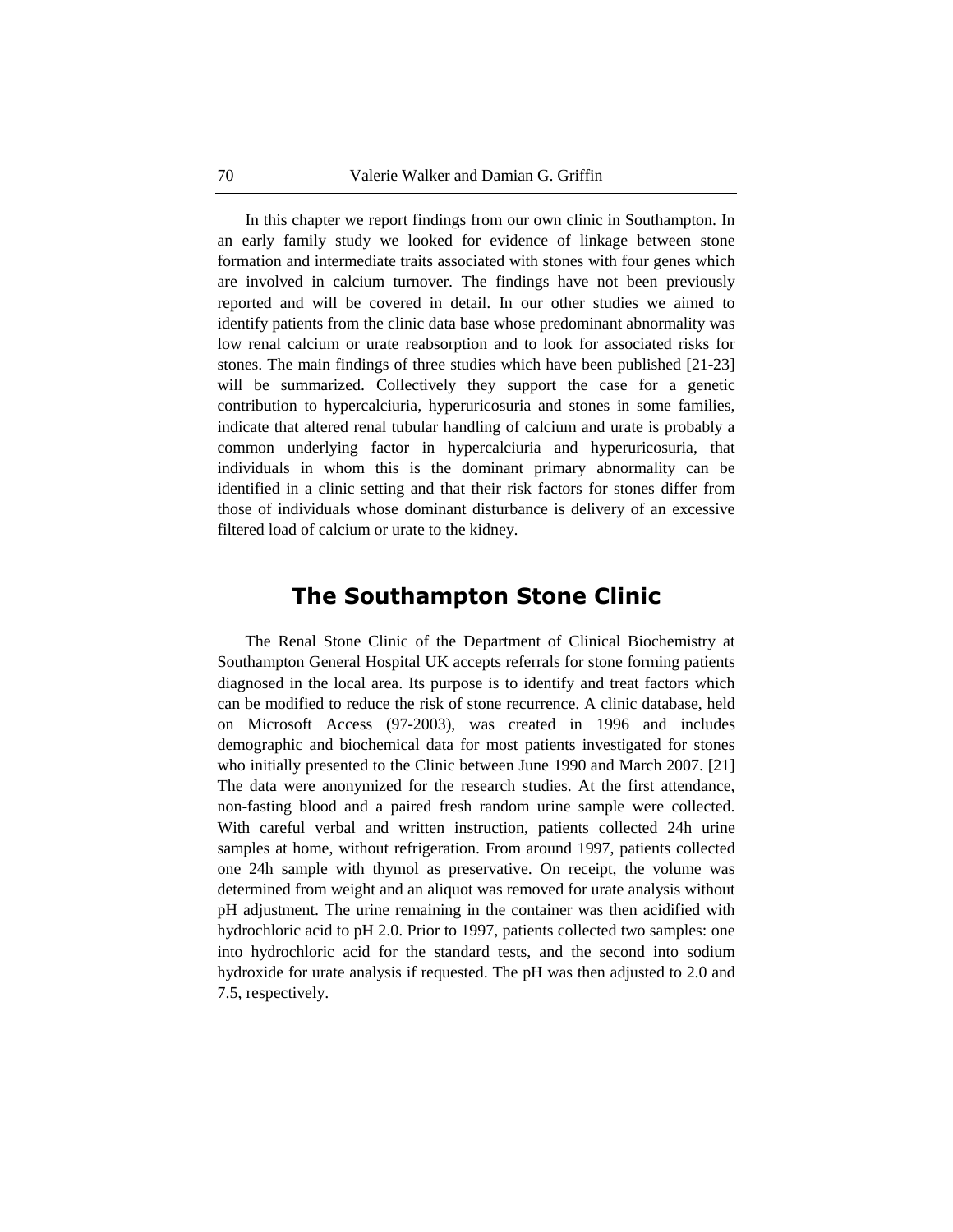The standard tests were: plasma: electrolytes, bicarbonate, creatinine, calcium adjusted for albumin, phosphate, urate and parathyroid hormone (PTH); fresh random urine: pH, phosphate and creatinine concentrations; 24h urine: volume, calcium, oxalate, creatinine and creatinine clearance. 24h urine urate, citrate and magnesium were added variably, often for patients with more severe stone problems. All analyses were carried out at Southampton General Hospital. Stones were analyzed qualitatively, with chemical methods using a Merckognost urinary calculi analysis kit (Merck, Darmstadt, Germany). Nonparametric statistical analyses were used throughout: the two-tailed Mann-Whitney U test and two-sided Fisher's exact test or Chi-square tests to compare differences between groups and Spearman's rank test for correlation.

# **The Family Study**

This study was undertaken between 1997 and 2000. From the clinic database, 25 patients were selected who were recorded as having at least two first-degree relatives with renal stone disease. Selection was biased towards families with young index patients (more likely to have a severe defect and living relatives), affected women (lower incidence of stones than men and possibly a greater likelihood of having a genetic defect), and those living locally. Families of index patients with a known heritable cause of nephrolithiasis were excluded. Fourteen families were finally recruited and participants gave written informed consent. All participants who lived locally provided a blood sample for biochemistry and DNA extraction, a mouthwash for DNA, and fasting and 24h urine samples. Adults living outside Southampton provided a mouthwash sample, fasting urine and if possible, blood for DNA collected locally. Children under 16 years of age provided a mouthwash sample and fasting urine.

To explore the familial basis of renal stone disease, the heritability of stones and relevant biochemical traits were inspected for each kindred. The possibility that these were linked to any of four genes which might be implicated in stone disease was investigated using a microsatellite-based approach for co-segregation analysis. The microsatellite markers were tetranucleotide repeats with between 5 and 9 alleles and heterozygosity frequencies  $\geq 60\%$ . The selected genes were those for the calcium sensing receptor (CASR; location 3q21-q24), the thiazide-sensitive sodium chloride cotransporter (SLC34A1; 16q13), vitamin D receptor (12q12-q14), and the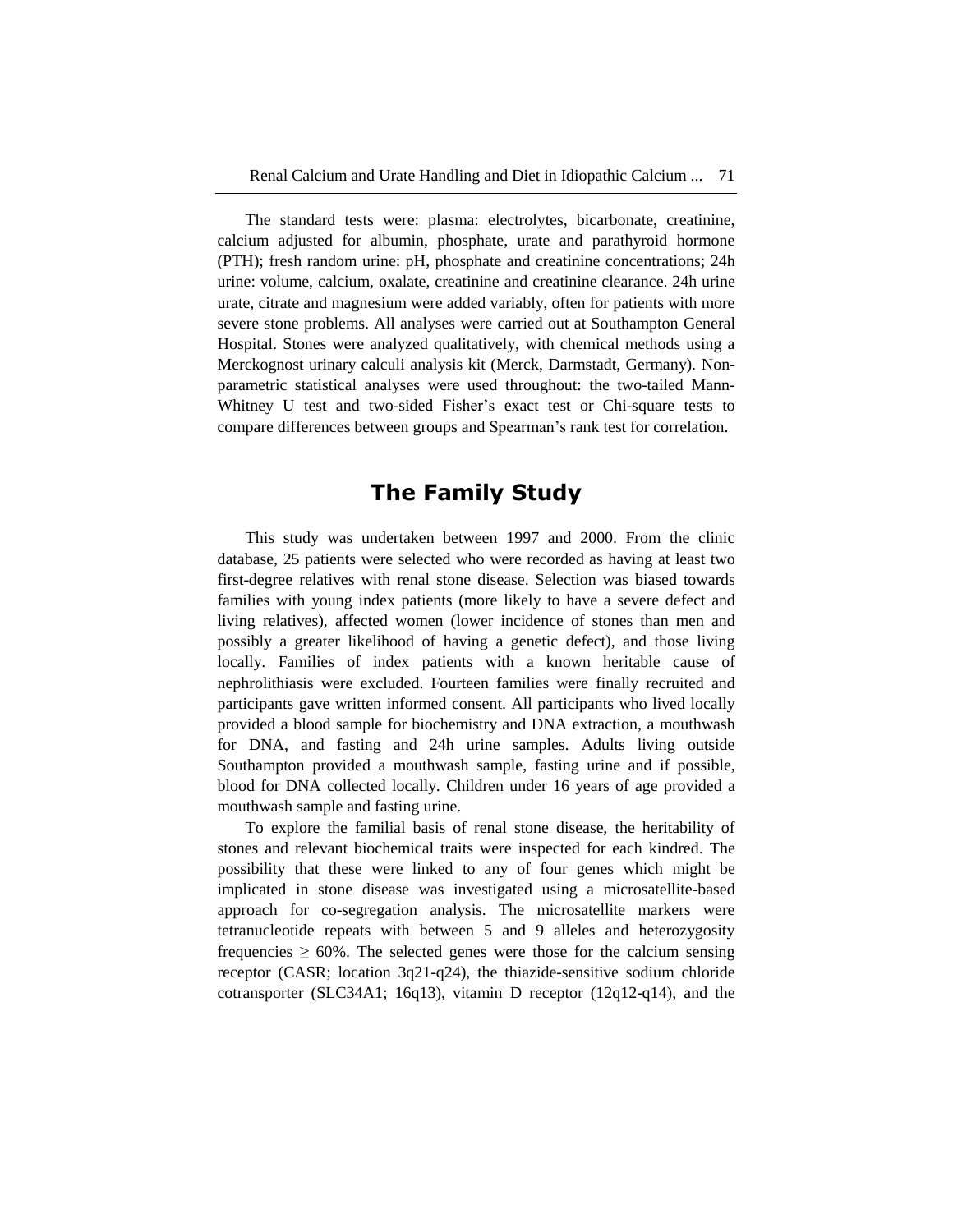sodium–phosphate cotransporter (NPT2; 5q35). Genehunter, a software program that facilitates non-parametric linkage analysis, was used to analyze for linkage between renal stone affection status and the genotyped microsatellite markers in 14 pedigrees. BETA, a software program that facilitates non-parametric linkage analysis for a quantitative trait using allele sharing in sibling pairs, was used to analyze for linkage between quantitative traits associated with renal stone disease and the genotyped microsatellite markers. A LOD score  $\approx$  3.0, approximates to a significance level of 5% for Mendelian disorders.

### Summary of the Findings

Biochemical analyses were undertaken on samples from 14 kindreds from 166 individuals  $\geq 18$  years of age and 34 aged <18 years. The key relevant data for each family are summarized in Table 1. Samples were obtained for 10 or more members of seven families, but other families were smaller with few surviving members living locally to recruit.

### Hypercalciuria

Overall, 32 of 105 individuals (30%) who supplied 24h urine samples had hypercalciuria. The incidence was significantly higher in stone formers than in non-stone formers (45% versus 22%, P 0.016). The frequency varied among the families and was apparently a common abnormality in four of the larger kindreds tested (1, 2, 10, and 11), and possibly important in two other families (13, 14) in each of which two of the only three members tested were hypercalciuric. Hypercalciuria was relatively modest, with median values for men of 9.19 mmol/24h and for women of 7.50 mmol/24h, and only 7 individuals had values  $> 10.00$  mmol  $/24$ h. Only 14% of adults had raised fasting urine calcium/creatinine ratios, with no difference between stone formers and non-stone formers, and no apparent segregation with the hypercalciuric kindreds. None of those under 18 years of age had had stones, but four (12%) had raised calcium/creatinine ratios.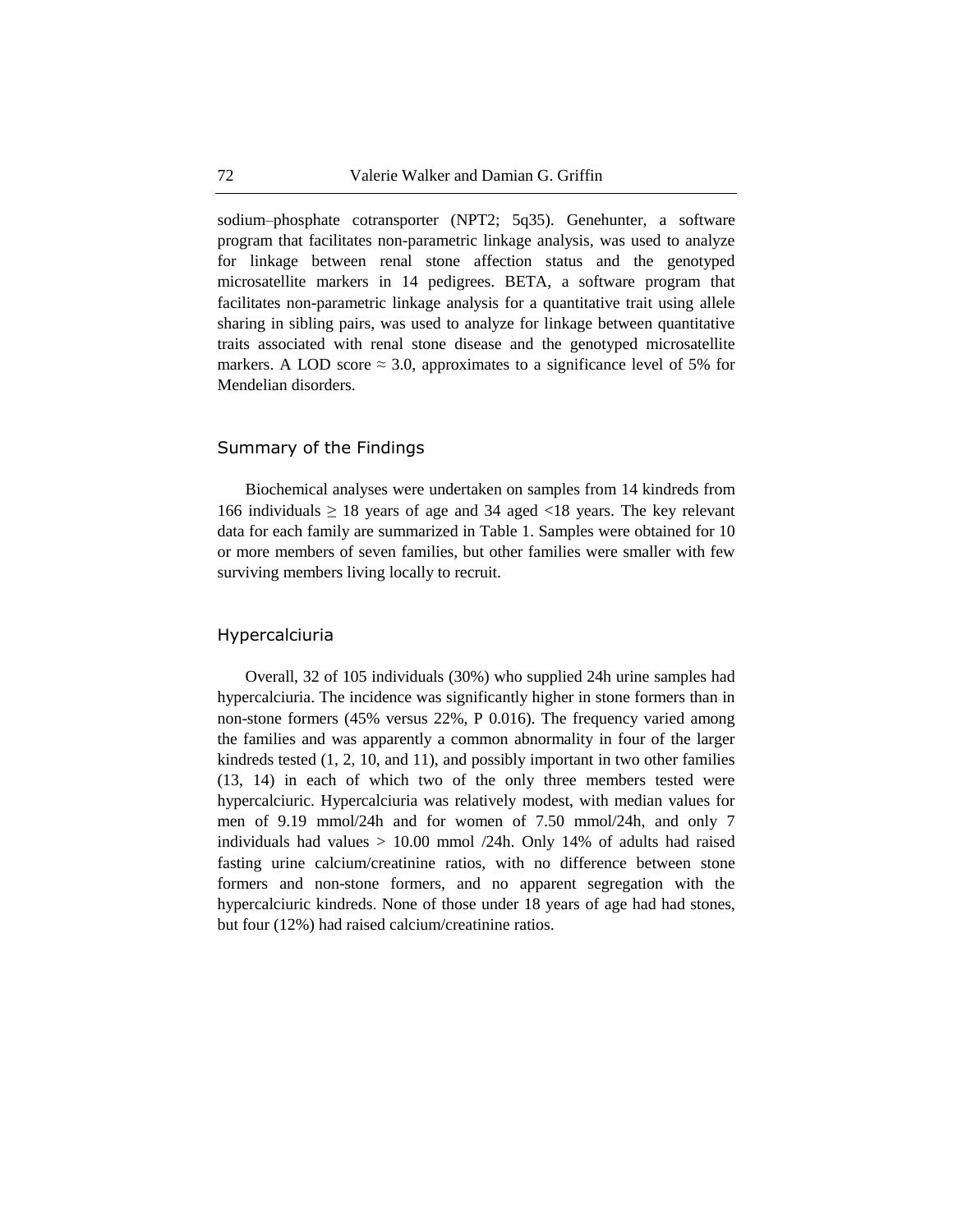| Family          | Inc. $24h$            |               | Inc. Ca/crt |      | $<$ 18 $v$ with                  | Inc. $24h$ |             | Low 24h    |                | Low cit/crt          |                | $<$ 18 $v$ with |                | TmPO4 <       |                | $Inc. 1, 25-$ |                | Inc. PTH             |                |
|-----------------|-----------------------|---------------|-------------|------|----------------------------------|------------|-------------|------------|----------------|----------------------|----------------|-----------------|----------------|---------------|----------------|---------------|----------------|----------------------|----------------|
| (no. of stone)  | calcium               |               | ratio       |      | inc Ca/crt                       | oxalate    |             | citrate    |                | ratio                |                | low cit/crt     |                | $0.80$ mmol/l |                | <b>DHCC</b>   |                |                      |                |
| formers tested) | (no. with             |               | (no. with   |      | (no. with                        | (no. with  |             | (no. with  |                | (no. with            |                | (no. with       |                | (no. with     |                | (no. with     |                | (no. with            |                |
|                 | stones)               |               | stones)     |      | stones)                          | stones)    |             | stones)    |                | stones)              |                | stones)         |                | stones)       |                | stones)       |                | stones)              |                |
|                 |                       | $n^{\dagger}$ |             | n    | n                                |            | n           |            | n              |                      | n              |                 | n              |               | n              |               | n              |                      | n              |
| 1(4)            | 4(3)                  | 9             | 2(1)        | 14 0 | 6                                | 3(2)       | 9           | $\Omega$   | $\mathbf Q$    | 3(0)                 | 14             | $\overline{0}$  | 6              | 6(4)          | 8              | 3(0)          | 9              | 1(1)                 | 9              |
| 2(3)            | 6(1)                  | 10            | 7(1)        | 17   |                                  | 2(0)       | 10          | 1(1)       | 10             | 4(1)                 | 16             |                 |                | 2(1)          | 9              | 4(1)          | 6              | 0                    | 9              |
| 3(4)            | $1(1^*)$              | 4             | $1(1^*)$    | 5    | $\overline{0}$<br>$\overline{c}$ |            | 4           | $\Omega$   | 4              | 1(1)                 | 5              | $\Omega$        | $\overline{c}$ | $3(3^*)$      | 4              | $\Omega$      | $\overline{4}$ | $1(1^*)$             | 4              |
| 4(3)            | $(1^*)$               | 4             | $1(1^*)$    | 4    | 3                                |            | 4           | $1(1^*)$   | 4              | 2(1)                 | $\overline{4}$ | 10              | 3              | $2(1^*)$      | 4              | $3(2^*)$      | $\overline{4}$ | $1(1^*)$             | 4              |
| 5(2)            | $\Omega$              | $\mathcal{F}$ |             |      | none tested                      |            | 3           | $\Omega$   | 3              | 1(0)                 | 5              | none tested     |                |               | $\overline{c}$ | 2(2)          | 3              |                      | 3              |
| 6(3)            | (0)                   | 13            | 2(0)        | 17   | 6                                | 2(0)       | 13 0        |            | 13             | 3(1)                 | 17             | $\overline{0}$  | 6              | 5(2)          | 12             | 2(0)          | 11             | 2(1)                 | 12             |
| 7(2)            |                       | 6             | 0           | 8    | none tested                      | 1(0)       | 6           | 1(0)       | 6              | 2(1)                 |                | none tested     |                | 3(2)          | 5              | 3(2)          | 5              |                      | 5              |
| 8(2)            | (1)                   | 2             | 1(0)        | 5    | $\Omega$                         |            | 2           | $\Omega$   | $\overline{c}$ | 2(1)                 | 5              | $\Omega$        | $\overline{c}$ | 2(2)          | $\overline{c}$ | 1(1)          | 2              |                      | $\overline{c}$ |
| 9(1)            | 1(1)                  | 4             | 0           | 4    | none tested                      |            | 4           | 1(0)       | 4              | 2(0)                 | $\overline{4}$ | none tested     |                | $\theta$      | 3              | 2(0)          |                | $\Omega$             | 4              |
| 10(5)           | 4(2)                  | $\mathcal{I}$ | 2(1)        | 9    | $\overline{c}$                   | 1(1)       | $\tau$      | 1(1)       | $\tau$         | 4(1)                 | 10             | 10              | 2              | 1(1)          | 8              | 5(3)          | 8              | $\Omega$             | 8              |
| 11(3)           | 5(2)                  | 10            | 2(0)        | 16 0 | $\mathbf{3}$                     | 3(0)       | 10          | 2(0)       | 10             | 2(0)                 | 17             | $\Omega$        | 3              | 2(1)          | 9              | 5(2)          | 9              | 1(0)                 | 9              |
| 12(5)           | 4(3)                  | 27            | 4(1)        | 39 0 | 6                                | 3(0)       | 27          | 6(1)       | 25             | $*16(1)$             | 39             |                 | 6              | 4(2)          | 17             | 6(3)          | 27             | 2(0)                 | 25             |
| 13(3)           | 2(1)                  | 3             | 2(1)        | 11   | $\overline{0}$                   | 2(1)       | 3           | 2(1)       | 3              | 4(2)                 | 11             |                 |                | 2(1)          | 3              | 2(1)          | 3              |                      | 3              |
| 14(3)           | 2(2)                  | 3             | 0           | 8    | $\overline{2}$<br>$\overline{0}$ |            | 3           | $\Omega$   | 3              | 2(1)                 | 7              |                 | $\overline{2}$ | 1(1)          | 3              | $\Omega$      | 3              |                      | $\overline{3}$ |
| Totals:         |                       |               |             |      |                                  |            |             |            |                |                      |                |                 |                |               |                |               |                |                      |                |
| abnorm (tested) |                       |               |             |      |                                  |            |             |            |                |                      |                |                 |                |               |                |               |                |                      |                |
| sf              | 18(40) 45%            |               | 7(41) 17%   |      |                                  | 4(40)10%   |             | 5(40) 13%  |                | 11(42) 26%           |                |                 |                | 21(39) 54%    |                | 17(38) 45%    |                | 4 (40) 10%           |                |
| non-sf          | 14(65) 22%            |               |             |      | 17(125)14% 4 (33) 12%            |            | 13 (65) 20% | 10(63) 16% |                | 36(119)30% 5(34) 15% |                |                 |                | 12(50) 24%    |                |               |                | 21(60) 35% 4(60) 7%  |                |
| all             | 32(105)30% 24(166)14% |               |             |      |                                  |            | 17(105)16%  | 15(103)15% |                | 47(161)29%           |                |                 |                | 33(89) 41%    |                |               |                | 38(98) 39% 8(100) 8% |                |

### Table 1. Abnormal findings in families of 14 stone formers with two or more first degree relatives with stones

† Number of samples analyzed; \* Results indicated that this stone former had primary hyperparathyroidism; \*\* 10 members of this kindred had fasting citrate/creatinine ratios < 0.10 mmol/mmol (ref  $\geq$  0.16); ref for calcium/ creatinine ratio for adults  $\leq$  0.59 mmol/mmol; <18years ≤ 0.69 mmol/mmol; Abbreviations: inc. increased; Ca/crt urine calcium/creatinine ratio; cit/creat: citrate/creatinine ratio; 1,25-DHCC 1,25-dihydroxycholecalciferol; PTH parathyroid hormone; sf stone formers; non-sf non-stone formers.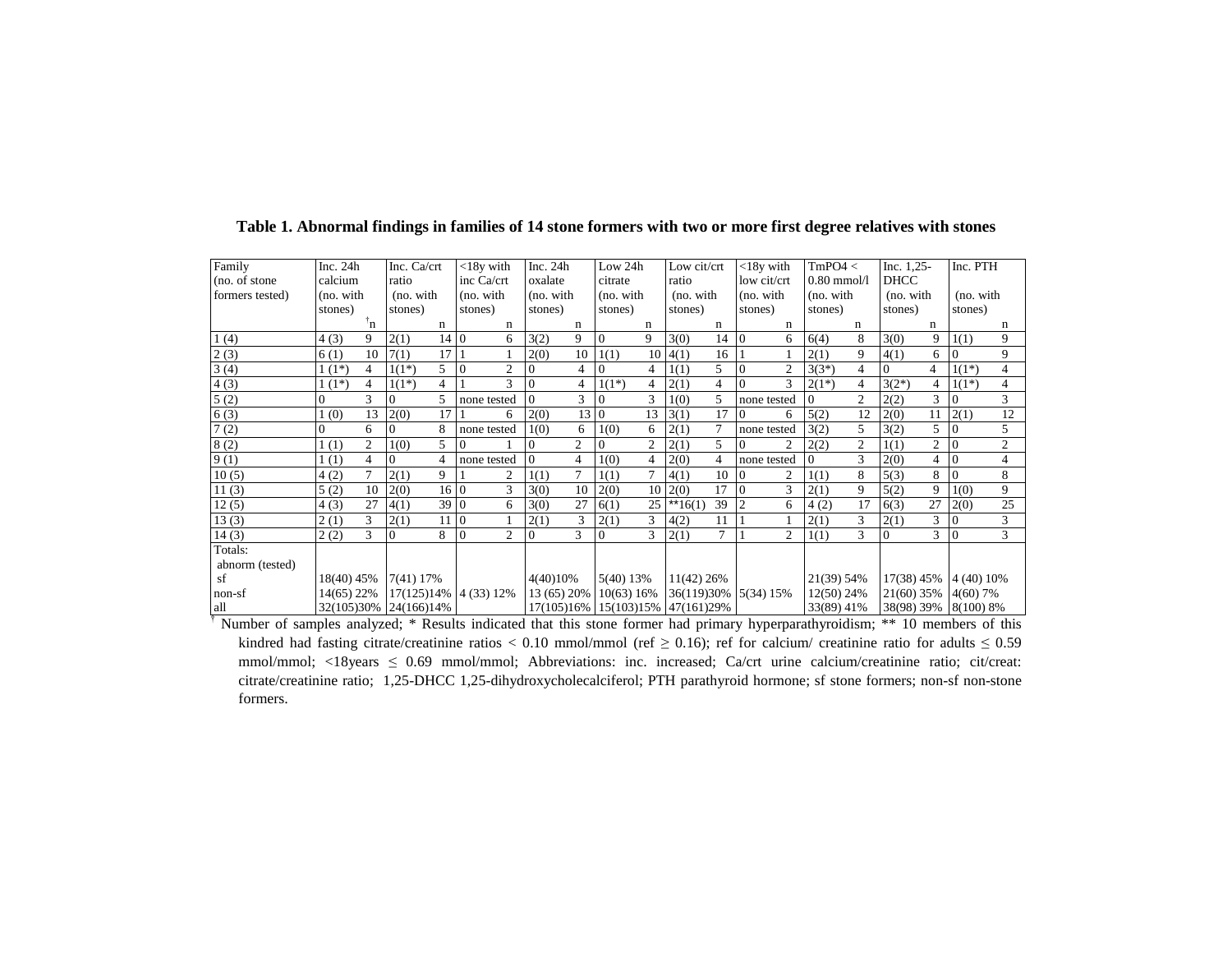|                                    | <b>MEN</b> 24h calcium $> 7.50$                   | <b>MEN</b> 24h calcium $\leq$ | $\mathbf{P}^{\dagger\dagger}$ | <b>WOMEN</b> 24h calcium $>$ | <b>WOMEN24h</b> calcium $\leq$                                                     | $\mathbf{P}$ |
|------------------------------------|---------------------------------------------------|-------------------------------|-------------------------------|------------------------------|------------------------------------------------------------------------------------|--------------|
|                                    | mmol                                              | $7.50$ mmol                   | high v normal $6.25$ mmol     |                              | $6.25$ mmol                                                                        | high v       |
|                                    | median; range (n)                                 | median; range $(n)$           | median; range (n)             |                              | median; range (n)                                                                  | normal       |
| Total in group                     | 16                                                | 33                            |                               | 13                           | 40                                                                                 |              |
| stones                             | 11(69%)                                           | 14 (42%)                      | 0.128                         | 6(46%)                       | 8(20%)                                                                             | 0.080        |
| Plasma                             |                                                   |                               |                               |                              |                                                                                    |              |
| Calcium mmol/l                     | 2.41; 2.25-2.54<br>(15)                           | 2.36; 2.24-2.61<br>(30)       | 0.288                         | 2.32; 2.22-2.52<br>(13)      | 2.36; 2.20-2.59<br>(38)                                                            | 0.043        |
| Phosphate mmol/l                   | $1.03; 0.71 - 1.38$<br>(15)                       | $1.02; 0.80-1.68$<br>(30)     | 0.399                         | $1.00; 0.80-1.27$<br>(13)    | 1.14; 0.71-1.40<br>(38)                                                            | 0.230        |
| $PTH$ pmol/l                       | $3.3:1.4-15.8$<br>(15)                            | $3.3$ ; 1.1-10.6<br>(30)      | 0.952                         | $3.1; 1.1 - 7.6$<br>(13)     | $2.7:0.6-8.1$<br>(38)                                                              | 0.762        |
| 1,25 DHCC pmol/l                   | $120:61-161$<br>(15)                              | 85:46-182<br>(30)             | 0.044                         | 126; 70-180<br>(13)          | 98: 38-151<br>(36)                                                                 | 0.029        |
| 24h urine                          |                                                   |                               |                               |                              |                                                                                    |              |
| Oxalate mmol/24h                   | $0.46:0.29-0.67$<br>(16)                          | $0.33; 0.12 - 0.67$<br>(33)   | 0.002                         | $0.36; 0.23-0.76$<br>(13)    | $0.32; 0.14 - 0.94$<br>(40)                                                        | 0.121        |
| Calcium mmol/24h                   | 9.19: 7.53-16.81<br>(16)                          | 5.24; 1.38-7.50<br>(33)       | < 0.001                       | 7.50; 6.44-18.58<br>(13)     | 3.32; 1.17-6.24<br>(40)                                                            | < 0.001      |
| Citrate mmol/24h                   | 4.06; 1.10-8.49<br>(16)                           | 2.59; 3.77-21.92<br>(32)      | 0.018                         | 3.48; 1.72-7.19<br>(13)      | 2.77; 0.35-5.74<br>(39)                                                            | 0.148        |
| Volume 1/24h                       | 1.83; 1.28-3.02<br>(16)                           | (33)<br>$1.53: 0.78 - 2.65$   | 0.002                         | 1.69; 0.76-3.44<br>(13)      | 1.49; 0.49-3.91<br>(40)                                                            | 0.347        |
| Creatinine mmol/24h                | 15.9; 9.5-21.2<br>(16)                            | (33)<br>12.4; 3.8-21.9        | 0.001                         | 12.6; 8.11-21.67<br>(13)     | $8.72; 3.6-16.0$<br>(40)                                                           | 0.002        |
| Creatinine clearance               | 178: 70-263<br>(15)                               | 125; 36-274<br>(30)           | 0.003                         | 164; 104-289<br>(13)         | (38)<br>122.9; 37-196                                                              | 0.002        |
| 1/24h                              |                                                   |                               |                               |                              |                                                                                    |              |
| <b>Random fasting</b>              |                                                   |                               |                               |                              |                                                                                    |              |
| urine                              |                                                   |                               |                               |                              |                                                                                    |              |
| Calcium/creat                      | $0.48; 0.28 - 0.99$<br>(16)                       | $0.33; 0.04 - 0.82$<br>(33)   | 0.003                         | $0.65; 0.18 - 0.76$<br>(11)  | $0.31; 0.09 - 0.84$<br>(40)                                                        | 0.013        |
| mmol/mmol                          |                                                   |                               |                               |                              |                                                                                    |              |
| Citrate/creat                      | $0.20; 0.09 - 0.54$<br>(16)                       | $0.16; 0.06 - 0.49$<br>(33)   | 0.062                         | $0.31; 0.06 - 0.59$<br>(12)  | $0.27; 0.04 - 0.67$<br>(39)                                                        | 0.617        |
| mmol/mmol                          |                                                   |                               |                               |                              |                                                                                    |              |
| TmPO <sub>4</sub> /GFR mmol/l<br>÷ | $0.78; 0.51 - 1.25$<br>(14)<br>.<br>$\sim$ $\sim$ | $0.78; 0.50-1.68$<br>(26)     | 0.755                         | $0.94; 0.58-1.18$<br>(12)    | $0.97; 0.48-1.53$<br>(34)<br>$\mathcal{W}$ , $\mathcal{W}$ , $\mathcal{W}$<br>$ -$ | 0.491        |

## **Table 2. Comparison of data for all adults ≥ 18 y with hypercalciuria (men urine calcium**  $> 7.50$  **mmol/24h; women**  $> 6.25$  **mmol/24h)** with **those** with **normocalciuria**<sup>†</sup>

† All ≥ 18 years of age, including family members and spouses, stone formers and non-stone formers.<sup>††</sup> Mann-Whitney U-test P <0.05 statistically significant. Abbreviations as for Table 1.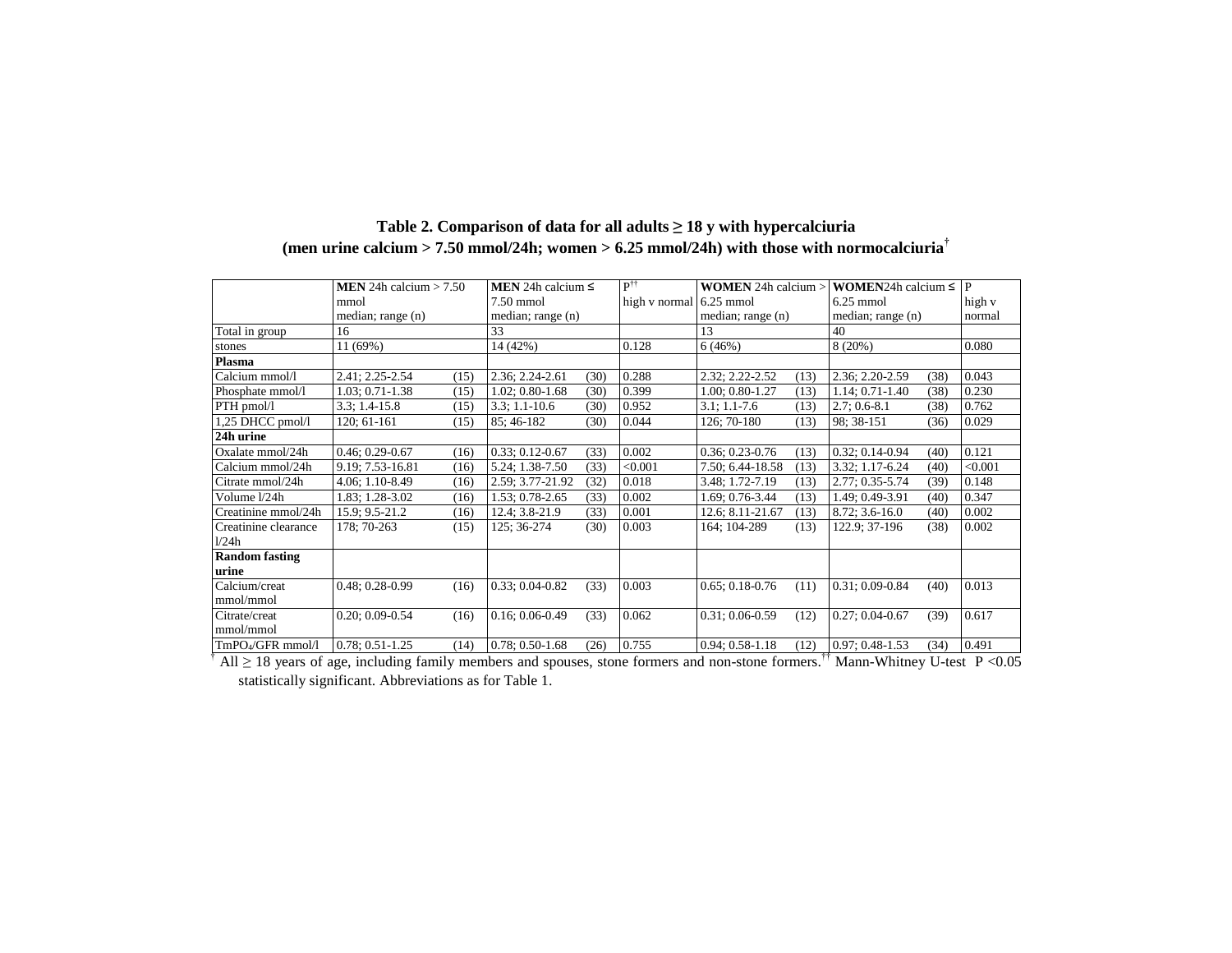|                               | <b>MEN</b>          |      | <b>MEN</b>          |                                       | $P^{\dagger\dagger}$ | <b>WOMEN</b>        |     | <b>WOMEN</b>          |      | P       |
|-------------------------------|---------------------|------|---------------------|---------------------------------------|----------------------|---------------------|-----|-----------------------|------|---------|
|                               | TmPO4/GFR < 0.80    |      |                     | TmPO4/GFR $\geq$ 0.80<br>low y normal |                      | TmPO4/GFR < 0.80    |     | TmPO4/GFR $\geq 0.80$ |      | low y   |
|                               | mmol/l              |      | mmol/l              |                                       |                      | mmol/l              |     | mmol/l                |      | normal  |
|                               | median; range       | (n)  | median; range       | (n)                                   |                      | median; range       | (n) | median; range         | (n)  |         |
| Total in group <sup>†††</sup> | 23                  |      | 18                  |                                       |                      | 8                   |     | 38                    |      |         |
| stones                        | 14 (61%)            |      | $9(50\%)$           |                                       | 0.539                | 5(63%)              |     | 9(24%)                |      | 0.044   |
| Age years                     | 58:27-89            | (23) | 43: 23-74           | (18)                                  | 0.004                | $45:29-60$          | (8) | 41: 18-84             | (38) | 0.761   |
| Plasma                        |                     |      |                     |                                       |                      |                     |     |                       |      |         |
| Bicarbonate mmol/l            | 28: 23-33           | (23) | 28; 22-32           | (18)                                  | 0.426                | $26:24-27$          | (8) | 27: 21-31             | (37) | 0.027   |
| Calcium mmol/l                | 2.40; 2.28-2.61     | (23) | 2.35; 2.24-2.52     | (18)                                  | 0.151                | 2.34; 2.23-2.36     | (8) | 2.35; 2.20-2.59       | (38) | 0.151   |
| Phosphate mmol/l              | $0.93; 0.71-1.10$   | (23) | 1.17: 0.96-1.40     | (18)                                  | < 0.001              | $0.85: 0.71-1.00$   | (8) | 1.17: 0.87-1.40       | (38) | < 0.001 |
| Urate mmol/l                  | $0.32; 0.20 - 0.49$ | (23) | $0.29; 0.22 - 0.48$ | (18)                                  | 0.252                | $0.30; 0.20 - 0.35$ | (8) | $0.19; 0.09 - 0.41$   | (37) | 0.008   |
| Creatinine umol/l             | 100; 76-101         | (23) | 87: 76-105          | (18)                                  | 0.006                | 76: 54-82           | (8) | 74: 56-97             | (38) | 0.816   |
| PTH pmol/l                    | $4.0; 1.1 - 15.8$   | (23) | $2.8; 1.3-5.9$      | (18)                                  | 0.009                | $3.6; 2.2 - 7.6$    | (8) | $2.7:0.6-8.1$         | (38) | 0.164   |
| 1,25-DHCC pmol/l              | 108:46-150          | (22) | 85: 52-159          | (17)                                  | 0.497                | 97: 65-146          | (8) | 105; 38-180           | (36) | 0.670   |
| 24h urine                     |                     |      |                     |                                       |                      |                     |     |                       |      |         |
| Calcium mmol/24h              | 6.68; 1.38-16.81    | (23) | 6.36; 3.34-12.47    | (17)                                  | 0.935                | 7.41; 2.99-18.58    | (8) | $3.67; 1.17-8.68$     | (38) | 0.012   |
| Citrate mmol/24h              | 3.01; 0.05-11.27    | (23) | 3.03; 0.70-8.49     | (17)                                  | 0.935                | 3.98; 2.08-7.19     | (8) | 2.68; 0.35-5.74       | (37) | 0.030   |
| Creatinine clearance          | 147: 36-263         | (23) | 164; 113-274        | (17)                                  | 0.113                | 164; 101-289        | (8) | 134; 37-205           | (38) | 0.021   |
| 1/24h                         |                     |      |                     |                                       |                      |                     |     |                       |      |         |
| Volume 1/24h                  | $.60:0.78-2.64$     | (23) | 1.59; 0.93-2.63     | (17)                                  | 0.805                | 1.54; 0.66-3.44     | (8) | .52; 0.49-3.91        | (38) | 0.685   |
| Fasting urine pH              | 5.95; 5.2-7.1       | (20) | $6.05; 5.0-8.3$     | (16)                                  | 0.610                | $5.60; 4.8-6.3$     | (7) | $6.05; 5.0 - 7.2$     | (32) | 0.056   |

# Table 3. Comparison of data for all adults with  $TmPO<sub>4</sub>/GFR$  below 0.80 mmol/l (low) and  $\geq 0.80$  mmol/l<sup>†</sup>

† All ≥ 18 years of age, including family members and spouses, stone formers and non-stone formers.Two stone formers (one male, one female) and one female non-stone former with primary hyperparathyroidism have been excluded;  $^{\dagger \dagger}$  Mann-Whitney U-test , P < 0.05 statistically significant. <sup>†††</sup>23/41 (56%) of the men and 8/46 (17%) of the women had TmPO4/GFR <0.80 mmol/l (P< 0.001). Abbreviations as for Table 1.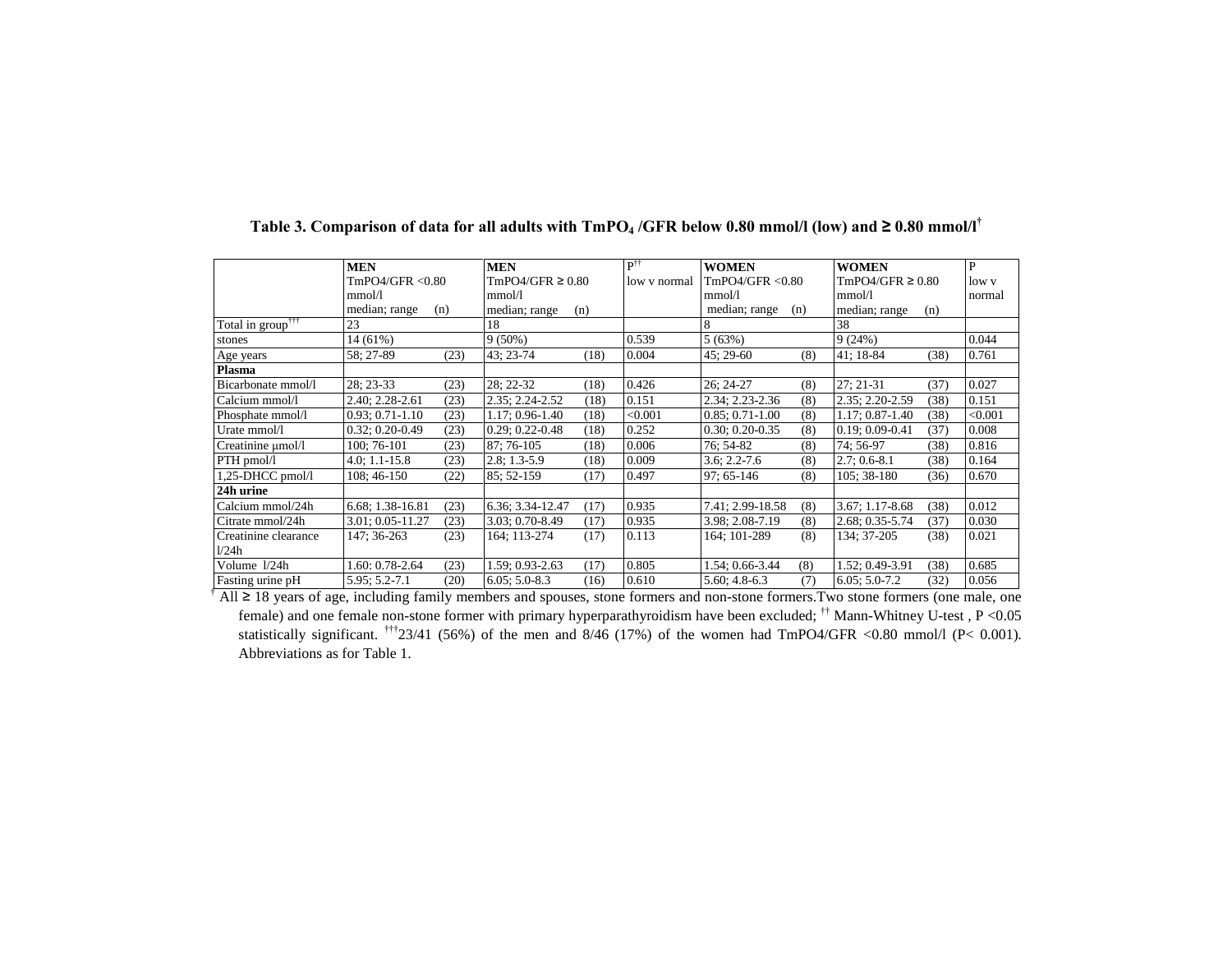### Association of Hypercalciuria with Other Intermediate Traits

### *Hyperoxaluria*

Mild hyperoxaluria (median 0.61 mmol/24h, observed range 0.51-0.94 mmol/24h) was observed in 14% of samples and did not differ between stone formers and non-stone formers. However, the increases showed clustering with the hypercalciuric families  $(1, 2, 11, 11)$  and 13) and 24h oxalate excretion was significantly higher in hypercalciuric than normocalciuric men (medians 0.46 and 0.33 mmol/24h respectively, P 0.002, Table 2).

#### *Hypocitraturia*

Only 15% of individuals had a low 24h urine citrate excretion and there was no difference between stone formers and non-stone formers. Contrary to expectation, values were significantly *higher* for hypercalciuric than normocalciuric men (median values 4.06 and 2.59 mmol/24h, P 0.018) but this was not the case for women (Table 2). Low fasting urine citrate/creatinine ratios were a common finding (29% of adults) with no difference between stone formers and non-stone formers, and were observed in five of 34 subjects (15%) <18 y of age. Twenty of the 47 low values in adults were from families 12 and 13 (with incidences of 41% and 36%, respectively). If these families are excluded, the incidence for the remaining families was 24%.

### *Phosphaturia*

The maximum renal tubular reabsorption of phosphate ( $\text{TmPO}_{4}/\text{GFR}$ ) is a practical means of assessing overall tubular capacity for tubular phosphate reabsorption which is independent of GFR. [24] Low values are indicative of phosphaturia. Low values for  $TmPO_4/GFR$  (<0.80 mmol/l) were observed in 41% of subjects and in 12 of the 14 families. In four families (3, 6, 7 and 8) low TmPO<sub>4</sub>/GFR was the most frequent abnormality. The incidence was significantly higher in men than women (56 % versus  $17\%$  P <0.001). In both men and women  $TmPO_4$  GFR correlated significantly with plasma phosphate (men r 0.91, 95% confidence intervals CI 0.83, 0.95 n= 41 P<0.001; women r 0.83, CI 0.71, 0.91 n=46, P<0.001), in men with age (r -0.42 CI -0.65,-0.12 n= 41, P 0.006; Figure 1), and in women with plasma urate (r -0.35 CI –0.59,-0.05 n= 45, P 0.019). There was no significant correlation with 24h urine calcium (for men r 0.07, P 0.654; women r -0.25, P 0.098). Among men,  $TmPO<sub>4</sub>/GFR$  $\leq 0.80$  mmol/l had similar frequency among stone formers and non-stone formers. Men with values <0.80 mmol/l were older than those with a normal value and had higher plasma creatinine and PTH levels, perhaps a reflection of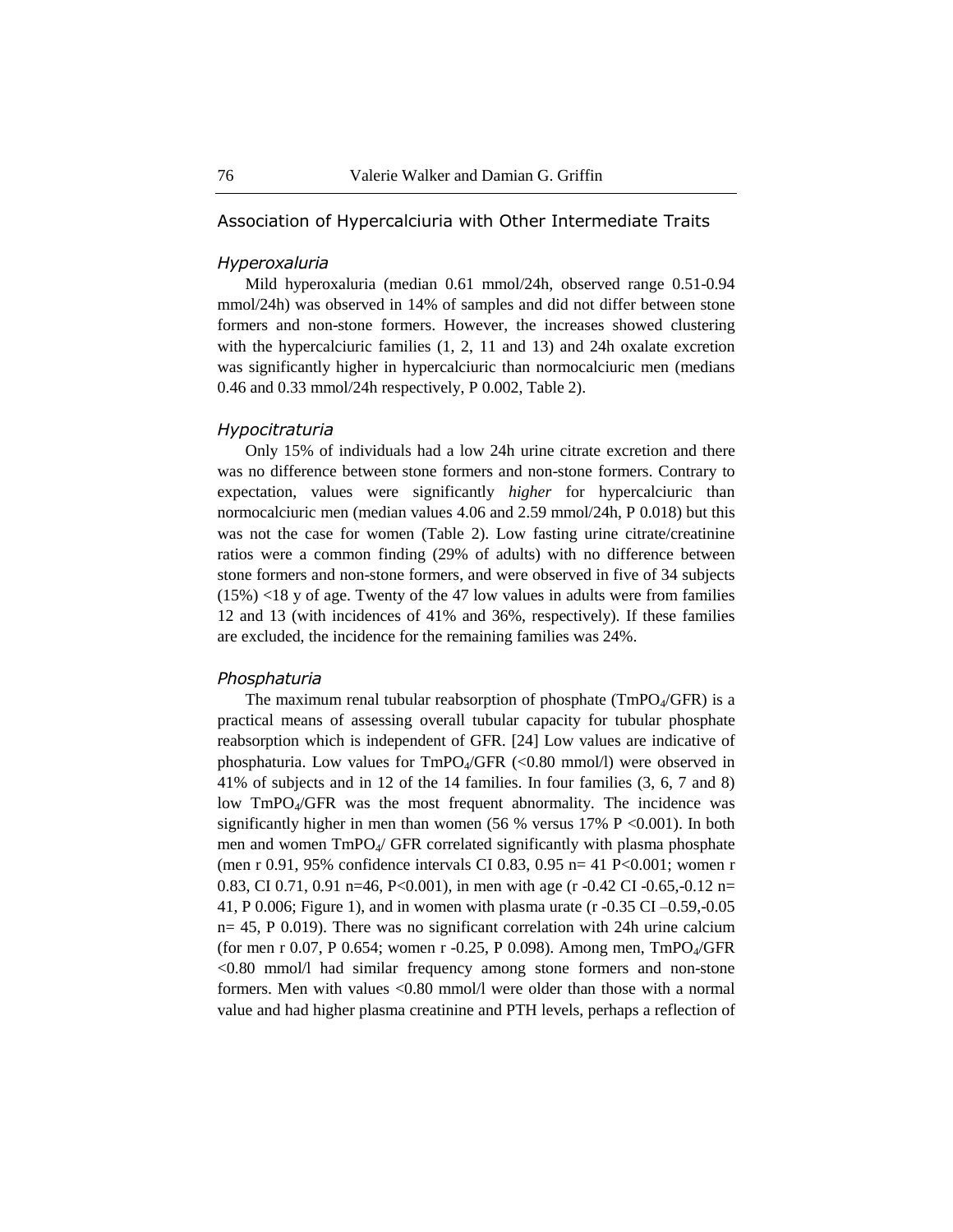age. In contrast, compared with women with normal  $TmPO<sub>4</sub>/GFR$ , more women with TmPO<sub>4</sub>/GFR <0.80 mmol/l were stone formers (63% versus 24%; P 0.044, Table 3), they had a small, but significant, reduction in plasma bicarbonate, increased plasma urate which was not associated with an increase in plasma creatinine, and significantly higher 24h calcium and citrate excretion and creatinine clearance. These increases were not explained by differences in 24h urine volume. It is feasible that these differences and phosphaturia were manifestations of a common underlying disturbance.





#### *Plasma 1,25-dihydroxycholecalciferol (1,25-DHCC)*

We did not have our own reference data, and used the upper reference limit of 110 pmol/l provided with the assay kit. In view of the high frequency of raised values recorded (39%) this may have been too low. There was a similar incidence of raised values in men and women, and high values were not confined to the hypercalciuric families (Table 1). More men with raised values were stone formers than men with normal levels (68% versus 36%; P 0.039). A notable observation was that the 24h urine calcium excretion of both men and women with raised 1,25-DHCC was significantly higher than that of individuals with normal values (median calcium excretion for men 7.50 and 4.97 mmol/24h, P 0.004; for women 5.06 and 3.19 mmol/24h, P 0.014). This was not explained by differences in 24h urine volume: for men, the median volumes were 1.61 and 1.60 l/24h, P 0.679, and for women with raised 1,25- DHCC, 1.49 versus 1.60 l/24h, P 0.429. Fasting urine calcium/creatinine ratios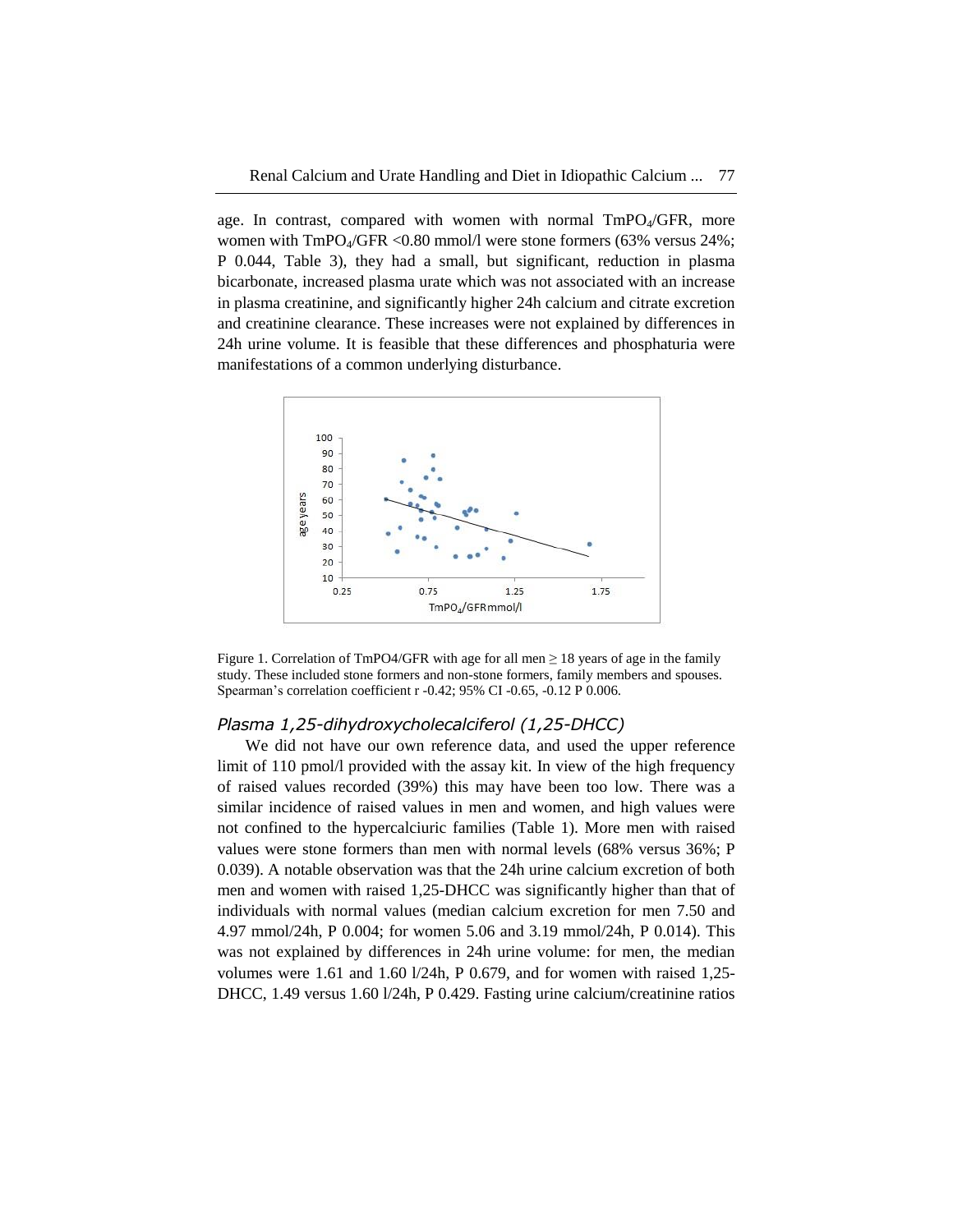were also higher but not significantly different (median values for men 0.42 and 0.32 mmol/mmol, P 0.070; for women 0.40 and 0.30 mmol/mmol, P 0.077). There were no differences in age, plasma phosphate, creatinine, creatinine clearance, PTH or TmPO4/GFR. The combined data for stone forming and non-stone forming men showed significant correlation between 1,25-DHCC and 24h urine calcium excretion : r 0.56, CI 0.30, 0.74 n=44, P<0.001, and fasting calcium/creatinine ratio: r 0.44, CI 0.16, 0.65 n=46, P 0.002. For women, there was significant correlation with 24h urine calcium: r 0.41, CI 0.14, 0.62, P 0.004, but not with calcium/creatinine ratio (P 0.101). There was no significant correlation in men or women between 1,25-DHCC and plasma calcium, phosphate, PTH or TmPO4/GFR and hence there was no apparent explanation for increased 1,25-DHCC levels.

#### *Plasma PTH*

PTH was increased in only 8 individuals (8% of those tested) and was therefore a relatively uncommon finding. In three of the subjects, the biochemical findings were consistent with primary hyperparathyroidism. In two others who were normocalcemic and elderly (86y and 80y) the increases may have been attributable to ageing.

### DNA Microsatellite Linkage Analyses

None of the LOD scores for linkage of any of the six microsatellite markers with stone formation, hypercalciuria or phosphaturia were indicative of linkage disequilibrium. This is strong, although not conclusive, evidence that in these pedigrees the genes for the CASR, SLC34A1, vitamin D receptor and NPT2 are not susceptibility loci for these abnormalities.

However, an analysis of the individual quantitative traits among all sib pairs in the study identified a possible link between fasting urinary citrate/creatinine ratio and the D5S614 marker for the *NPT2* gene with a summated LOD score of 2.54. There was also a weak positive signal with 24 hour urinary citrate and D5S614. When the analysis of linkage was restricted to the two hypocitraturic families a LOD score of 4.99 was obtained for linkage between fasting urinary citrate/creatinine ratio and D5S614. This link was supported by a weak positive signal between fasting urinary citrate/creatinine ratio and D5S1354 (LOD score 0.6). Retrospectively, it was then possible to show that all the evidence for linkage between D5S614 and fasting citrate/creatinine ratio arose from a single family (Family 12) with a LOD score of 6.56. Subsequently, we demonstrated that four other microsatellite markers located close to the *NPT2* gene were also in linkage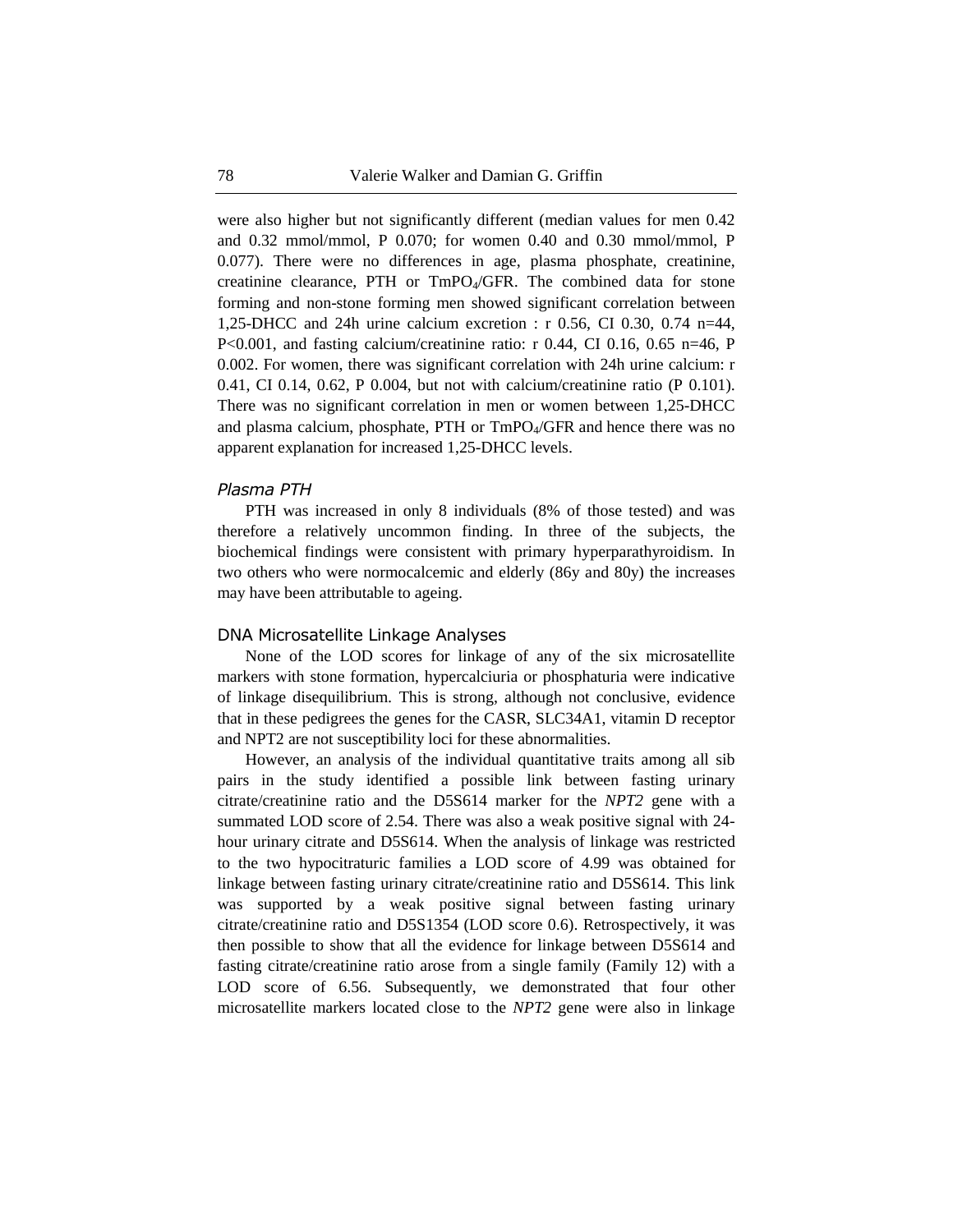disequilibrium with a locus controlling fasting urinary citrate/creatinine ratio in this family. A mutation scan of the *NPT2* gene would have been the logical next step to look for an abnormality and, if confirmed, functional studies of the cloned gene. Unfortunately these investigations were not readily available at the time of the study.

### Overview of the Observations for Hypercalciuria

The findings from this small study confirm that hypercalciuria is a familial abnormality in some, but not all, stone-forming kindreds, that it increases the risk for stones, and is sometimes associated with hyperoxaluria which may also be familial and, of some surprise, in men with increased urinary citrate which is believed to protect against calcium stones. From a large epidemiological study Curhan also reported, as a new and inexplicable observation, that 24h urine citrate was increased in male stone formers with a family history of stones. [18] In our families, there was no demonstrable linkage of hypercalciuria with the genes for the CASR, SLC34A1, vitamin D receptor and NPT2. Phosphaturia, as evidenced by low TmPO<sub>4</sub>/GFR values, was common, but was a non-specific abnormality since the frequency was similar among normocalciuric individuals. TmPO<sub>4</sub>/GFR decreased with age in men. There was no demonstrable linkage of low TmPO4/GFR with the *NPT2* phosphate transporter gene. Plasma 1,25-DHCC was higher in hypercalciuric than normocalciuric subjects. This increase could not be attributed to differences in PTH or plasma phosphate.

# **Studies from the Stone Clinic Database**

We have recently analyzed the data for stone formers investigated in the clinic from 1990 to July 2007, and now summarize the published findings from three of the investigations. [21-23] There were clearly sex differences for many parameters, particularly those related to creatinine, and we have analyzed the data for men and women separately in all of our studies.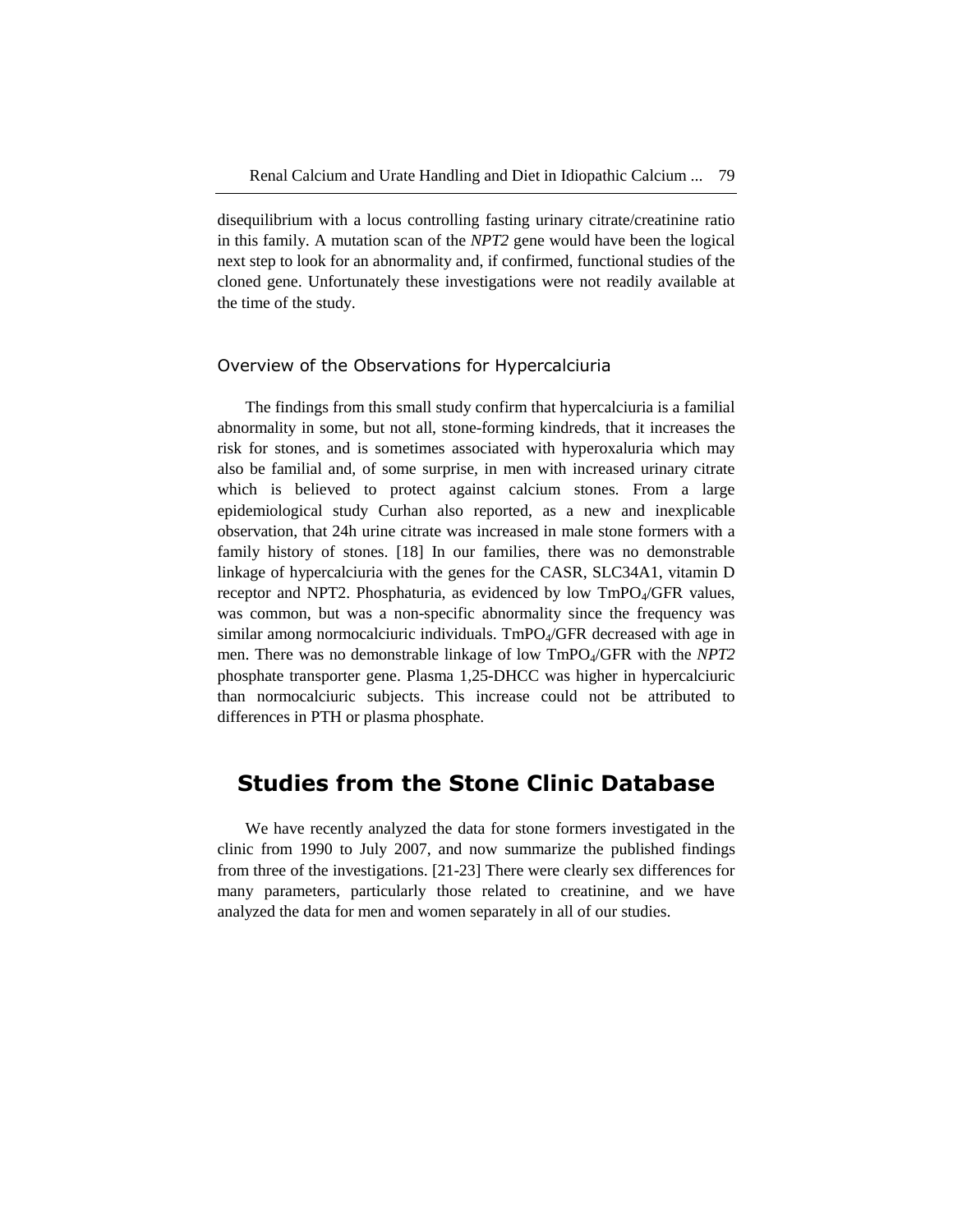### Study 1: An Overview of the Data for the Full Clinic Cohort

We reviewed the data for the full patient cohort of 816 women and 1983 men (ratio 1:2.43). [21] Important observations were differences in the frequencies of stone risk factors between men and women, and changes with age. Relevant results are summarized in Table 4. They confirm the high familial incidence of stones and showed a significantly higher frequency of women with a first degree affected relative (24%) than men (19%). Overall, the observations are similar to those reported from other large clinics. As is well-recognized, [2, 4, 8, 25] hypercalciuria, hyperoxaluria and hyperuricosuria were more common in men. Excretion of calcium, oxalate and urate were significantly correlated. The frequency of hypocitraturia was high using our lower reference limit of 1.60 mmol/24h, derived in-house from healthy volunteers. Bias in patient selection may be partly responsible since 24h urine citrate was not measured routinely, but more often in recurrent stone formers or patients with underlying clinical disorders associated with hypocitraturia. Applying diagnostic thresholds of 2.0 and 1.7 mmol/24h, two studies reported hypocitraturia in 30% and 32.7% of recurrent stone formers. [8, 26] One large study found no difference in citrate excretion between stone formers and controls. [27] These observations make the finding of *raised* urinary citrate levels in hypercalciuric subjects in our family study even more surprising. Low values for  $TmPO_4/GFR$ , found frequently among our patients, are discussed below.

We compared the data for hypercalciuric and normocalciuric patients with no evident underlying clinical disorder to cause stones (‗idiopathic' stone formers). Table 5 presents indices which were significantly different. Hypercalciuria was associated with higher excretion of oxalate and urate, but also with small increases in the 24h urinary volume. Errors in timing of the 24h collections might have over-estimated the calculated 24h oxalate and urate excretion. However, these were large patient groups and there is no reason why hypercalciuric individuals should have made mistakes more often than normocalciuric patients. The calcium *concentration* of their urine was significantly higher. Age, plasma calcium, phosphate, PTH, and  $TmPO<sub>4</sub>/GFR$ did not differ significantly.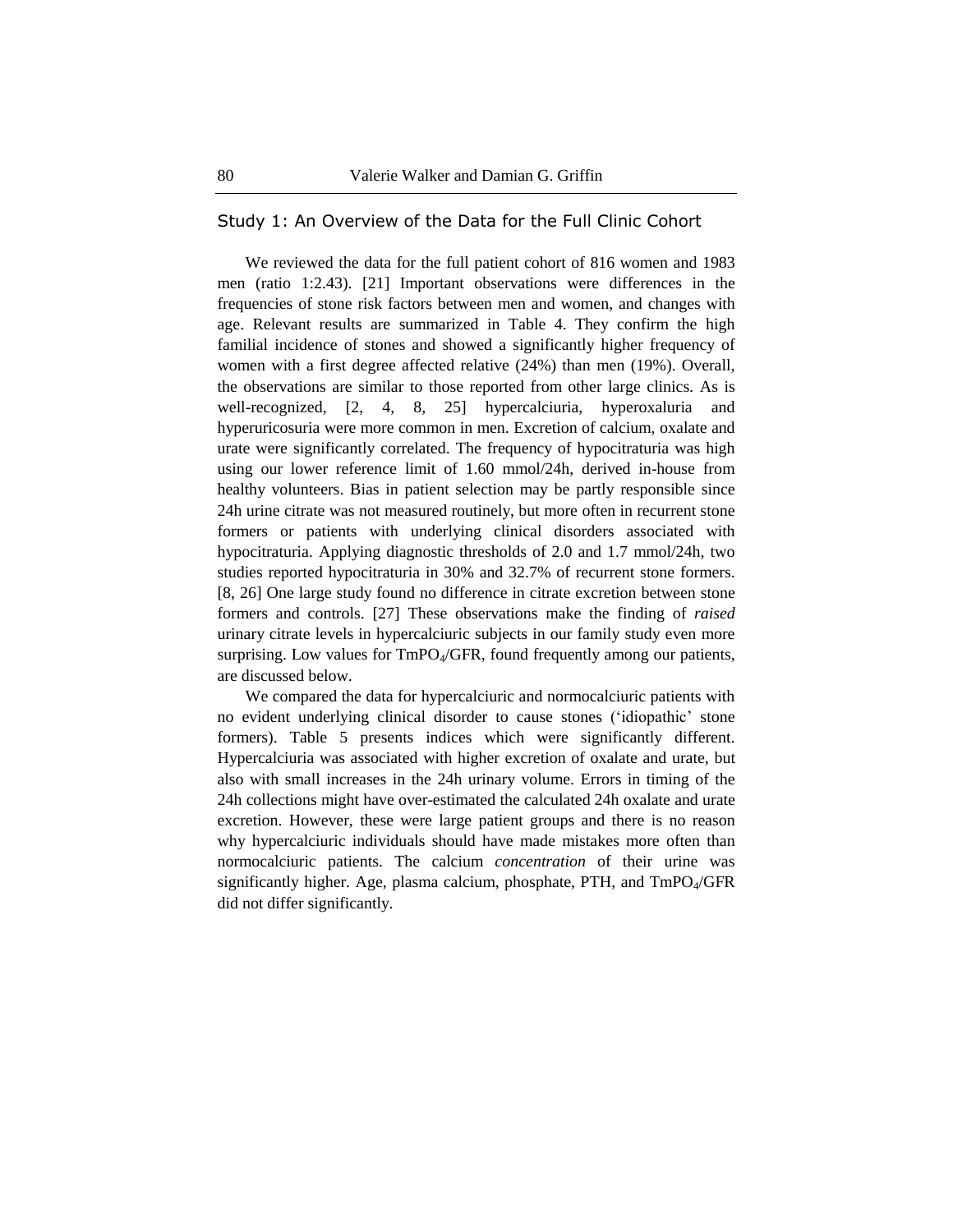| Variable                                        | Women             |     | Men                 |      | Women & men  |
|-------------------------------------------------|-------------------|-----|---------------------|------|--------------|
| Median; 2.5-97.5 percentiles<br>no.             |                   |     |                     |      | compared     |
|                                                 |                   |     |                     |      | $\mathbf{P}$ |
|                                                 |                   |     |                     |      |              |
| Final cohort: $n=2799$                          | 816 (29%)         |     | 1983 (71%)          |      | 1:2.43       |
|                                                 |                   |     |                     |      |              |
| Age (years)                                     | 49: 20-79         | 811 | 49; 23-77           | 1968 |              |
| Age at first stone episode (years)              | 44; 28-75         | 805 | 43:28-73            | 1968 |              |
| <b>Recurrent stones</b>                         | 184 (23%)         |     | 663 (33%)           |      | < 0.001      |
| No. (%) with first degree relatives with stones |                   |     |                     |      |              |
| one relative                                    | 153 (19%)         |     | 314 (16%)           |      |              |
| two relatives                                   | 26 (3%)           |     | 49 (3%)             |      |              |
| three or more relatives                         | 14(2%)            |     | $10 \, (\leq 1\%)$  |      |              |
| total                                           | 193 (24%)         |     | 373 (19%)           |      | 0.004        |
| Plasma Creatinine (µmol/l)                      | 77; 56-116        | 760 | 93; 72-129          | 1787 | < 0.001      |
| Ref:women 53-97µmol/l                           |                   |     |                     |      |              |
| men 80-115 $\mu$ mol/l                          |                   |     |                     |      |              |
| Phosphate: mmol/l                               | 1.02; 0.68-1.34   | 778 | $0.92; 0.60-1.29$   | 1889 | < 0.001      |
| Ref 0.70-1.50 mmol/l                            |                   |     |                     |      |              |
| TmPO <sub>4</sub> /GFR: mmol/l                  | $0.91; 0.54-1.48$ | 563 | $0.82; 0.46 - 1.35$ | 1380 | < 0.001      |
| Ref: 0.80-1.35 mmol/l                           |                   |     |                     |      |              |
| No. < 0.80 mmol/l                               | 165(29%)          |     | 638 (46%)           |      | < 0.001      |
| $No. < 0.70$ mmol/l                             | 73 (13%)          |     | 341 (25%)           |      | < 0.001      |
| 24h urine $†$                                   | $n = 597$         |     | $n = 1490$          |      |              |
| Calcium: mmol/24h                               | 5.20; 1.62-12.27  | 593 | 7.10; 2.35-14.59    | 1486 | < 0.001      |
| Ref: women 2.00-6.25mmol/24h                    |                   |     |                     |      |              |
| men 2.00-7.50 mmol/24h                          |                   |     |                     |      |              |
| no. above ref range                             | 186 (31%)         |     | 646 (43%)           |      | < 0.001      |

# **Table 4. Overview of relevant data from the stone clinic data base**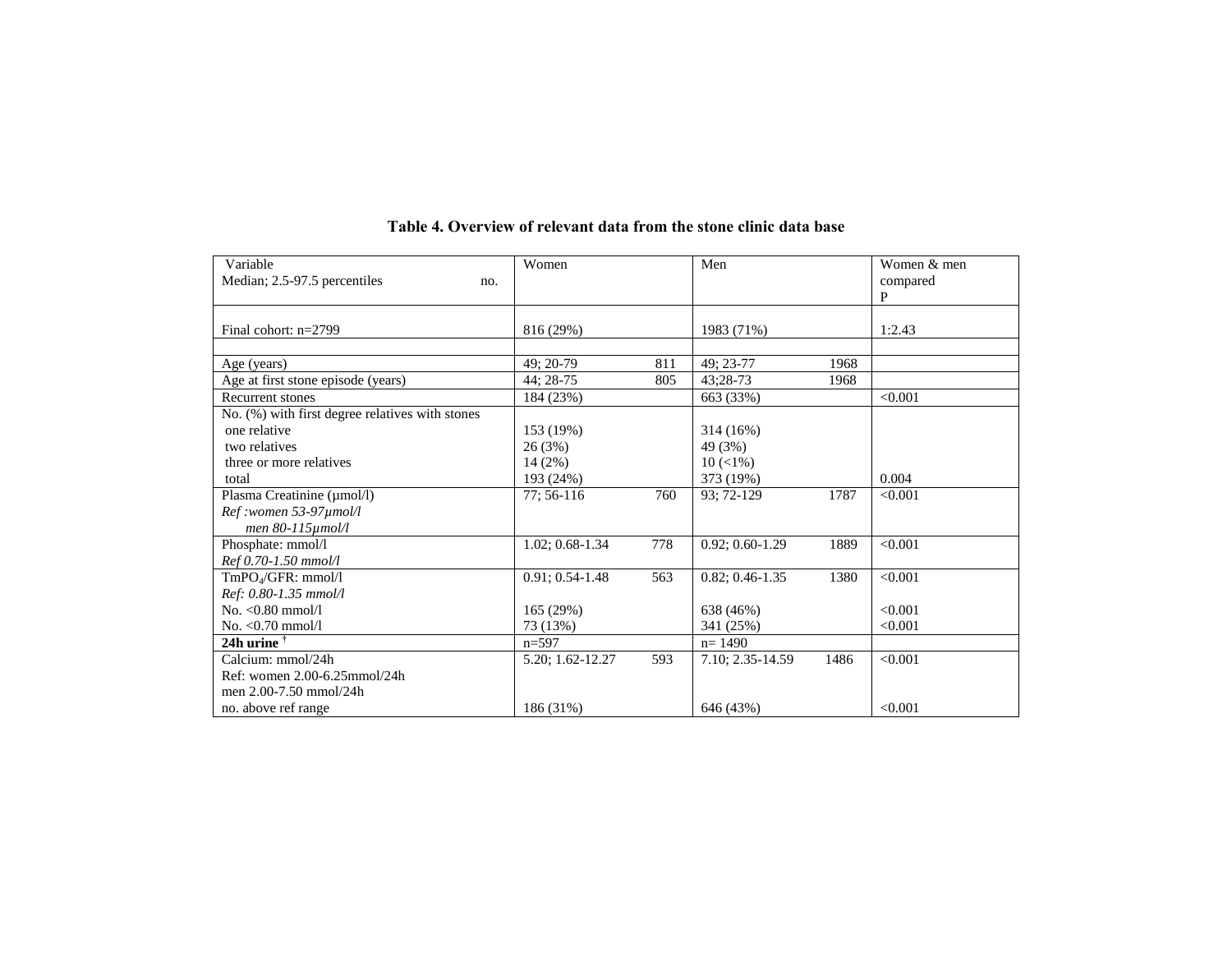# **Table 4. (Continued)**

| Variable                            | Women               |     | Men                 |      | Women & men |
|-------------------------------------|---------------------|-----|---------------------|------|-------------|
| Median; 2.5-97.5 percentiles<br>no. |                     |     |                     |      | compared    |
|                                     |                     |     |                     |      | P           |
| $Ox$ alate: mmol $/24h$             | $0.32; 0.18 - 0.65$ | 564 | $0.40; 0.21 - 0.73$ | 1423 | < 0.001     |
| $Ref: < 0.50 \, \text{mmol}/24h$    |                     |     |                     |      |             |
| no. above ref range                 | 38 (7%)             |     | 239 (17%)           |      | < 0.001     |
| Uric acid: mmol/24h                 | 3.18;1.64-6.27      | 222 | $3.93; 2.01 - 6.90$ | 708  | < 0.001     |
| Ref: women $<$ 4.50 mmol/24h        |                     |     |                     |      |             |
| $men < 4.80 \, mmol/24h$            |                     |     |                     |      |             |
| no. above ref range                 | 23 (10%)            |     | 159 (22%)           |      | < 0.001     |
| Citrate: mmol/24h                   | $1.73; 0.29 - 6.25$ | 152 | $1.62; 0.38 - 4.58$ | 372  | 0.051       |
| Ref: 1.52-7.00 mmol/24h             |                     |     |                     |      |             |
| no. below ref range                 | 64 (42%)            |     | 172 (46%)           |      | 0.439       |
| Creatinine: mmol/24h                | 10.00; 7.20-15.41   | 597 | 15.30; 10.90-22.00  | 1490 | < 0.001     |
| ref: men $\geq$ 10.60 mmol/24h      |                     |     |                     |      |             |
| women $\geq 7.00$ mmol/24h          |                     |     |                     |      |             |
| Creatinine clearance: 1/24h         | 134.0; 70.2-223.8   | 528 | 165.0; 98.0-242.0   | 1267 | < 0.001     |
| ref: men 135-200 l/24h              |                     |     |                     |      |             |
| women 120-180 l/24h                 |                     |     |                     |      |             |

 $^{\dagger}$  After excluding samples with low 24h urine creatinine and hence probably incomplete collections (men <10.60 mmol/24h, n= 175 ; women <7.00 mmol/24h, n= 80) and with no recorded 24h urine creatinine (men 318; women 139); TmPO<sub>4</sub>/GFR= renal threshold of phosphate concentration. Statistically significant differences between men and women: P<0.05, Mann-Whitney U test for continuous variables; Chi square with Yate's correction or Fisher's exact test for contingency comparisons. Adapted from Walker et al. Ann Clin Biochem 2013;50: 127-39<sup>21</sup> Reproduced with permission from Sage Publications Ltd.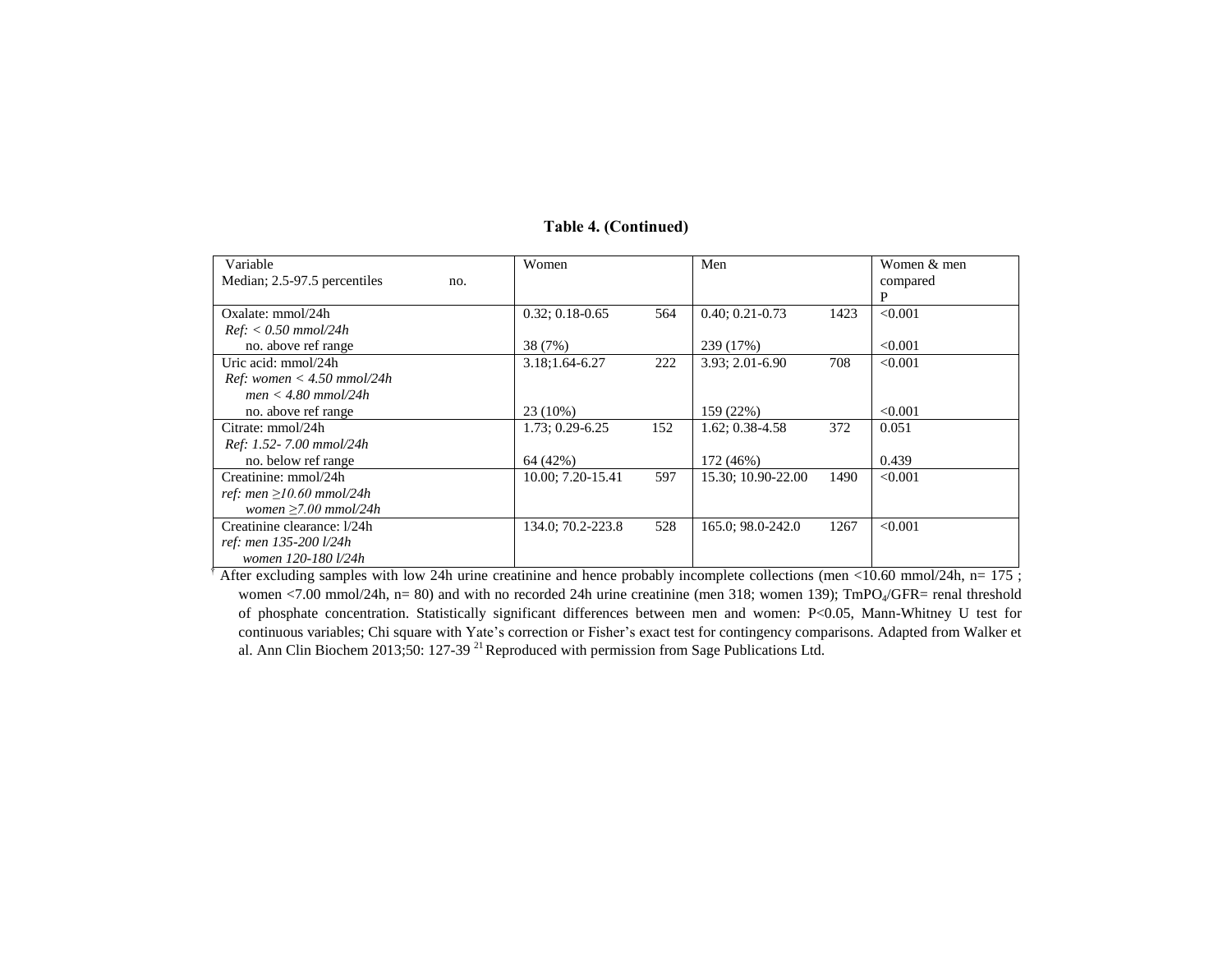|                                      | <b>MEN</b>                                         | <b>MEN</b>                                  | $P^{\dagger\dagger}$ | <b>WOMEN</b>                 | <b>WOMEN</b>               | P       |
|--------------------------------------|----------------------------------------------------|---------------------------------------------|----------------------|------------------------------|----------------------------|---------|
|                                      | urine calcium $> 7.50$                             | urine calcium $\leq 7.50$                   |                      | urine calcium $> 6.25$       | urine calcium $\leq 6.25$  | high v  |
|                                      | mmol/24h                                           | mmol/24h                                    | high v normal        | mmol/24h                     | mmol/24h                   | normal  |
|                                      | Median; range <sup><math>\uparrow</math></sup> (n) | Median; range<br>(n)                        |                      | Median; range<br>(n)         | Median; range<br>(n)       |         |
| Total in group <sup>†††</sup>        | 276                                                | 347                                         |                      | 133                          | 278                        |         |
| Age with first stone years           | 41: 10-79<br>(276)                                 | 43: 9-78<br>(347)                           | 0.035                | 42; 10-76<br>(131)           | $42:9-94$<br>(276)         | 0.661   |
| Age at the clinic years              | 46; 20-80<br>(276)                                 | 48; 19-92<br>(347)                          | 0.070                | 45; 18-76<br>(131)           | 45; 15-94<br>(276)         | 0.761   |
| Plasma                               |                                                    |                                             |                      |                              |                            |         |
| Calcium mmol/l                       | 2.37; 2.13-2.54<br>(276)                           | 2.37; 2.14-2.55<br>(347)                    | 0.526                | $2.35; 2.14 - 2.53$<br>(133) | 2.36; 2.11-2.59<br>(278)   | 0.237   |
| Phosphate mmol/l                     | $0.93; 0.34-1.34$<br>(270)                         | $0.93; 0.52-1.46$<br>(335)                  | 0.747                | $1.00; 0.66-1.36$<br>(128)   | $1.03; 0.60-1.63$<br>(270) | 0.179   |
| $PTH^{\dagger\dagger\dagger}$ pmol/l | $2.9:1.0-7.3$<br>(208)                             | $3.0; 1.0-7.2$<br>(267)                     | 0.240                | $2.9:1.2-7.3$<br>(99)        | $3.3:0.7 - 7.3$<br>(195)   | 0.539   |
| 24h urine                            |                                                    |                                             |                      |                              |                            |         |
| Calcium mmol/24h                     | 9.30;7.56-19.40 (276) 5.80; 2.21-7.50 (347)        |                                             | < 0.001              | 7.80; 6.30-18.60 (133)       | 4.60; 2.00-6.24 (278)      | < 0.001 |
| $>10.00$ mmol/24h                    | 101(36%)                                           |                                             |                      | $17(13\%)$                   |                            |         |
| Calcium mmol/l                       | $9.30;1.80-13.30(276)$                             | 5.80;0.67-9.36<br>(347)                     | < 0.001              | 7.80;1.50-13.86 (133)        | 4.60;0.70-11.29 (278)      | < 0.001 |
| Oxalate mmol/24h                     | $0.41; 0.09 - 0.87$ (272)                          | $0.38; 0.13-1.45$ (338)                     | < 0.001              | $0.32; 0.12 - 0.90$ (123)    | $0.31; 0.08-1.29$ (265)    | 0.002   |
| $>0.50$ mmol/24h                     | 45 (17%)                                           | 40 (12%)                                    |                      | $11(8\%)$                    | 12(5%)                     |         |
| Urate mmol /24h                      | $3.99;1.22-10.18(114)$                             | $\vert 3.78; 1.86-8.40 \vert (145) \vert$   | 0.048                | $3.52; 1.41 - 7.80$ (37)     | $3.10; 1.54-7.00$ (102)    | 0.058   |
| Increased: $m > 4.8$ ; f $>4.5$      | 28 (25%)                                           | 23 (16%)                                    |                      | 8 (16%)                      | $8(8\%)$                   |         |
| mmol/24h                             |                                                    |                                             |                      |                              |                            |         |
| Citrate mmol/24h                     | $1.88; 0.44-6.00(66)$                              | $1.66; 0.36-4.95$ (75)                      | 0.315                | 1.97: 0.68-7.00<br>(30)      | $2.18; 0.30 - 6.98$ (70)   | 0.925   |
| $<$ 1.60 mmol/24h                    | 25 (38%)                                           | 35 (47%)                                    |                      | 12 (40%)                     | 26 (37%)                   |         |
|                                      |                                                    |                                             |                      |                              |                            |         |
| urine volume l/24h                   |                                                    | 1.95; 0.73-5.23 (272) 1.73; 0.63-5.08 (344) | < 0.001              | $1.84; 0.76-4.75$ (130)      | $1.69; 0.48 - 4.17$ (278)  | 0.043   |

# **Table 5. Comparison of data for idiopathic stone formers with hypercalciuria and normocalciuria**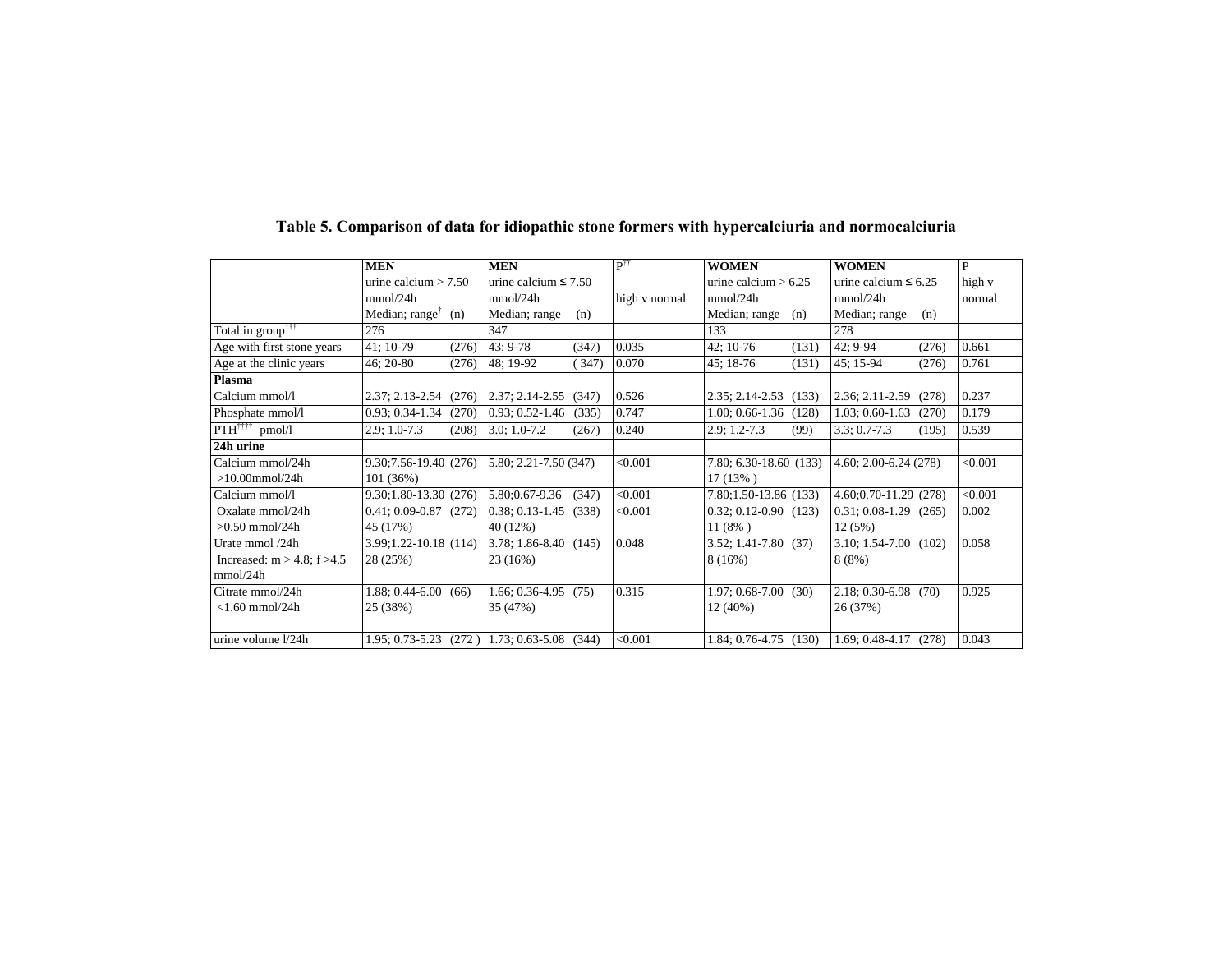### **Table 5. (Continued)**

|                               | <b>MEN</b>                                         | <b>MEN</b>                | pĦ            | <b>WOMEN</b>                 | <b>WOMEN</b>                 |        |
|-------------------------------|----------------------------------------------------|---------------------------|---------------|------------------------------|------------------------------|--------|
|                               | urine calcium $> 7.50$                             | urine calcium $\leq 7.50$ |               | urine calcium $> 6.25$       | urine calcium $\leq 6.25$    | high v |
|                               | mmol/24h                                           | mmol/24h                  | high v normal | mmol/24h                     | mmol/24h                     | normal |
|                               | Median; range <sup><math>\uparrow</math></sup> (n) | Median; range<br>(n)      |               | Median; range<br>(n)         | Median; range<br>(n)         |        |
| <b>Random urine</b>           |                                                    |                           |               |                              |                              |        |
| pH                            | $(6.20; 4.30-7.78; (258)   6.10; 4.50-8.00)$       | (337)                     | 0.045         | $6.04; 4.85 - 7.70$<br>(124) | $6.00; 4.50-8.00$<br>(261)   | 0.990  |
| TmPO <sub>4</sub> /GFR mmol/1 | $0.82: 0.24-1.60$ (198)                            | $0.86:0.29-1.99$<br>(256) | 0.112         | $0.91: 0.54-1.82$<br>(88)    | $0.92: 0.25 - 2.12$<br>(188) | 0.527  |
| $< 0.80$ mmol/l               | 87 (44%)                                           | 99 (39%)                  |               | 26(30%)                      | 45 (24%)                     |        |
| $< 0.70$ mmol/l               | 43 (22%)                                           | 48 (19%)                  |               | 13 (15%)                     | 13 (7%)                      |        |

<sup>†</sup> Median and observed ranges; <sup>††</sup> Mann-Whitney U-test; P < 0.05 statistically significant.

<sup>†††</sup> 276/ 623 (44%) men & 133/411 (32%) of the women had hypercalciuria (P <0.001); <sup>††††</sup> Three PTH assay kits were used; only the results for the first kit used to 2001 are shown.

### Table 6. Comparison of data for hypercalciuric male stone formers with filtered calcium in the lowest and highest **quintiles (n = 55 per quintile)**

|                                                     | Lowest quintile<br>median; 2.5-97.5 percentiles<br>no. of observations |    | <b>Highest quintile</b><br>median; 2.5-97.5 percentiles<br>no. of observations |    | Lowest v highest<br>quintile |
|-----------------------------------------------------|------------------------------------------------------------------------|----|--------------------------------------------------------------------------------|----|------------------------------|
| Age of first stone (years)                          | 44; 19-71                                                              | 55 | $37:19-60$                                                                     | 55 | 0.012                        |
| Age at clinic (years)                               | 52: 29-75                                                              | 55 | $40:24-60$                                                                     | 55 | < 0.001                      |
| Positive family history                             | 11 (20%)                                                               | 55 | 15 (27%)                                                                       | 55 | 0.501                        |
| Recurrent stones                                    | 22 (40%)                                                               | 55 | 19 (35%)                                                                       | 55 | 0.694                        |
| <b>Plasma</b>                                       |                                                                        |    |                                                                                |    |                              |
| Ultrafiltrable calcium<br>(mmol/l)<br>ref 1.29-1.53 | 1.41; 1.30-1.49                                                        | 55 | $1.43; 1.33-1.50$                                                              | 55 | 0.007                        |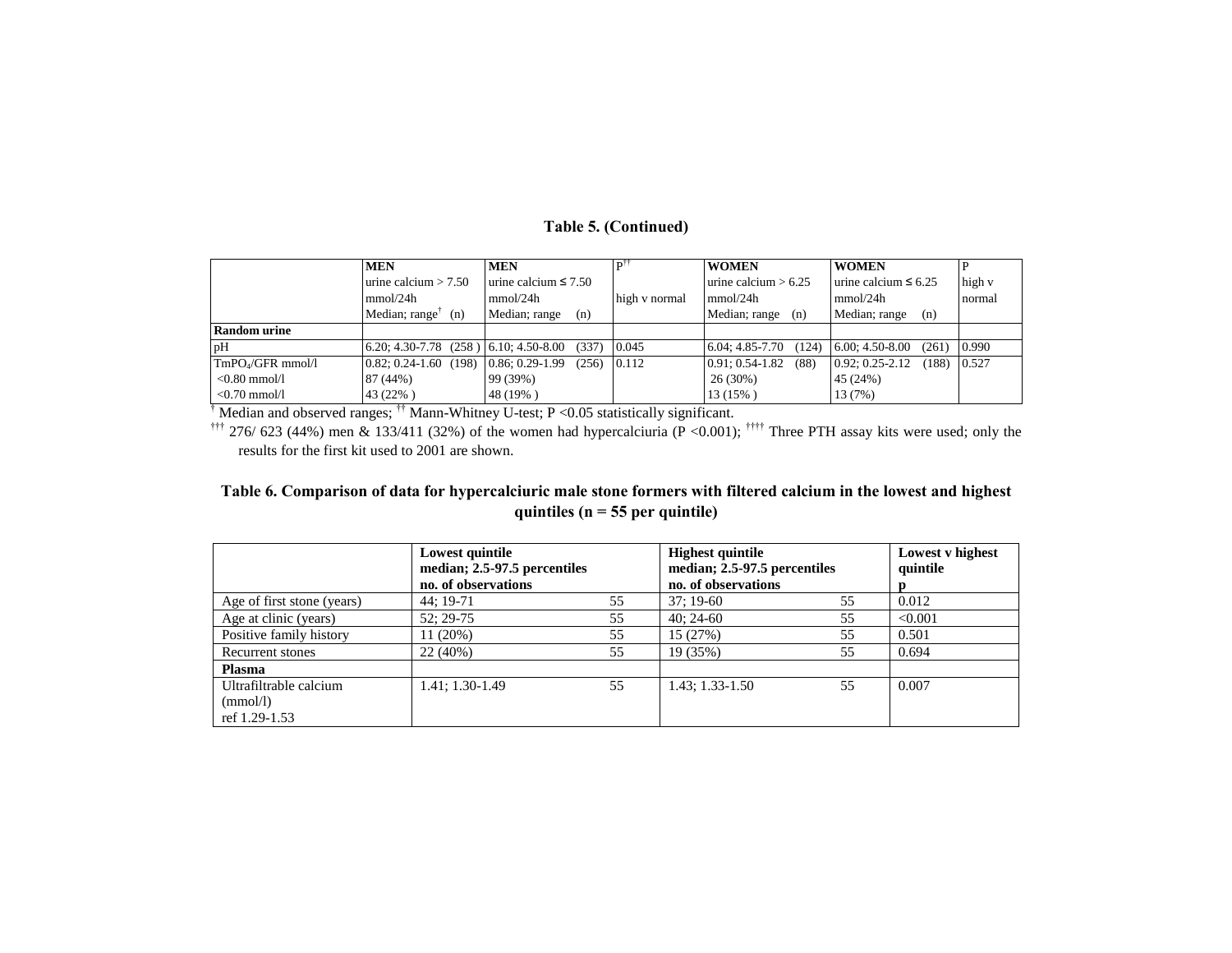|                                         | Lowest quintile<br>median; 2.5-97.5 percentiles<br>no. of observations |    | <b>Highest quintile</b><br>median; 2.5-97.5 percentiles<br>no. of observations |    | Lowest v highest<br>quintile<br>p |
|-----------------------------------------|------------------------------------------------------------------------|----|--------------------------------------------------------------------------------|----|-----------------------------------|
| $PTH^{\dagger}$ (pmol/l)<br>ref $< 7.3$ | $2.9; 1.3-6.7$                                                         | 40 | $2.8$ ; 1.4-5.0                                                                | 43 | 0.553                             |
| <b>Urine</b>                            |                                                                        |    |                                                                                |    |                                   |
| Calcium (mmol/24h)<br>ref 2.00-7.50     | 8.70; 7.67-12.50                                                       | 55 | 10.50; 7.77-18.58                                                              | 55 | < 0.001                           |
| Filtered calcium (mmol/24h)             | 194.8; 140.2-211.1                                                     | 55 | 318.1; 296.0-366.4                                                             | 55 | < 0.001                           |
| Reabsorbed calcium<br>(mmol/24h)        | 184.5; 131.2-202.2                                                     | 55 | 307.7; 285.2-357.0                                                             | 55 | < 0.001                           |
| Oxalate (mmol/24h)<br>ref $\leq 0.50$   | $0.35; 0.17 - 0.53$                                                    | 54 | $0.45; 0.32 - 0.75$                                                            | 54 | < 0.001                           |
| Urate ( $mmol/24h$ )<br>ref < 4.80      | 3.41; 2.23-6.00                                                        | 26 | 4.73; 3.51-6.89                                                                | 20 | < 0.001                           |
| Creatinine (mmol/24h)                   | 13.20; 10.87-18.16                                                     | 55 | 19.70; 15.44-23.29                                                             | 55 | < 0.001                           |
| Creatinine clearance (1/24h)            | 140.0; 96.7-154.7                                                      | 55 | 224.1; 201.5-253.3                                                             | 55 | < 0.001                           |
| Volume (1/24h)                          | 2.03; 0.85-4.44                                                        | 55 | 1.81; 1.06-3.60                                                                | 55 | 0.490                             |
| pH                                      | $6.25; 5.13 - 7.44$                                                    | 54 | $6.07; 5.10 - 7.55$                                                            | 52 | 0.656                             |
| $TmPOA/GFR$ (mmol/l)<br>ref 0.80-1.35   | $0.85; 0.60-1.14$                                                      | 43 | $0.83; 0.60-1.29$                                                              | 41 | 0.816                             |
| <b>Stone composition</b>                | $n = 30$                                                               |    | $n = 25$                                                                       |    |                                   |
| calcium oxalate                         | 4(13%)                                                                 |    | 5(20%)                                                                         |    | 0.717                             |
| calcium oxalate phosphate               | 24 (80%)                                                               |    | 17 (68%)                                                                       |    | 0.363                             |

PTH parathyroid hormone; <sup>†</sup> three assay kits for PTH were used with differing sensitivities; only the results obtained up to December 2001 using the first assay kit are shown. Statistical comparisons: Mann-Whitney U test for continuous variables; Fisher's exact test for contingency comparisons; P < 0.05 statistically significant. Adapted from Walker et al: J Clin Pathol 2014; 67(4): 355-360.<sup>22</sup> Reproduced with permission from BMJ Publishing Group Ltd.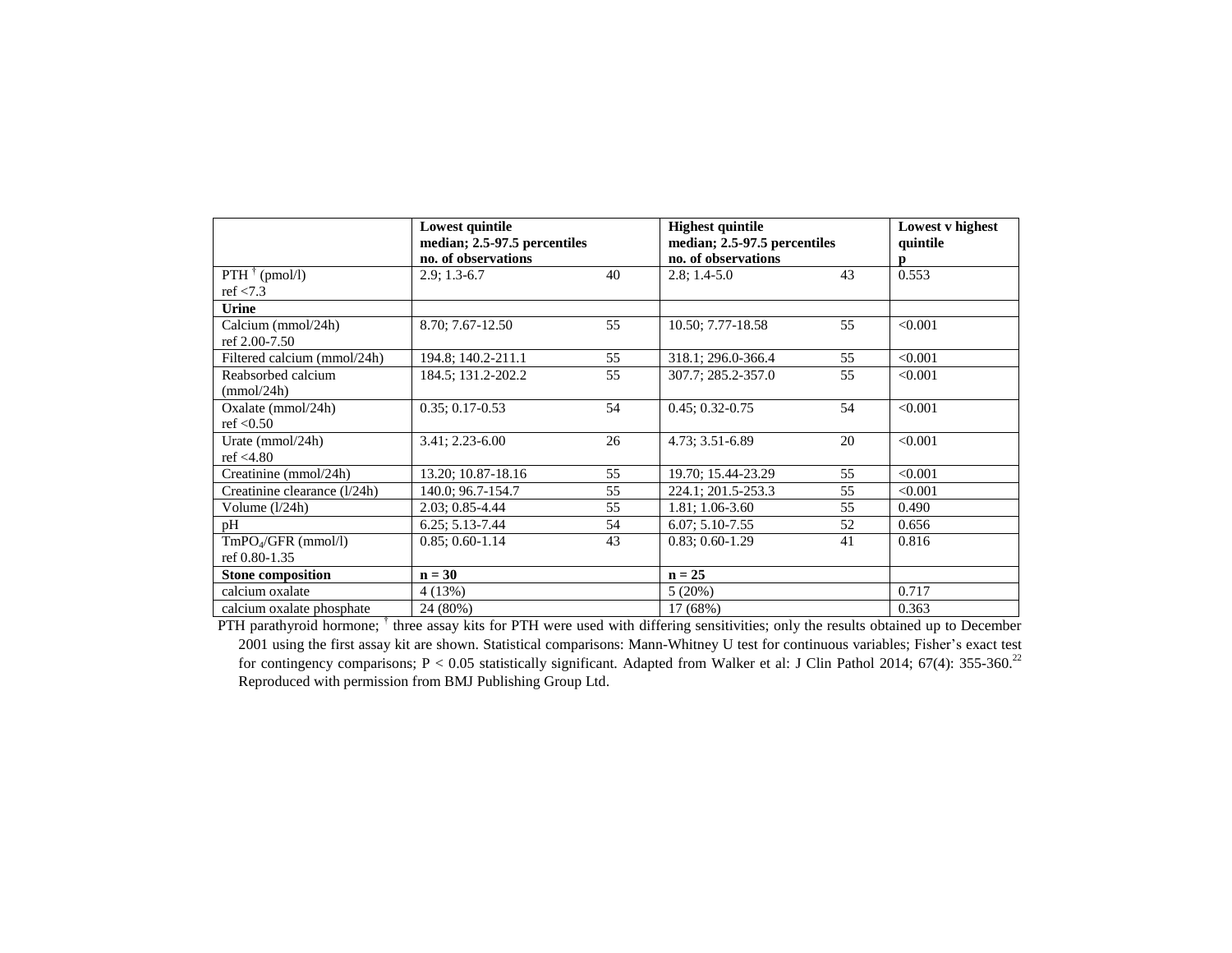|                                 | Hyperuricosuria <sup>†</sup> |    | Hyperuricosuria              |    | Low v. high    |
|---------------------------------|------------------------------|----|------------------------------|----|----------------|
|                                 | Low filtered urate           |    | High filtered urate          |    | filtered urate |
|                                 | median; 2.5-97.5 percentiles | n  | median; 2.5-97.5 percentiles | n  | P              |
| Age of first stone years        | $37; 15-69$                  | 30 | 41; 16-61                    | 29 | 0.617          |
| Age at clinic years             | 45; 27-70                    | 30 | $47:26-62$                   | 30 | 0.469          |
| First degree relative           | 6(20%)                       | 30 | 2(7%)                        | 30 | 0.254          |
| Recurrent stones                | 14 (47%)                     | 30 | 13 (43%)                     | 30 | 1.000          |
| eGFR ml/min/m <sup>2</sup>      | 80; 51-110                   | 30 | 85; 62-123                   | 30 | 0.141          |
| Plasma                          |                              |    |                              |    |                |
| Urate mmol/l                    | $0.29; 0.17 - 0.43$          | 30 | $0.46; 0.37-0.59$            | 30 | < 0.001        |
| Calcium mmol/l                  | 2.35; 2.22-2.57              | 30 | $2.39; 2.30 - 2.51$          | 29 | 0.097          |
| Creatinine µmol/l               | 96; 74-136                   | 30 | 91; 70-116                   | 30 | 0.169          |
| <b>Biochemical risk factors</b> |                              |    |                              |    |                |
| Urine urate mmol/24h            | 5.60; 4.89-8.53              | 30 | 5.84; 4.90-8.29              | 30 | 0.171          |
| Filtered urate mmol/24h         | 47.4; 29.3-51.6              | 30 | 96.7: 85.2-115.7             | 30 | < 0.001        |
| Percentage of urate reabsorbed  | 87.0; 74.5-90.3              | 30 | 93.6; 91.7-95.6              | 30 | < 0.001        |
| Urine oxalate mmol/24h          | $0.42; 0.23 - 0.94$          | 28 | $0.53; 0.31 - 0.71$          | 27 | 0.014          |
| Urine oxalate $>0.50$ mmol/24h  | 7(25%)                       |    | 15(56%)                      |    | 0.029          |
| Urine calcium mmol/24h          | 8.17; 4.45-15.54             | 30 | 7.79; 3.29-16.51             | 30 | 0.554          |
| Urine calcium $>7.50$ mmol/24h  | 20(67%)                      |    | 15 (50%)                     |    | 0.295          |
| Urine volume 1/24h              | 1.84; 0.71-3.50              | 30 | 1.80; 1.24-3.85              | 30 | 0.965          |
| Random urine pH                 | 5.99; 5.00-7.52              | 28 | 5.64; 4.92-7.17              | 28 | 0.206          |
| $TmPO4/GFR mmol/l††$            | $0.78; 0.50-1.00$            | 20 | $0.94; 0.64-1.21$            | 18 | 0.019          |
| $<$ 0.70 mmol/L                 | $8(40\%)$                    |    | 4(22%)                       |    | 0.307          |
| Creatinine clearance 1/24h      | 154.5; 112.2-225.5           | 30 | 219.5; 157.3-266.6           | 30 | < 0.001        |
| $>200$ l/24h                    | 5(17%)                       |    | 22 (73%)                     |    | < 0.001        |

### **Table 7. Data for hyperuricosuric male stone formers: all 30 with filtered urate below the median for normouricosuria ('low filtered urate') compared with the 30 with the highest filtration ('high filtered urate')**

<sup>†</sup> Hyperuricosuria: urinary urate >4.80 mmol/24h; <sup>††</sup>TmPO<sub>4</sub>/GFR renal threshold of phosphate concentration; Statistical comparisons: Mann-Whitney U test for continuous variables; Fisher's exact test for contingency comparisons; P < 0.05 statistically significant. Adapted from Walker et al., Urolithiasis 2014; 42 (4) 291-300<sup>23</sup>. Reproduced with kind permission from Springer Science + Business Media.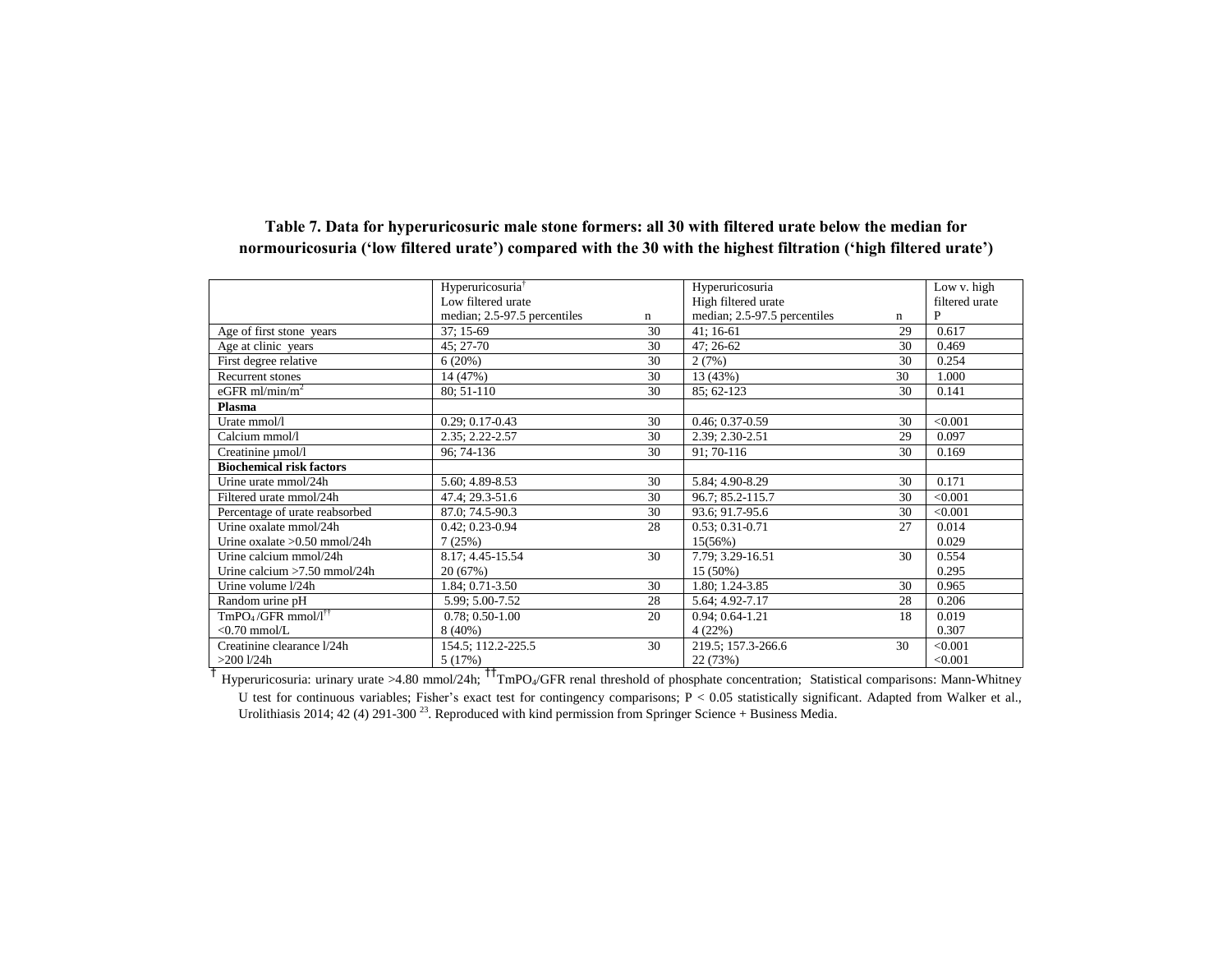#### *Phosphaturia*

Our clinic is unusual in that we estimate  $TmPO<sub>4</sub> / GFR$ . This investigation is seldom included in front-line clinic screening protocols for stone risk factors. After excluding patients with abnormal PTH concentrations, TmPO4/GFR of 44% of men and of 24% of women was below a reference limit of 0.80mmol/l [24] (P<0.001), and of 22% of men and 8% of women was  $< 0.70$ mmol/l (P $< 0.001$ ). The incidence was no higher in hypercalciuric than normocalciuric stone formers, which is in keeping with the lack of an association with hypercalciuria observed in our family study. Rendina *et al.* identified a sub-set of stone formers with evidence of a renal phosphate leak on the basis of fasting levels of plasma phosphate below the reference range, TmPO4/GFR <0.70 mmol/l and a normal plasma PTH concentration. [28] In our cohort, 6% of men and 1.6% of women had similar biochemical abnormalities and probably fell within this category, although the samples were usually non-fasting. Compared with stone formers with normal PTH, plasma phosphate and  $TmPO_4/GFR > 0.80$  mmol/l, the men with a phosphate leak were older and had higher plasma creatinine and lower plasma calcium concentrations (2.35; 2.20-2.50 mmol/l, n = 72; controls 2.38; 2.22-2.54 mmol/l,  $n = 618$ ;  $P = 0.001$ ). In a similar comparison for women, the seven with a phosphate leak had lower plasma bicarbonate concentrations (median 25 range 23-28 mmol/l,  $n = 7$ ; controls 28, range 23-34 mmol/l,  $n = 303$ ; P = 0.001), and more often had a first degree relative with stones (71% versus 28%  $P = 0.008$ ). There were no other significant differences. It is interesting that in our family study, women with low TmPO4/GFR also had a small decrease in plasma bicarbonate.

Data for phosphaturia among stone formers are sparse. [8] Phosphaturia cannot be diagnosed from measurement of 24h urine phosphate, unless this is undertaken during metabolic balance studies, since this largely reflects dietary phosphate intake. One study reported lower TmPO4/GFR in calcium stone formers with normal PTH compared with normal subjects, [29] and another found evidence of a phosphate leak (see above) in 20% of stone formers. [28] The explanation for the high frequency of phosphaturia found in stone patients is unknown. In our clinic, collection of non-fasting samples may have inflated the incidence. Among patients with low TmPO4/GFR values, Prié *et al.* identified two with mutations of the gene for NPT2a, one with renal stones and the other with osteoporosis, and in seven other phosphaturic patients, found mutations of the *NHERF-1* gene (see below). [30, 31] Activity of NPT2a is controlled by PTH, by pH (activity is decreased at low pH) and by fibroblast growth factor-23 (FGF23). FGF23 is a phosphaturic hormone produced in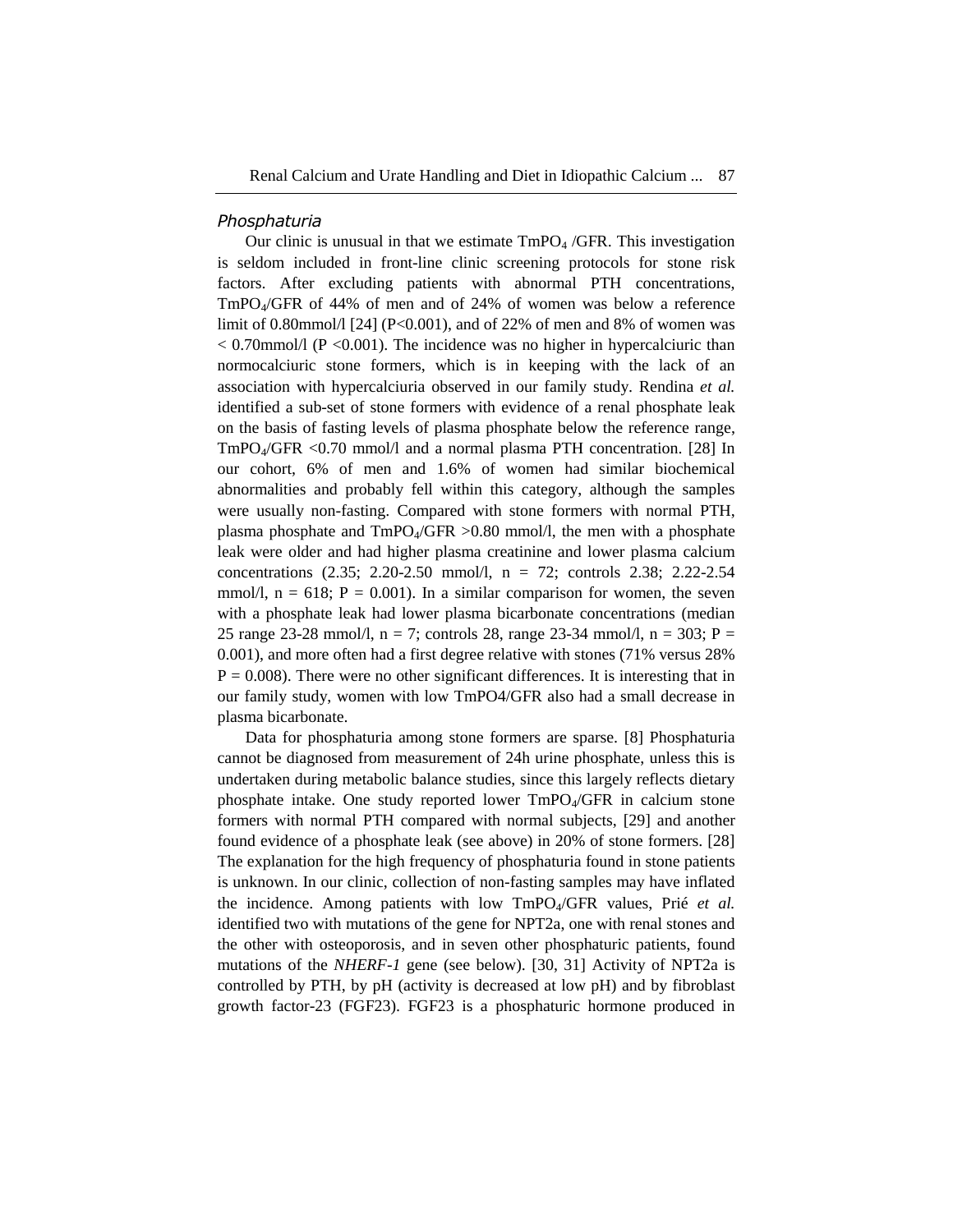bone which binds to the apical membrane of the proximal tubules with a renally-produced protein, klotho, and suppresses NPT2 activity. [32] Rare mutations of the *FGF23* gene cause phosphaturia, [32] but we are not aware of any reports linking gene polymorphisms with stones. A polymorphism of the klotho gene has been associated with an increased risk for renal stones. [33] *NPT2a* and *NHERF-1* mutations appear to occur too rarely to explain the high frequency of phosphaturia in stone formers, and it seems more likely that this abnormality is a response to some other biochemical disturbance, possibly of H<sup>+</sup> secretion.

### Study 2: Investigation of Male Clinic Patients with Idiopathic Hypercalciuria [22]

In this data base study, our first objective was to segregate male stone formers with idiopathic hypercalciuria due to impaired renal tubular handling of calcium (renal hypercalciuria) from those filtering increased amounts of calcium into the kidneys. This distinction will be fundamental for future meaningful genetic studies. Our second aim was to find out whether associated risk factors for stone production differed between these two groups of men.

### *Study 2 (a) Identification of Male Stone Formers with Renal Hypercalciuria*

Because we wanted to minimize the effects of variations in plasma calcium levels on the amount of calcium delivered to the kidney, we selected men from the data base who had normal levels of plasma ultrafiltrable calcium, which we estimated as 60% of total plasma calcium adjusted for albumin. We obtained this figure from reported observations in experimental animals, and healthy adult volunteers and stone formers. [11, 34, 35] Measurement of ultrafiltrable calcium of large numbers of clinic patients is not feasible, and measurement of ionized calcium excludes complexed calcium. With normal plasma PTH and bicarbonate levels and good renal function errors will be very small.

Men were included if they had idiopathic calcium stones, no disorder or drug treatment associated with abnormalities of ionized plasma calcium or calcium excretion, did not have diabetes mellitus or gout, had two wellfunctioning kidneys with normal plasma creatinine and bicarbonate, estimated GFR (eGFR)  $\geq 60$  ml/ min/ 1.73 m<sup>2</sup> and no structural abnormality of the urinary tract, if their 24h urine sample was probably complete (creatinine  $\geq$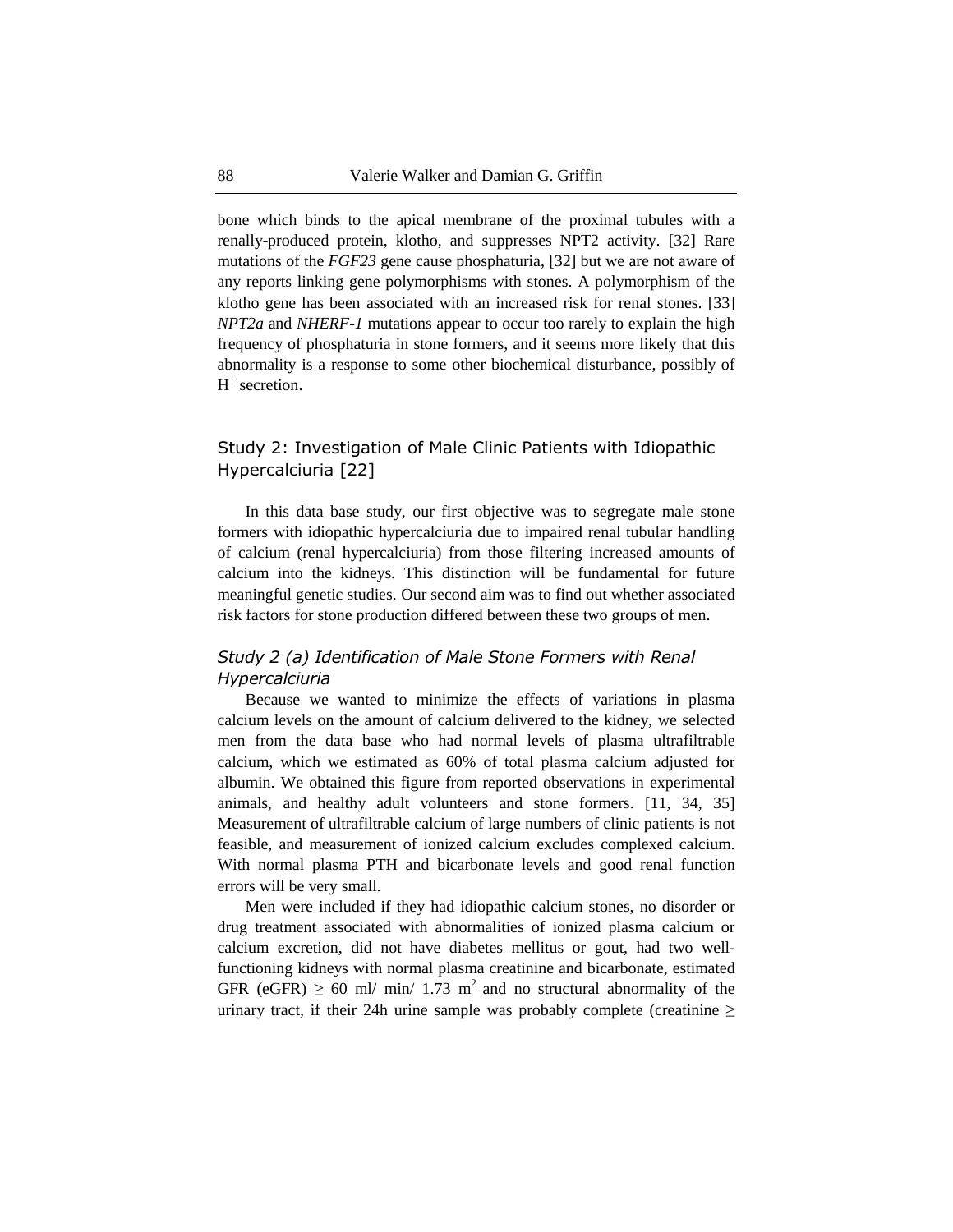10.60 mmol/24h), [27] and urine calcium was >2.00 mmol/24h. We estimated the amount of calcium filtered daily as ultrafiltrable plasma calcium x creatinine clearance, which we used as an approximation for glomerular filtration rate (GFR). The amount of calcium reabsorbed per 24h was the difference between filtered calcium and 24h urine calcium. The final study cohort of 623 men comprised 276 (44%) with hypercalciuria and 347 with normocalciuria. They had similar plasma concentrations of ultrafiltrable calcium (P 0.598). At each level of filtered calcium there was wide interindividual variation in the percentage of filtered calcium which was reabsorbed (Figure 2). As predicted from the calculation, for any given amount of filtered calcium, hypercalciuric men reabsorbed less calcium than normocalciuric men—a new observation for a clinic population, which is only demonstrable by relating filtered calcium to excreted calcium. This observation implies that reduced renal tubular reabsorption is a common abnormality in idiopathic hypercalciuria. Others have found that renal calcium reabsorption is reduced in small groups of carefully selected stone formers with idiopathic hypercalciuria [7, 11, 36, 37] Ninety three (34%) of the hypercalciuric men had values for filtered calcium below the median for men with normocalciuria. It was inferred that reduced reabsorption of filtered calcium was the dominant abnormality in these men.



Figure 2. Correlation between filtered calcium and percentage reabsorbed by 623 male stone formers with idiopathic calcium stones. Spearman's coefficient r (95% CI): for hypercalciuric men: r 0.56, CI 0.47, 0.52, P <0.001; for normocalciuric men r 0.43, CI 0.34,  $0.52, P < 0.001$ . Walker et al. 2014, J Clin Pathol 67 (4): 355-360<sup>22</sup>. Figure reproduced with permission from BMJ Publishing Group Ltd.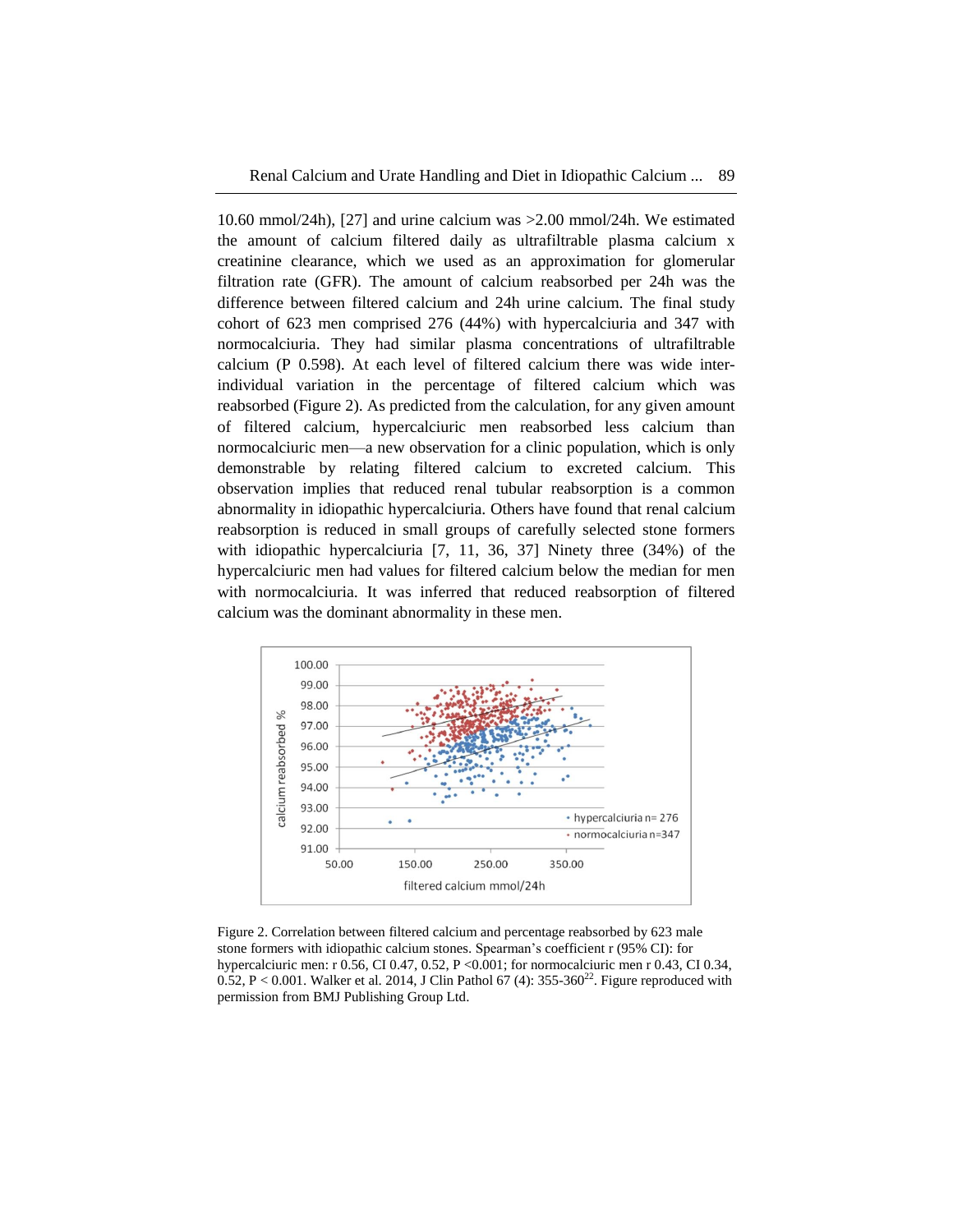

Figure 3. Reabsorption of filtered calcium by the renal tubules. Approximately 65% is reabsorbed in the proximal tubule by the paracellular route, none in the thin descending and ascending loops of Henle, around 25% by the paracellular route in the thick ascending loop of Henle, and 8-10% by trans-cellular transport in the distal nephron. Key:

- 1 NHE3 ( $Na^+/H^+$  antiporter)\*
- 2 NBCe1 (HCO3 Na<sup>+</sup> exchanger)\*
- 3 NKCC2 (NA-K-Cl cotransporter 2)\*
- 4 Claudin-16 (paracellin-1)
- 5 Chloride channel CLC-Kb
- 6 Na<sup>+</sup> -K + -ATPase
- 7 ROMK (ATP-sensitive inwardly rectifying K channel)
- 8 TRPV5 (transient receptor potential vanilloid member 5 protein)
- 9 PMCA (plasma membrane Ca<sup>2+</sup> ATPase)
- $10$  NCX (Na<sup>+</sup> / Ca<sup>2+</sup> exchanger)
- $*$  These transporters are also involved in H<sup>+</sup> secretion and NH<sub>3</sub> buffering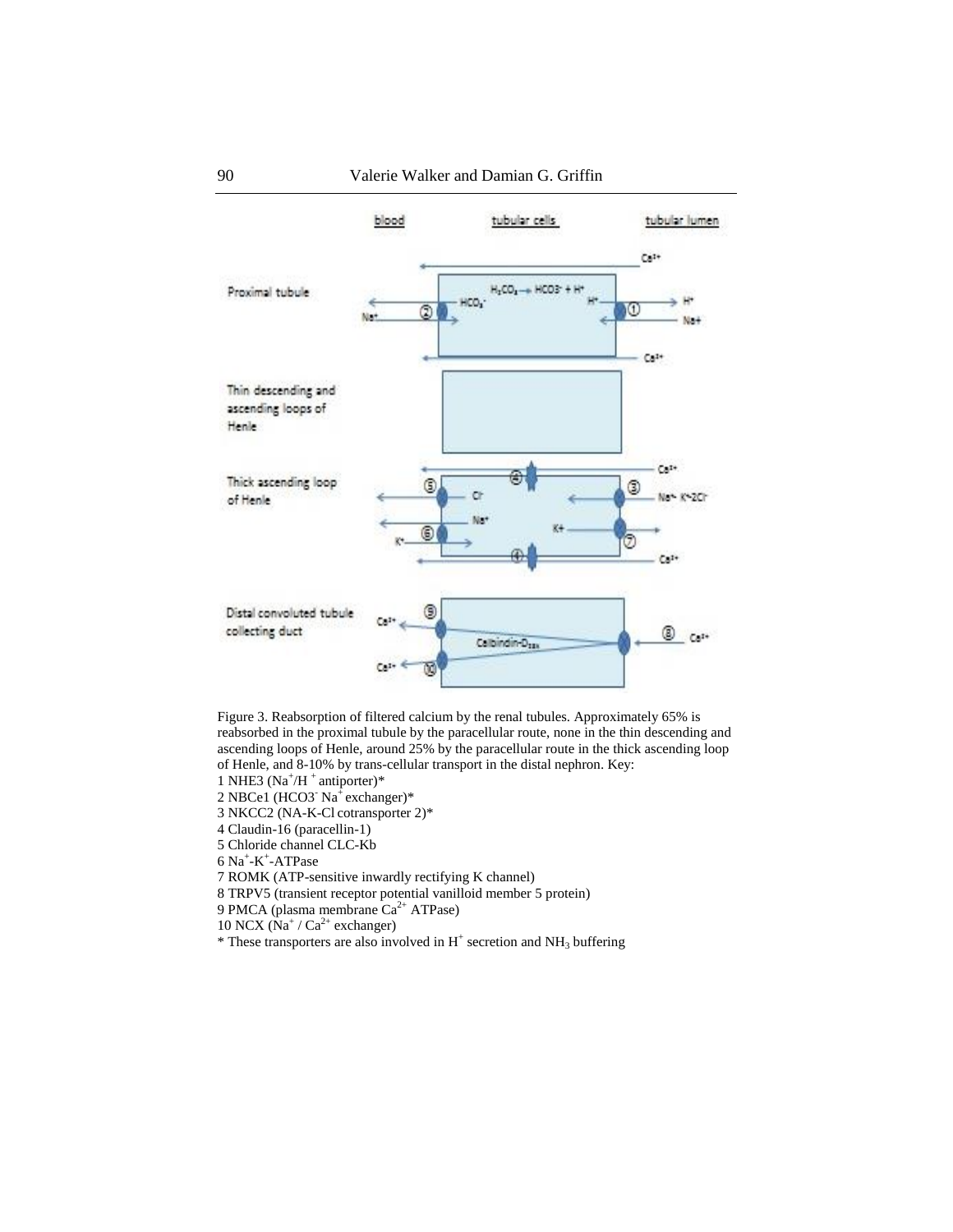## *Study 2 (b) Comparison of Stone Risk Factors of Men with Hypercalciuria due to Reduced Renal Reabsorption of Calcium and Those with a High Filtered Load*

We then compared stone risk factors of the 55 hypercalciuric men in the lowest filtration quintile with the 55 in the highest (Table 6). The recurrence rate for stones and incidence of a first degree relative with stones were high, and similar, in both groups. The men with high calcium filtration reabsorbed a very large proportion of the filtered load but not enough to achieve a normal 24h urinary calcium excretion. Compared with men in the lowest quintile, they had higher 24h urine calcium, oxalate and urate excretion and, of greater significance for stone risk, higher urinary concentrations per liter of calcium, oxalate and urate. These increases could account for their younger age at their first stone episode and at the time of referral to the clinic. The incidence of phosphaturia was similar and high in both groups, and plasma PTH and urine pH were not significantly different.

### **Mechanism of Decreased Renal Reabsorption of Calcium**

Genetic variation in the renal handling of calcium seems the most likely explanation for decreased calcium reabsorption in hypercalciuria. Because of the stringent selection criteria for this study, other possible causes [38, 39] were considered to be highly unlikely, although we cannot exclude a high dietary sodium consumption [8, 39] since urinary sodium excretion was not recorded on the database. A familial risk for stones has been well documented. [4, 7, 15, 18, 19] One study reported a frequency of 16.8% of a first degree affected relative of men and 22.7% of women with stones compared with 6% of controls. [40] There was a high incidence of patients with first degree relatives with stones in our cohort, and heritability was clearly evident in our family study. Our findings in the family study strongly support inheritance of hypercalciuria.

#### Calcium Reabsorption by the Renal Tubules

Reabsorption of calcium by the renal tubules is now known to occur through the highly co-ordinated activities of a growing number of identified renal transport processes. [4, 12, 13, 15, 41] Others will almost certainly be discovered. Calcium reabsorption is closely integrated with the transport of  $H^+$ ions, phosphate and other anions and some transporters are structurally associated through binding to common intracellular scaffolding proteins. [42, 43] Figure 3 presents a simplified overview. Briefly, circulating ionized and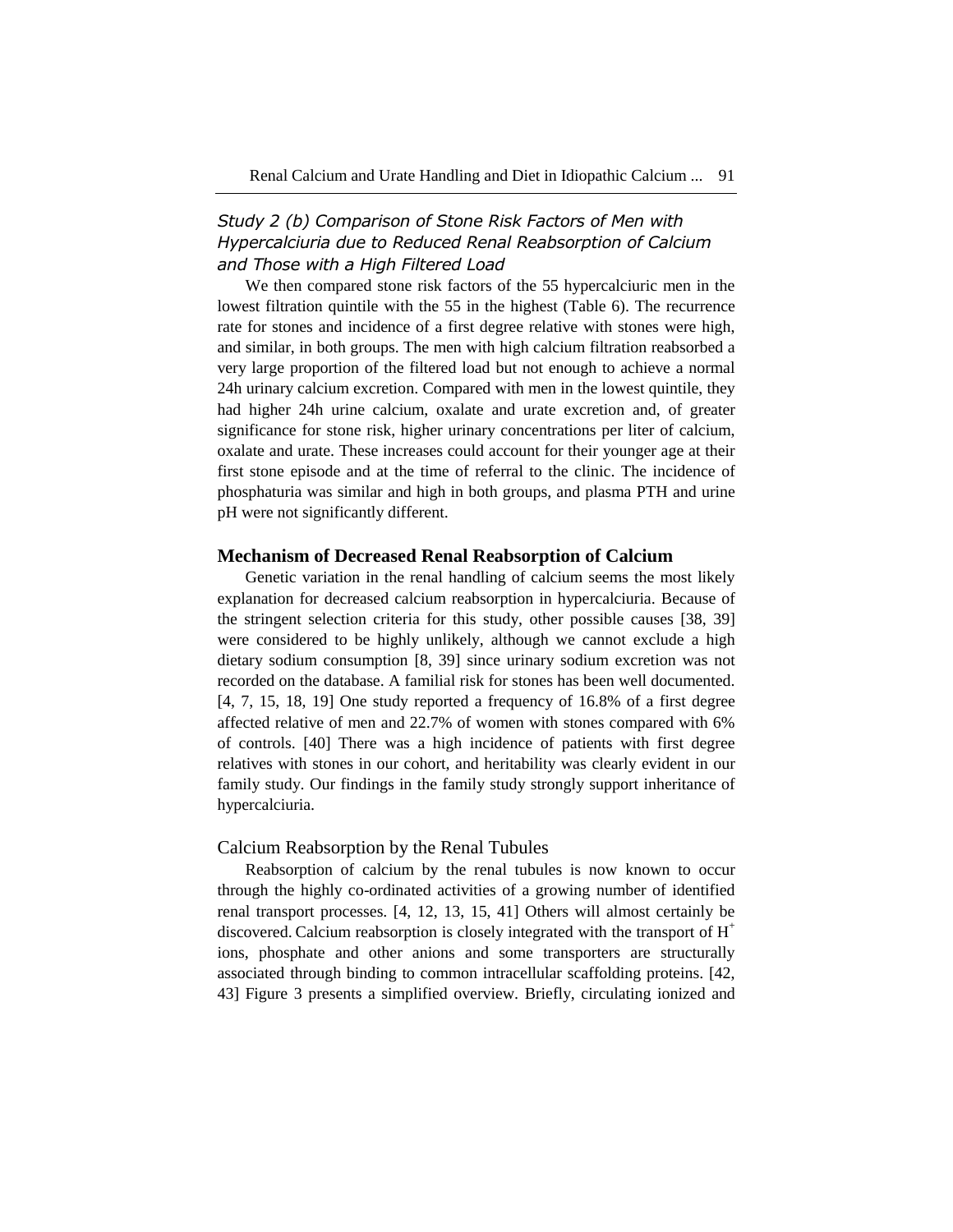complexed calcium is filtered into the kidneys and normally around 98% is subsequently reabsorbed back into the blood. Most (around 65%) is reabsorbed in the proximal tubules, none in the thin ascending and descending loops of Henle, around 25% in the thick ascending limb of loop of Henle (TAL) and 8-10% in the distal convoluted tubule and collecting duct. It is in the distal nephron that calcium reabsorption is finely controlled by PTH and 1,25-DHCC. Calcium sensing receptors (CASR), located on the apical membranes of the cells lining the proximal tubules and inner medullary collecting duct, and the basolateral membranes of cells in the TAL and the distal nephron, monitor luminal and blood calcium levels and regulate calcium reabsorption. In the proximal tubule most calcium is reabsorbed by the paracellular route driven by the lumen positive potential difference generated by the  $Na<sup>+</sup>/H<sup>+</sup>$  antiporter NHE3 which is the principal sodium proximal tubular transporter. Absorption from the TAL similarly is paracellular, in this case driven by a lumen positive voltage generated by the bumetamide-sensitive  $Na^+$ -K<sup>+</sup>-Cl<sup>-</sup> cotransporter (NKCC2). Intracellular  $Na^+$  and Cl<sup>-</sup> concentrations are maintained by the activities of  $Na^+/K^+$ -ATPase and the chloride channel  $CLC-Kb$ .  $K^{+}$  is transported back into the tubular lumen by the ATP-sensitive inwardly rectifying potassium (ROMK) channel creating the voltage which drives  $Ca^{2+}$  into the blood through claudin-16 (paracellin -1) tight junctions. In the distal nephron calcium is actively reabsorbed. It enters the cells by the transient receptor potential vanilloid member 5 protein (TRPV5) channel, is transported through the cells bound to calbindin- $D_{28k}$  and exported via the  $Na^{+}/Ca^{2+}$  exchanger (NCX) and plasma membrane  $Ca^{2+}$  ATPase (PMCA). [12, 44]

#### Genetic Abnormalities which Cause Hypercalciuria

Hypercalciuria, nephrocalcinosis and nephrolithiasis are features of some inherited monogenic disorders, [4, 12, 13, 15, 41] but these are exceptionally rare and not likely to be encountered in a stone clinic. However, common polymorphisms of these and other so far unidentified genes which have a small variable effect on transporter function probably account for the inherited variation in calcium excretion in the general population. The profile of activities of the 'package' of transporter genes inherited will determine the susceptibility to hypercalciuria perhaps through a threshold effect. Coinheritance of genes with polymorphisms associated with excretion of other stone risk factors, for example phosphate, oxalate or urate, will add to the genetic risk for stone formation. The search for polymorphisms of familiar renal calcium transporters has been unproductive so far. Two studies found a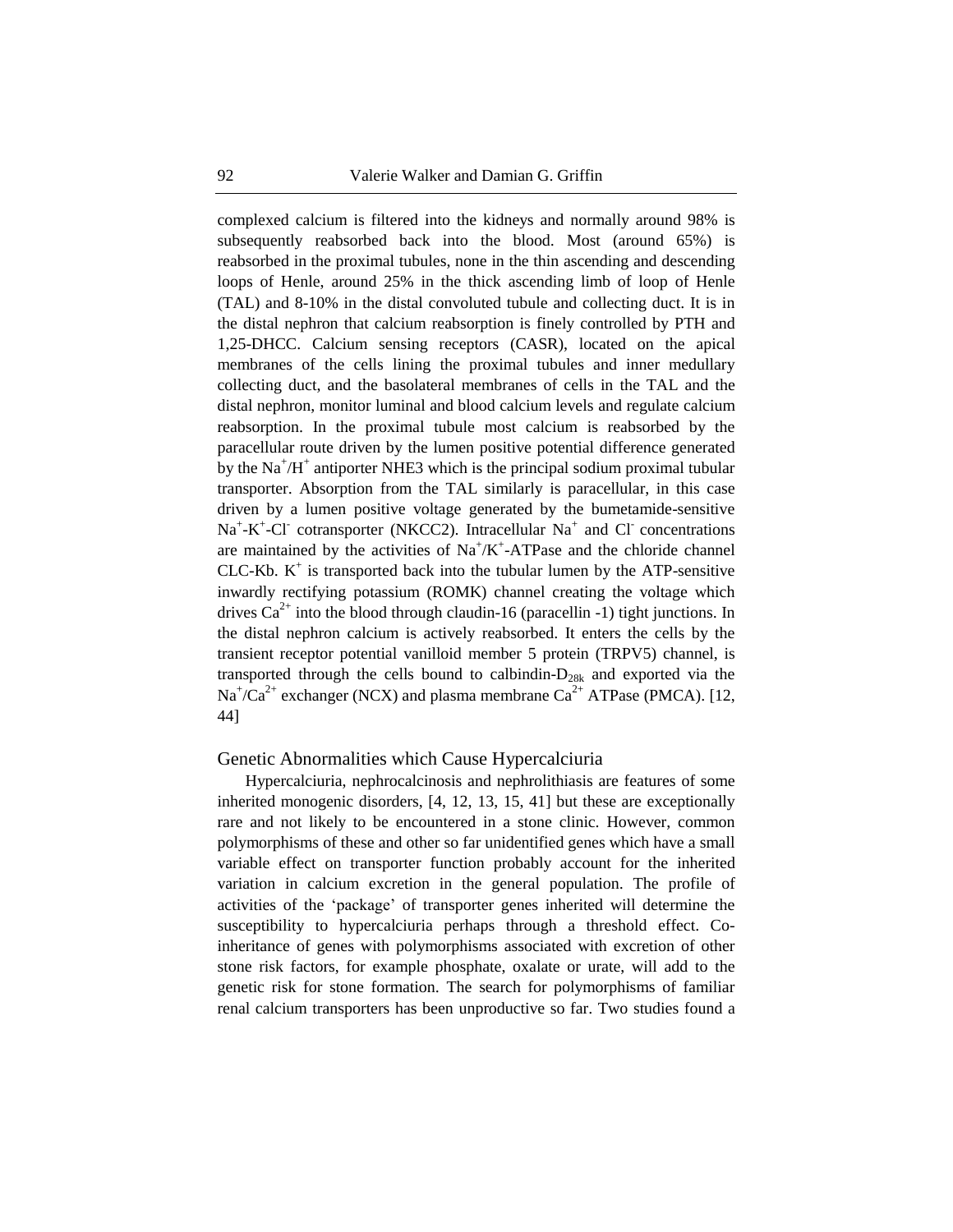potential susceptibility locus near the vitamin D receptor gene but others found no evidence of linkage. An Italian study found a gain of function polymorphism of the CASR gene in women which was associated with an increased risk of hypercalciuria, but other studies reported negative findings, and others found no evidence of an association with the 1α-cholecalciferol hydroxylase gene. [4, 12, 13, 15, 41] In one large kindred there was linkage of absorptive hypercalciuria with the soluble adenyl cyclase gene, but the mechanism by which an abnormality of this enzyme would increase calcium excretion is unknown. [45] In our family study, we found no evidence of linkage of the genes for the CASR, thiazide-sensitive sodium chloride cotransporter, vitamin D receptor and NPT2 sodium-phosphate cotransporter-2 with hypercalciuria or phosphaturia. The linkage of NPT2 to fasting hypocitraturia in one kindred, indicates possible interaction of this pH dependent gene with renal citrate metabolism, which may be via  $H^+$  secretion. An exciting fairly recent development has been the discovery of NHERF-1 and NHERF-2 which are members of a protein family called the Sodium-Hydrogen-Exchanger Regulatory Factor. They contain tandem domains (PDZ domains) which are recognized by a range of proteins. In rat and mouse kidney, NHERF-1 is highly expressed in the renal proximal tubule. It binds to a range of proteins which include NHE3, NPT2, the sodium-bicarbonate transporter and the PTH receptor. Binding with NHERF-1 targets NPT2 to the apical membrane and is essential for its activity, inhibits NHE3 and initiates degradation of the PTH receptor. NHERF-1 is estrogen-inducible. NHERF-1 knock-out mice have phosphaturia, hypercalciuria, hyperuricosuria, raised 1,25-DHCC and a tendency to low PTH. NHERF-2 is localized principally in the distal nephron and binds to TRPV5, the outer medullary potassium channel and H + -ATPase. [42, 46-48] In our family study, hypercalciuria was significantly associated with raised 1,25-DHCC levels which could not be explained by hypophosphatemia or increases in plasma PTH and which might be consistent with an abnormality of NHERF-1.

### **Mechanisms Causing Hyperfiltration of Calcium**

Higher calcium filtration of men in the top quintile was explained largely by their higher creatinine clearance which was above an upper reference limit of 200l/24h in 54 (98%) of cases. Inaccurately timed collections might have accounted for this, [49] but was an unlikely explanation for the group as a whole. [22]

Raised creatinine clearance was observed in one other study of hypercalciuric male recurrent stone formers on a free choice diet. Compared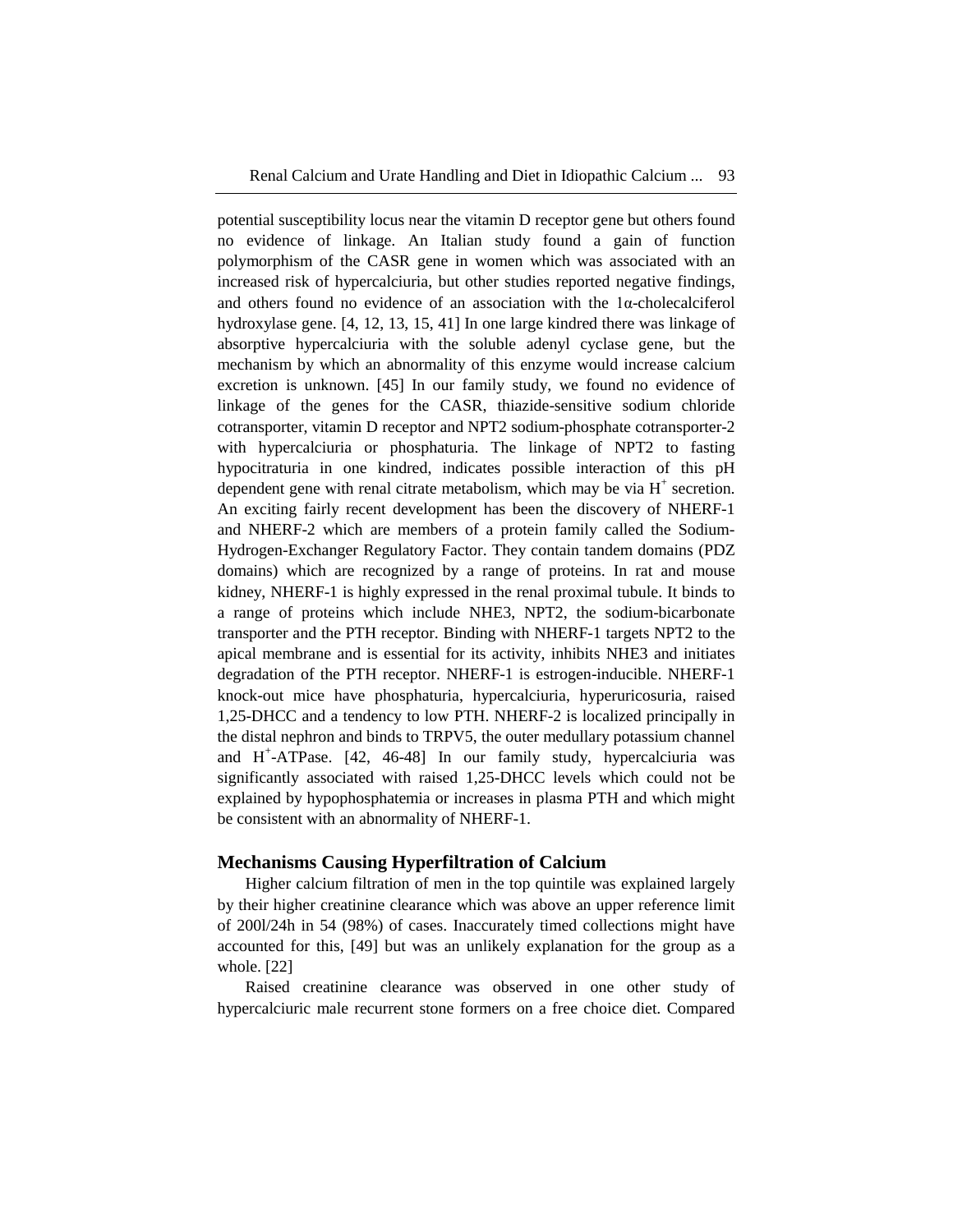with normocalciuric recurrent stone formers and controls, they had increased renal mass and 24h urinary creatinine excretion and a higher ratio of plasma 1,25-DHCC to PTH which is an index of regulation of 1,25-DHCC production. [50] In another study of stone formers with idiopathic hypercalciuria, creatinine clearance decreased after 15 days of dietary protein restriction, but not significantly. There was a significant decrease in the ratio of plasma 1,25-DHCC to PTH. [51] There is a large body of evidence to show that high intakes of protein and amino acids increase GFR in animals and humans, whether this is measured by creatinine clearance or by other techniques which avoid interference from dietary creatine. [52-57] In shortterm studies of healthy humans ( $\leq$  3 weeks) the increase in GFR ranged from negligible to 20%. The increase was greater on diets maintained for months or years. [57] Acute protein loading causes a rapid increase in GFR which, in one study, reached a peak by 2.5h. [54] This has been associated with changes in intra-renal perfusion, [55] and in animal models, high protein feeding causes parallel changes in GFR and renal plasma flow indicating a hemodynamic response. In rats, renal size increases due to enlargement of both the renal tubules and glomeruli. [57] Despite extensive investigation, the mechanisms which cause the changes in intra-renal blood flow are still unclear. It has been proposed that increased production of the vasodilator nitric oxide (NO) from L-arginine in the kidneys may be responsible. [56, 57] Infusion of L-arginine or amino acid mixtures into isolated perfused kidneys increases renal blood flow, [57] and administration of an inhibitor of NO synthesis,  $N^G$ monomethyl-L-arginine, via the renal artery into rats infused with amino acids significantly reduced the GFR and renal plasma flow. The NO hypothesis is attractive in view of our increased understanding of the processes which link dietary protein ingestion with renal NO synthesis. [58] In the kidneys, NO is produced by the arginine-citrulline–nitric oxide cycle. [59] The arginine substrate for this cycle derives mainly from citrulline which is synthesized in the small intestine from ingested amino acids and from endogenously produced glutamine. Endogenous glutamine production is increased after protein ingestion. Citrulline is transported from the intestine to the kidneys where it is converted to arginine and exported to the circulation or metabolized via the arginine-citrulline–nitric oxide cycle. High protein consumption could account for the high creatinine clearance values observed in our study through a true increase in GFR, exaggerated by a spurious increase due to a high creative intake from meat, [49] and hemodynamic changes within the kidney might have reduced the renal reabsorption of calcium. There is now a large body of evidence that high protein consumption increases urinary calcium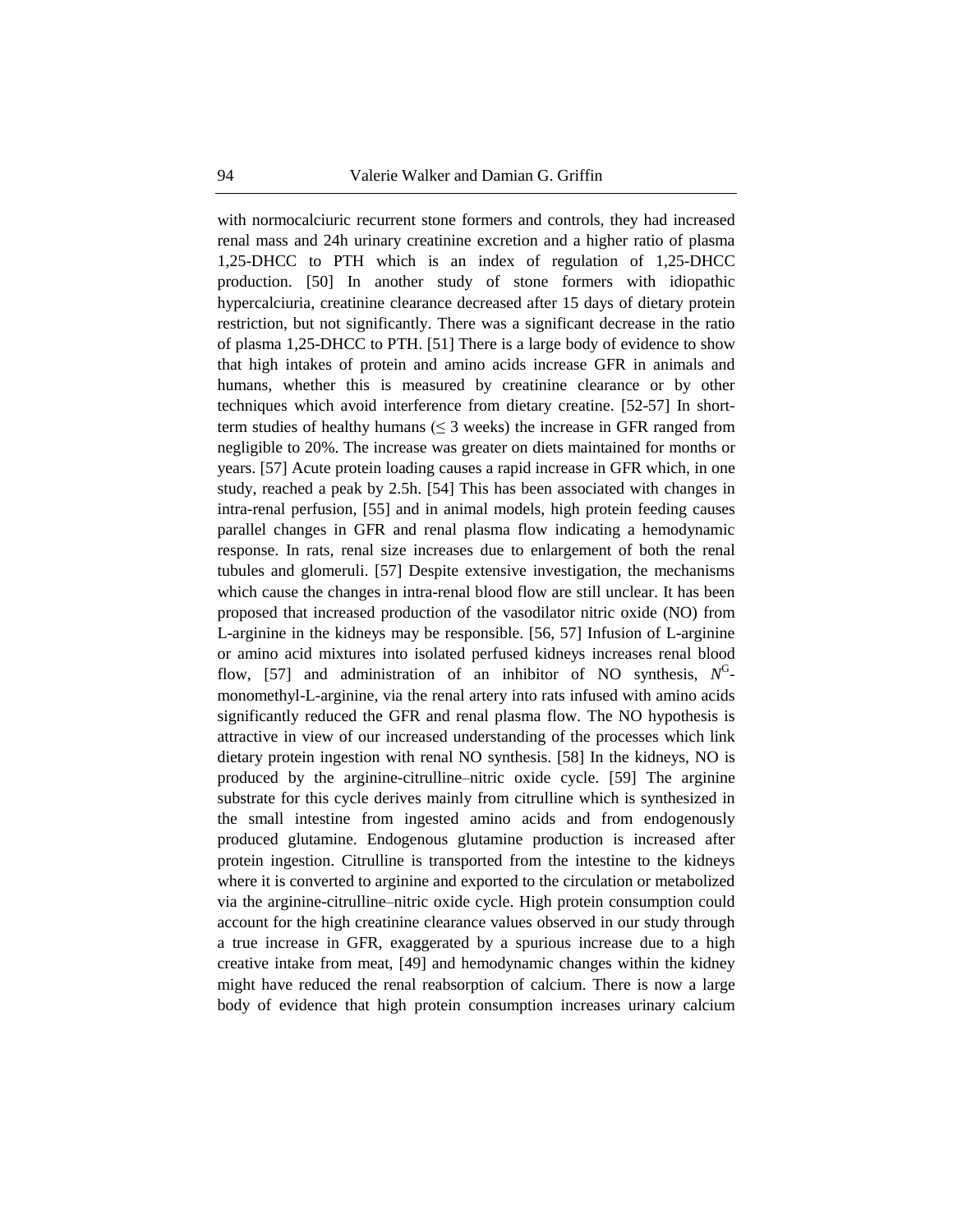excretion, [51, 60, and 61] and reduced renal absorption may be a contributory factor. However, this is speculative since, although discussed with the patients, protein intakes were not calculated. Dietary excesses together with increased GFR might also explain the higher oxalate and urate excretion in this group. [3, 8, 50] These abnormalities are frequently associated with a high protein intake. [51] Dietary protein restriction for 15 days led to significant decreases in urinary excretion of calcium, urate and oxalate. [51]

### Study 3. Comparison of Risk Factors of Hyperuricosuric Male Stone Formers with High and Low Filtered Urate [23]

Using a similar approach to study 2 for hypercalciuric men, we investigated 153 male idiopathic stone formers who had hyperuricosuria. [23] As for hypercalciuria, there was a wide inter-individual variation in the net reabsorption of urate (the difference between the amounts of urate filtered and excreted per 24h) at each level of filtered urate, and the net percentage of urate reabsorbed was lower than for normouricosuric men (Figure 4). These findings indicate that a reduced capacity for net urate reabsorption is a common underlying abnormality in hyperuricosuria.



Figure 4. Correlation between filtered urate and net percentage reabsorption by 142 hyperuricosuric male stone formers with 477 normouricosuric stone formers after excluding those with clinical disorders or medications known to alter urate turnover. Spearman's coefficient r (95% CI): for hyperuricosuric men: r 0.89, CI 0.85, 0.92, P <0.001; for normouricosuric men r 0.70, CI 0.65, 0.75, P < 0.001. From Walker et al. 2014, Urolithiasis 42 (4) 291-300<sup>23</sup>. Figure reproduced with kind permission of Springer Science + Business Media.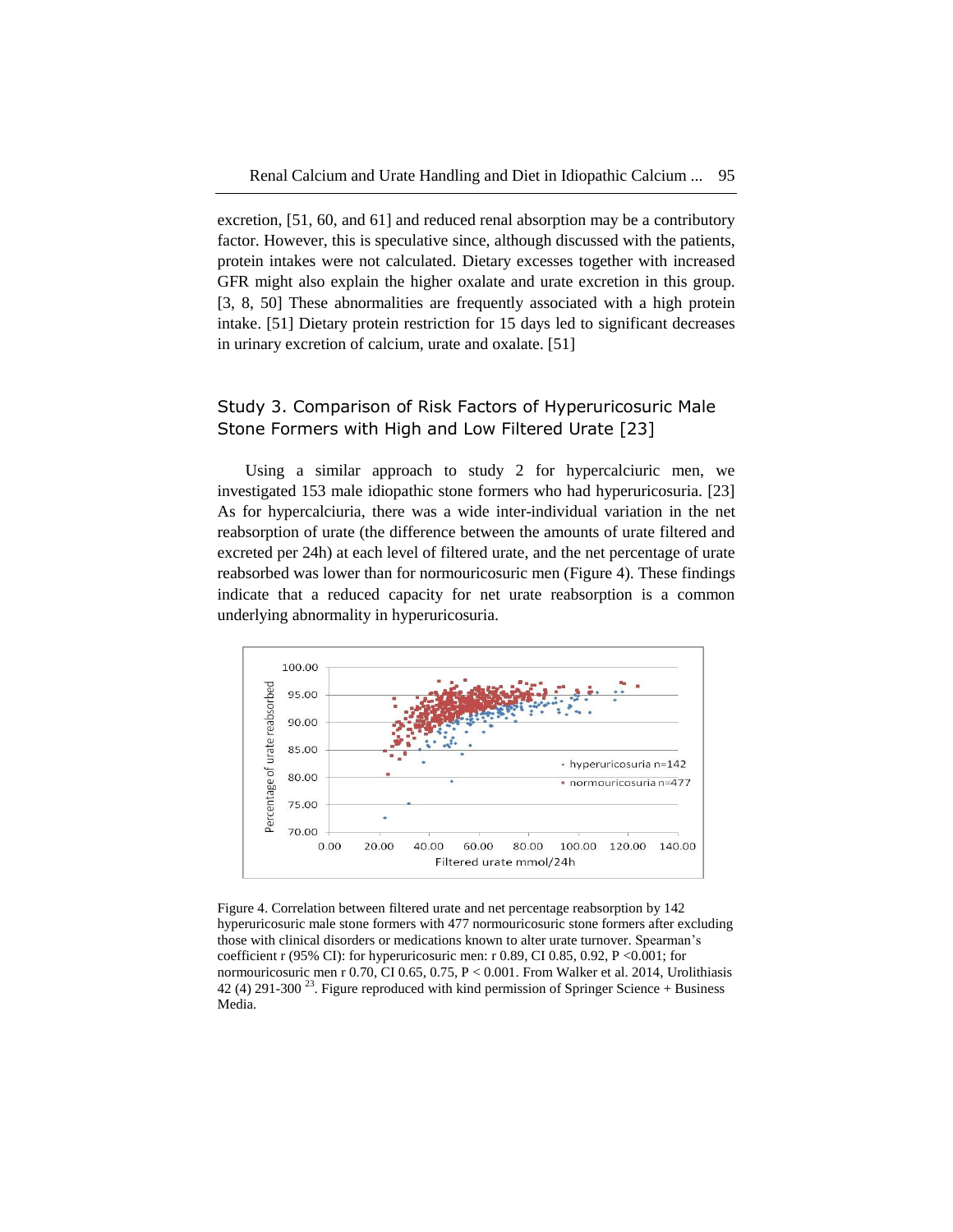Thirty (21%) of the hyperuricosuric men had values for filtered urate which were below the median value for 477 male stone formers with normouricosuria. They were identified as a group whose hyperuricosuria was likely to be due to reduced net renal reabsorption of urate and were designated as low filtrators. In Table 7 their risk factors for stones are compared with those of the 30 men with the highest urate filtration ('high filtrators'). In both groups there was a high incidence of stone recurrence. Only 7% of high filtrators had a first degree relative with stones compared with 20% of low filtrators, but the difference was not statistically significant. In contrast to the findings in study 2 for hypercalciuria, there were no differences in age at the first stone episode or clinic assessment. However, there were differences in their factors for stone risk. High filtrators had higher urinary oxalate excretion, and low filtrators had lower  $TmpO<sub>4</sub> / GFR$  values. Calcium and urate excretion and urine pH were similar. Higher filtration was explained both by higher plasma urate concentrations and higher creatinine clearance. This was > 200l/ 24h in 75% of men. Most of the large excess of filtered urate was reabsorbed and 24h urate excretion of high filtrators was no higher than of low filtrators.

### *Mechanisms of Decreased Net Renal Reabsorption of Urate*

Net renal urate reabsorption is decreased by medications, an expansion of plasma volume and genetic deficiencies of transport proteins for urate in the kidneys. We excluded patients taking uricosuric drugs, few patients had significantly impaired renal function (eGFR  $<$  60 ml/min/m<sup>2</sup>) and none had recorded inappropriate antidiuretic hormone secretion. [62, 63]

### *Renal Urate Excretion*

Almost all the urate excreted in urine is produced endogenously as an end product of purine metabolism. It circulates in the blood as sodium urate which is filtered freely into the kidneys. In the proximal tubules, most of the filtered urate is reabsorbed into the blood but some is also secreted into the tubules. These processes occur in the proximal tubules. Normally around 8–12 % of the filtered load is finally excreted in the urine. [62, 64, 65] Urate reabsorption and secretion involves complex interaction between several transporters. Some have been identified and characterized. URAT1 is the major apical membrane transporter which reabsorbs urate. It is functionally coupled to two lactate transporters. The organic anion exchanger OAT4 also contributes to urate reabsorption. GLUT9 (isoform 1; coded by the *SLC2A9* gene) is thought to be the major urate transporter in the basolateral membrane which transfers urate into the blood and interstitial fluid. Another 10 or more proteins may also be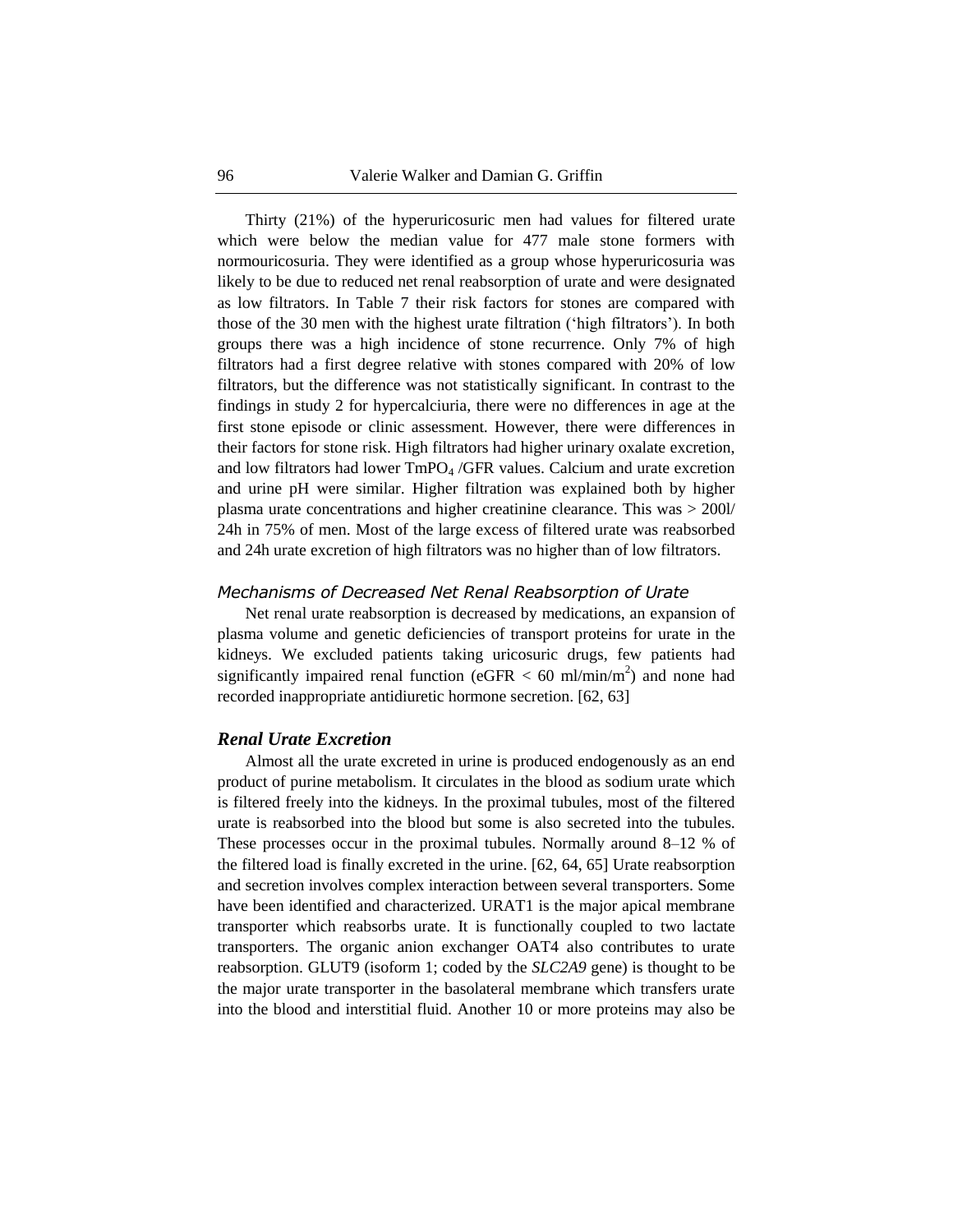involved in urate transport, in some cases coupled with transport of other anions including phosphate, oxalate, lactate and sulfate. [43, 66-68] Some, including URAT1 are tethered to a scaffolding protein, PDZK1, in the proximal tubules together with other transporters and these may function as a molecular complex. [43] So far, only two rare inherited deficiencies of renal urate transporters are known to cause heavy hyperuricosuria, in both cases with very low plasma urate levels: in URAT1 deficiency urate reabsorption from the renal filtrate is severely impaired; in GLUT 9 deficiency transport of urate from the proximal tubules into the renal interstitium is grossly reduced. [43, 64, 66, 69, 70] It is unlikely that any of our patients had these defects. As yet, no gene polymorphisms have been identified which are associated with hyperuricosuria. Variants of the *SLC2A9* gene associated with low fractional excretion of urate and gout have been reported. [65] There are numerous theoretical possibilities for interaction of transporters. For example, changes in ionization of anions (possibly triggered by abnormal  $H^+$  secretion) might have a secondary effect on urate transport. Primary hyperuricosuria is likely to be polygenic in the majority of cases and due to the summation of inherited gene polymorphisms which individually have a weak effect.

### *Mechanisms Causing Hyperfiltration of Urate*

Hyperfiltration in our study groups was explained by increased creatinine clearance and, in contrast to the hypercalciuric men in study 2, also to an increase in plasma urate. There was no evidence that the increased creatinine clearance was due to inaccurate urine collection in the hyperfiltration group as a whole. [23] A high protein intake could explain the increased GFR, and hemodynamic changes within the kidney might also reduce the renal reabsorption of urate (see the discussion above for hypercalciuric men). It could also explain the increased urinary oxalate excretion observed in the high filtrators. In one study, dietary protein restriction for 15 days reduced urate and oxalate excretion significantly, as well as decreasing calcium excretion. [51] The raised plasma urate levels of high urate filtrators compared with low filtrators may be indicative of a higher dietary intake of animal protein.

# **Conclusion**

Kidney stones are pathological products. They indicate that there is a problem somewhere in the handling and/ or excretion of minerals or anions but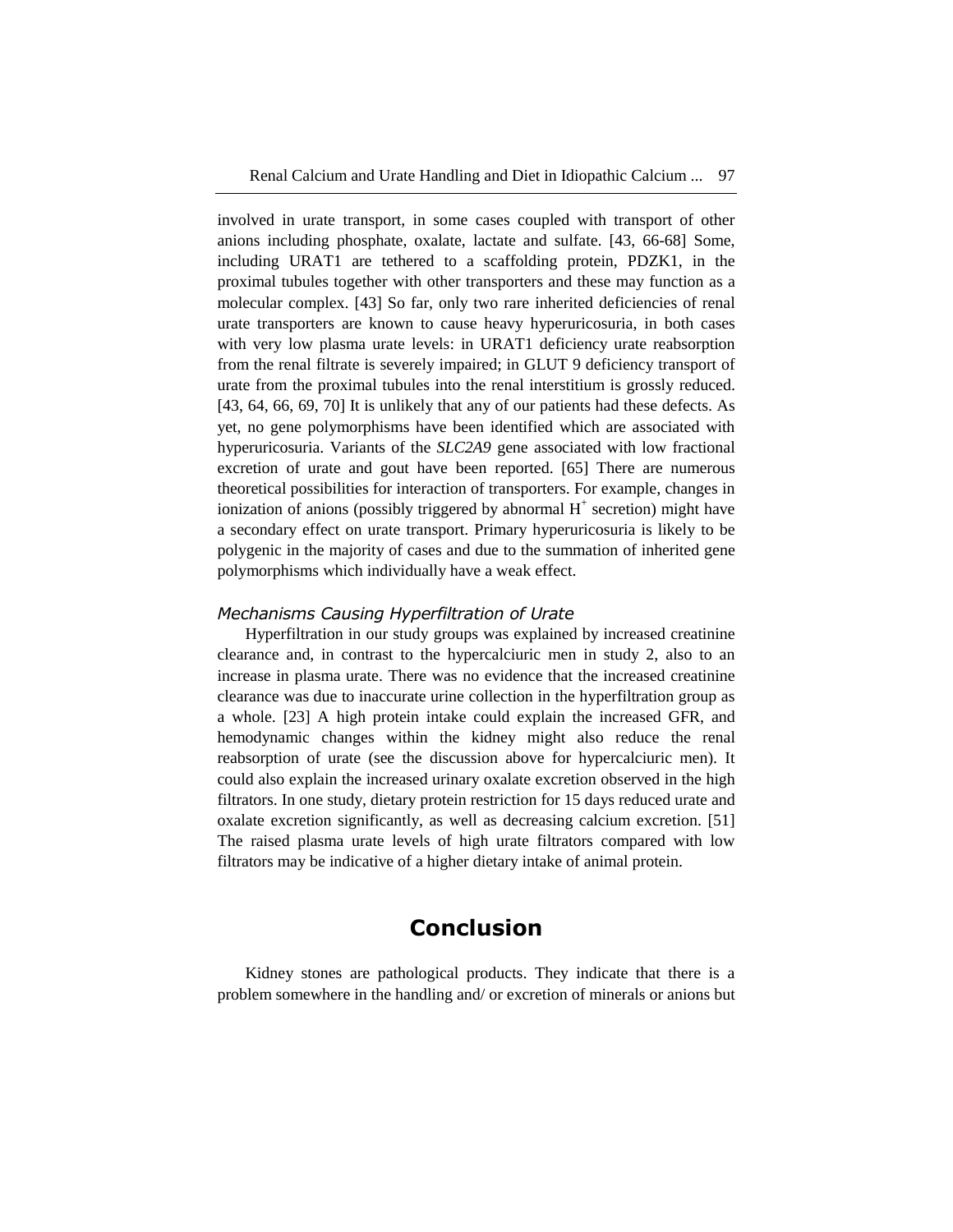rarely point to the cause. Hypercalciuria or hyperuricosuria are clues to the site of the primary problem but cannot identify it since they are merely biochemical end-points which may have multiple origins. In the majority of cases they appear to arise from a mis-match between the diet and the genetic constitution of an individual. Mineral absorption and excretion involves the interaction of numerous proteins, and polymorphisms of their genes will modify their activity. Family and population studies show that the inherited factors contribute around 50% to the risk for hypercalciuria, and that inheritance is polygenic. The capacity of an individual to handle minerals will depend upon the combined activities of the 'package' of genes inherited and their protein products. This in turn will determine dietary tolerance. With low capacity, hypercalciuria will develop even on a standard diet. The risk will increase with increasing dietary excesses. The escalation in stone formation world-wide is almost certainly a reflection of dietary changes. From our own studies we suggest that a higher protein intake may be an important contributor. With the dramatic recent developments in our understanding of mineral and organic anion turnover, and in technology enabling rapid throughput DNA analysis, we now have the opportunity to get to the root of the problems. However, it will be fundamental to define the phenotypes of stone formers as precisely as possible if the genetic analyses are to be fruitful. Stone formers could prove to be an exciting group for elucidating renal tubular transport mechanisms. Better understanding must surely expand the therapeutic options to prevent stone recurrence, which are currently very limited and have not progressed for decades.

- **Funding:** The Southampton family study was funded by the then NHS Executive South and West. The data base studies were funded by the Southampton Hospital Charity.
- **Ethics:** The Southampton family and data base studies were approved by the local ethics committee, now the Southampton & South West Hampshire Research Ethics Committee.
- **Competing interests:** Neither author has competing interests to declare

# **References**

[1] Coe FL, Evan A, Worcester E. Kidney stone disease. *J Clin Invest* 2005; 115: 2598-608.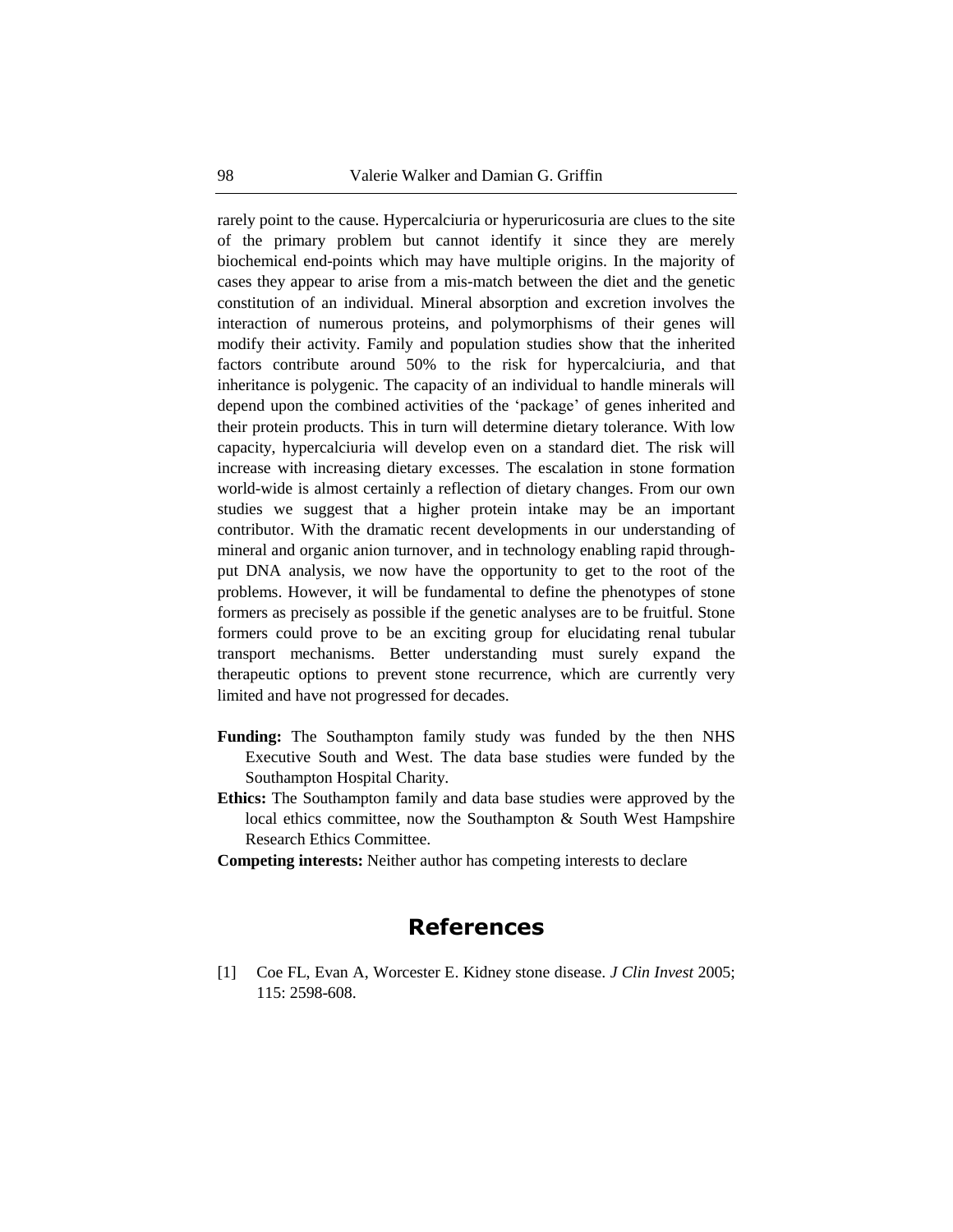- [2] Hughes P. Kidney stones epidemiology. *Nephrology* 2007; 12: S26-S30.
- [3] Robertson WG. *Urinary tract calculi.* In: Nordin BEC, Need AG, Morris HA, eds. Metabolic Bone and Stone Disease. Edinburgh: Churchill Livingstone, 1993: 249-311.
- [4] Sayer JA. The genetics of nephrolithiasis. *Nephron Exp Nephrol* 2008; 110: e37-e43.
- [5] Pearle MS, Calhoun EA, Curhan GC. *Urolithiasis.* In: Litwin MS, Saigal CS, eds. Urologic Diseases in America. Washington, DC: US Government Publishing Office, 2004; NIH No. 04-5512: pp 3-39.
- [6] Tiselius H-G. Who forms stones and why? *European Urology Supplements* 2011;10: 408-14.
- [7] Coe FL, Favus MJ. *Neprolithiasis*. In: Brenner BM, Rector FC, eds. The Kidney, 4<sup>th</sup> edn. Philadelphia: WB Saunders Company, 1991; vol 2: 1728-67.
- [8] Tiselius H-G. *Aetiological factors in stone formation.* In: Davison AM, Cameron JS, Grünfeld J-P, et al. eds. Oxford Textbook of Clinical Nephrology 3<sup>rd</sup> Ed. Oxford: Oxford University Press, 2005: 1199-1223.
- [9] Sakhaee K, Maalouf NM, Sinnott B. Kidney stones 2012: pathogenesis, diagnosis, and management. *J Clin Endocrinol Metab* 2012; 97: 1847- 60.
- [10] Levy FL, Adams-Huet B, Pak CYC. Ambulatory evaluation of nephrolithiasis: an update of a 1980 protocol. Am J Med 1995; 98: 50-9.
- [11] Worcester EM, Gillen DL, Evan AP et al. Evidence that postprandial reduction of renal calcium reabsorption mediates hypercalciuria of patients with calcium nephrolithiasis. *Am J Physiol Renal Physiol* 2007; 292: F66-75.
- [12] Frick KK, Bushinsky DA. Molecular mechanisms of primary hypercalciuria. *J Am Soc Nephrol* 2003; 14: 1082-95.
- [13] Worcester EM, Coe FL. New insights into the pathogenesis of idiopathic hypercalciuria. *Semin Nephrol* 2008; 28: 120-32.
- [14] Pearle MS, Roehrborn CG, Pak CY. Meta-analysis of randomized trials for medical prevention of calcium oxalate nephrolithiasis. *J Endourol* 1999; 13: 679-85.
- [15] Moe OW, Bonny O. Genetic hypercalciuria. *J Am Soc Nephrol* 2005; 16: 729-45.
- [16] Coe FL, Parks JH, Moore ES. Familial idiopathic hypercalciuria. *N Engl J Med* 1979; 300: 337-40.
- [17] Pak CYC, McGuire J, Peterson R et al. Familial absorptive hypercalciuria in a large kindred. *J Urol* 1981; 126: 717-19.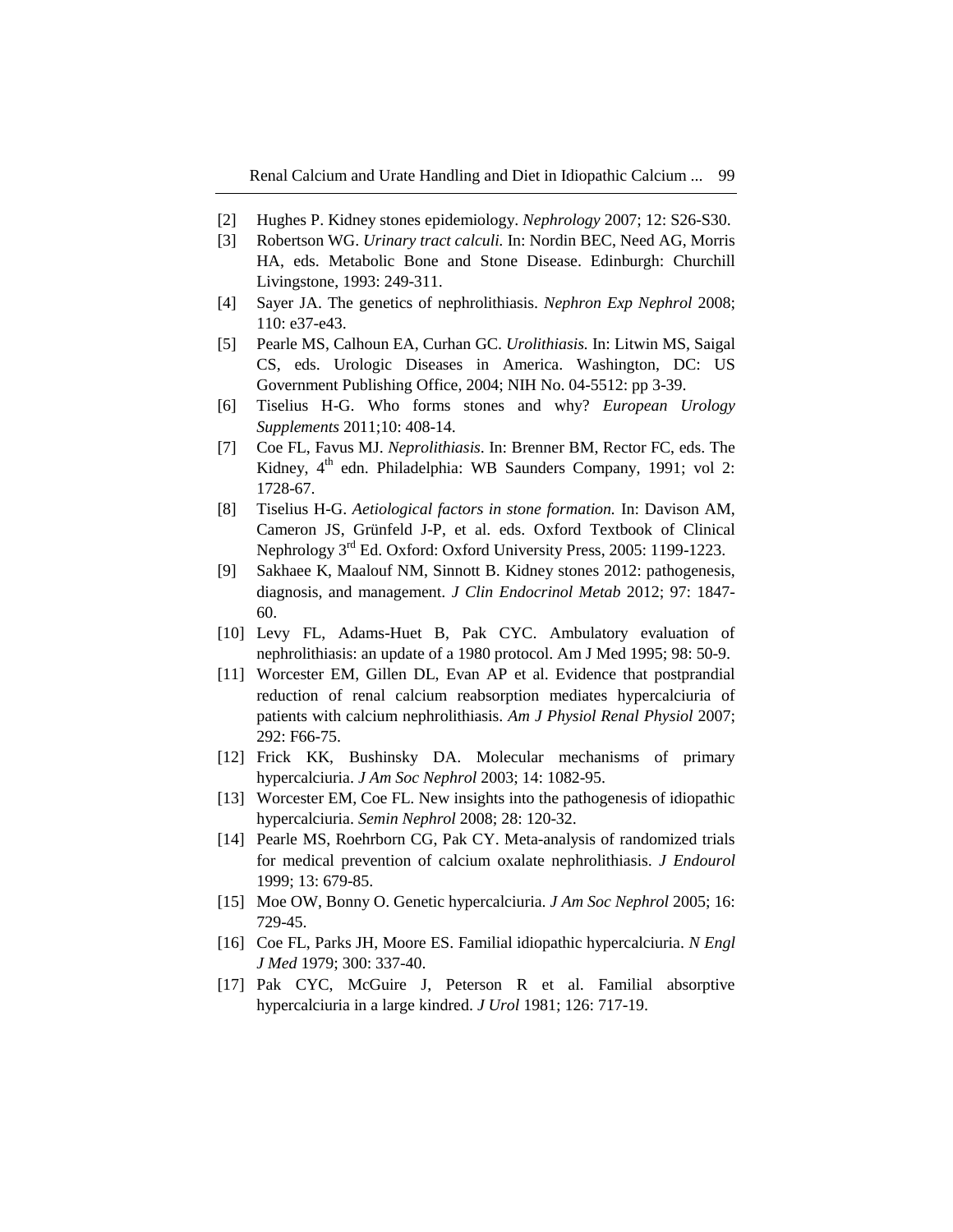- [18] Curhan GC, Willett WC, Rimm EB, et al. Family history and risk of kidney stones. *J Am Soc Nephrol* 1997; 8: 1568-73.
- [19] Griffin DG. A review of the heritability of idiopathic nephrolithiasis*. J Clin Pathol* 2004; 57: 793-6.
- [20] Stechman MJ, Loh NY, Thakker RV. Genetics of hypercalciuric nephrolithiasis: renal stone disease. *Ann NY Acad Sci* 2007; 1116: 461- 84.
- [21] Walker V, Stansbridge EM, Griffin DG. Demography and Biochemistry of 2800 patients from a renal stones clinic. *Ann Clin Biochem* 2013; 50: 127-39.
- [22] Walker V, Cook P, Griffin DG. Male hypercalciuric stone formers with low renal calcium reabsorption. *J Clin Pathol* 2014; 67: 355–60.
- [23] Walker V, Cook P, Griffin DG. Characterisation of risk factors for stones in hyperuricosuric men attending a stone clinic. *Urolithiasis* 2014; 42: 291-300.
- [24] Walton RJ, Bijvoet OLM. Nomogram for derivation of renal threshold phosphate concentration. *Lancet* 1975; 2: 309-10.
- [25] Hess B, Hasler-Strub U, Ackermann D, et al. Metabolic evaluation of patients with recurrent idiopathic calcium nephrolithiasis. *Nephrol Dial Transplant* 1997; 12: 1362-8.
- [26] Mossetti G, Vuotto P, Rendina D, et al. Association between vitamin D receptor gene polymorphisms and tubular citrate handling in calcium nephrolithiasis. *J Internal Med* 2003; 253: 194-200.
- [27] Curhan GC, Willett WC, Speizer FE, et al. Twenty-four-hour urine chemistries and the risk of kidney stones among women and men. *Kidney International* 2001; 59: 2290-8.
- [28] Rendina D, Mossetti G, De Filippo G, et al. Fibroblast growth factor 23 is increased in calcium nephrolithiasis with hypophosphatemia and renal phosphate leak. *J Clin Endocrinol and Metab* 2006; 91: 959-63.
- [29] Prié D, Ravery V, Boccon-Gibod L, et al. Frequency of renal phosphate leak among patients with calcium nephrolithiasis. *Kidney Int* 2001; 60: 272-6.
- [30] Prié D, Huart V, Bakouh N et al. Nephrolithiasis and osteoporosis associated with hypophosphatemia caused by mutations in the type 2a sodium-phosphate cotransporter. *N Engl J Med* 2002; 347: 983-91.
- [31] Karim Z, Gérard B, Bakhou N, et al. NHERF1 mutations and responsiveness of renal parathyroid hormone. *N Engl J Med* 2008; 359: 1128-35.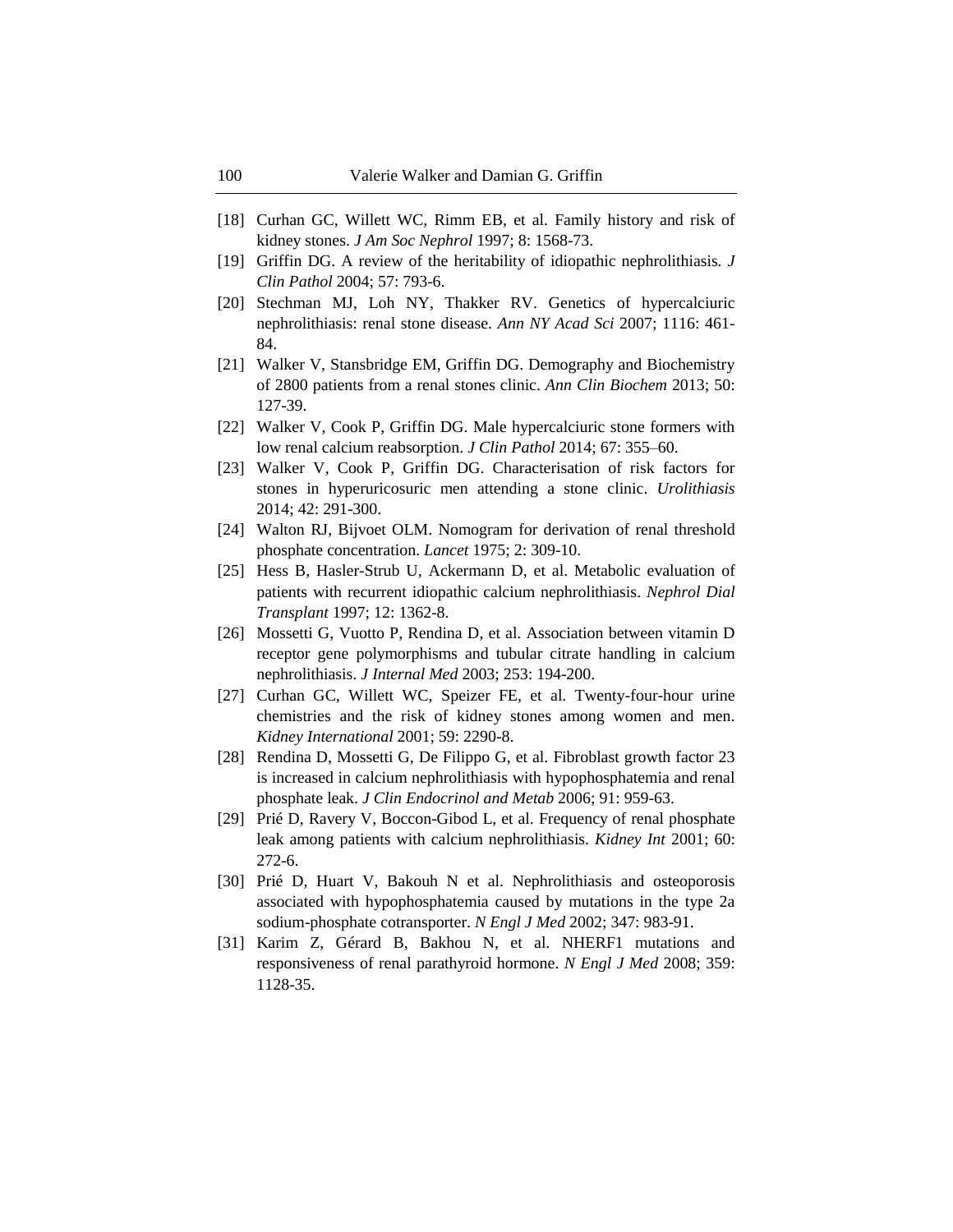- [32] Prié D, Ureña Torres P, Friedlander G. Latest findings in phosphate homeostasis. *Kidney International* 2009; 75: 882-9.
- [33] Telci D, Dogan AU, Ozbek E et al. KLOTHO gene polymorphism of G395A is associated with kidney stones. *Am J Nephrol* 2011; 33: 337- 43.
- [34] Schuette SA, Zemel MB, Linkswiler HM. Studies on the mechanism of protein-induced hypercalciuria in older men and women. *J Nutr* 1980; 110: 305-15.
- [35] Suki WN, Rouse D. *Renal transport of calcium, magnesium and* phosphorus. In: Brenner BM, Rector FC, eds. The Kidney, 4<sup>th</sup> edn. Philadelphia: WB Saunders Company, 1991; vol 1: 380-423.
- [36] Edwards NA, Hodgkinson A. Studies of renal function in patients with idiopathic hypercalciuria. *Clin Sci* 1965; 29: 327-38.
- [37] Peacock M, Nordin BEC. Tubular reabsorption of calcium in normal and hypercalciuric subjects*. J Clin Pathol* 1968; 21: 353-8.
- [38] Moe OW, Huang C-L. Hypercalciuria from acid load: renal mechanisms. *J Nephrol* 2006; 19 Suppl 9: S53-61.
- [39] Borghi L, Schianchi T, Meschi T et al. Comparison of two diets for the prevention of recurrent stones in idiopathic hypercalciuria. *N Engl J Med* 2002; 346: 77-84.
- [40] Lavan JN, Neale FC, Posen S. Urinary calculi: Clinical, biochemical and radiological studies in 619 patients. Med J Aust 1971; 2 : 1049-61
- [41] Eggerman T. Review: genetics of urolithiasis European Medical Journal 2014. emjreviews.com/wp-content/uploads/Review-Genetics-of-Urolithiasis (accessed 29 12 2014).
- [42] Weinman EJ, Mohanlal V, Stoycheff N et al. Longitudinal study of urinary excretion of phosphate, calcium, and uric acid in mutant NHERF-1 null mice. *Am J Physiol Renal Physiol;* 290; F838-43.
- [43] Anzai N, Jutabha P, Amonpatumrat-Takahashi S, et al. Recent advances in renal urate transport: characterization of candidate transporters indicated by genome-wide association studies. *Clin Exp Nephrol* 2012; 16: 89–95.
- [44] Sayer JA, Carr G, Simmons NL. Nephrocalcinosis: molecular insights into calcium precipitation within the kidney. *Clin Sci* 2004; 106: 549-61.
- [45] Reed BY, Gitomer WL, Heller HJ et al. Identification and characterization of a gene with base substitutions associated with the absorptive hypercalciuria phenotype and low spinal bone density. *J Clin Endocrinol Metab 2002*; 87: 1476-85.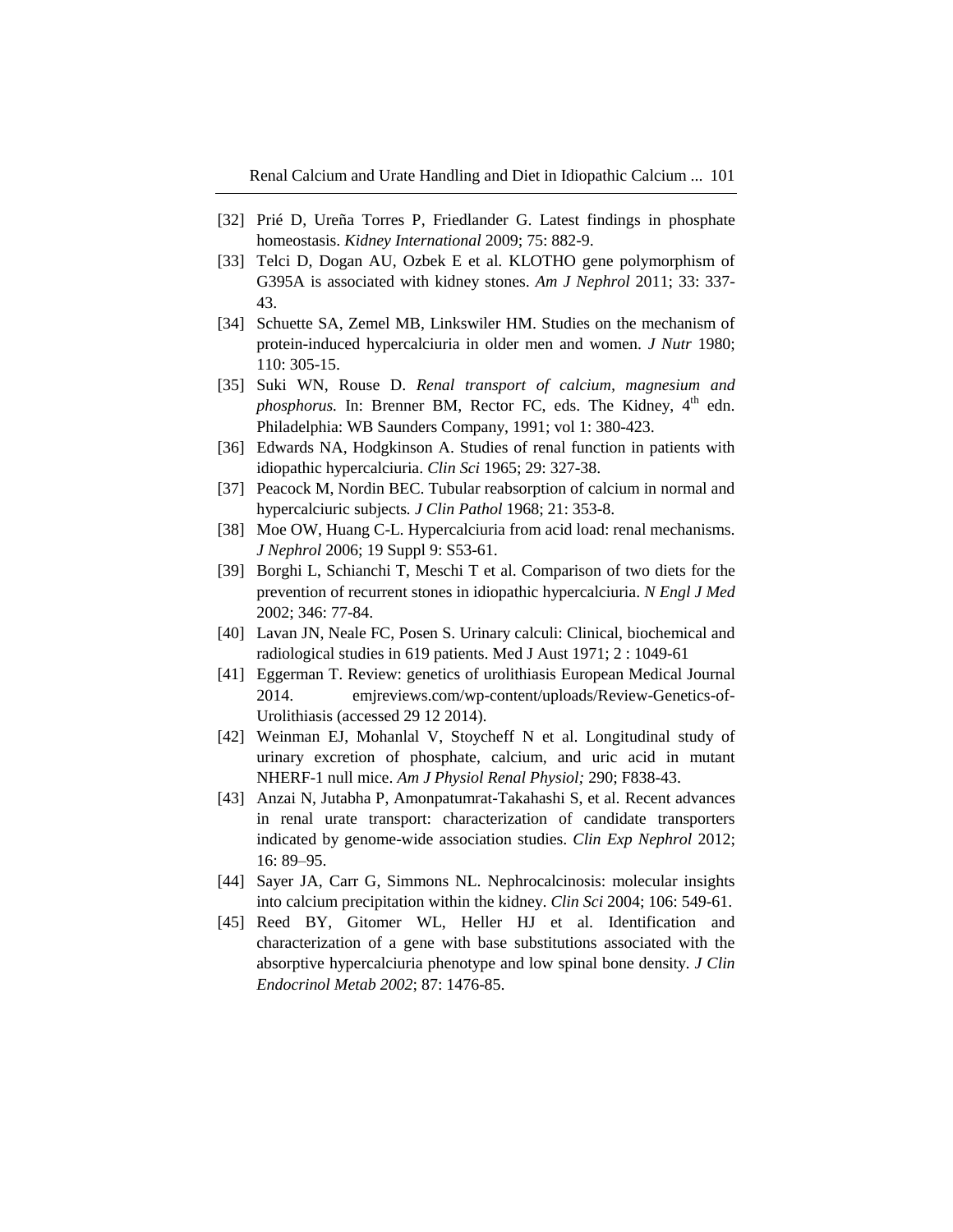- [46] Shenolikar S, Voltz JW, Minkoff CM et al. Targeted disruption of the mouse NHERF-1 gene promotes internalization of proximal tubule sodium-phosphate cotransporter type IIa and renal phosphate wasting. *PNAS* 2002; 99: 11470-5.
- [47] Weinman EJ, Cunningham R, Wade JB et al. The role of NHERF-1 in the regulation of renal proximal tubule sodium-hydrogen exchanger 3 and sodium-dependent phosphate cotransporter 2a. *J Physiol* 2005; 567: 27-32.
- [48] Ardura J A, Wang B, Watkins SC et al. Dynamic Na<sup>+</sup>-H<sup>+</sup> exchanger regulatory factor-1 association and dissociation regulate parathyroid hormone receptor trafficking at membrane microdomains. *J Biol Chem* 2011; 286: 35020-9.
- [49] Levey AS, Madaio MP, Perrone RD. *Laboratory assessment of renal disease: clearance, urinalysis, and renal biopsy.* In: Brenner BM, Rector FC, eds. The Kidney, 4<sup>th</sup> edn. Philadelphia:W.B. Saunders Company, 1991; vol 1: 919-68.
- [50] Hess B, Ackermann D, Essig M et al. Renal mass and serum calcitriol in male idiopathic calcium renal stone formers: role of protein intake. *J Endocrinol & Metab* 1995; 80: 1916-21.
- [51] Giannini S, Nobile M, Sartori L, et al. Acute effects of moderate dietary protein restriction in patients with idiopathic hypercalciuria and calcium nephrolithiasis. *Am J Clin Nutr* 1999; 69: 267-71.
- [52] Kim Y, Linkswiler HE. Effect of level of protein intake on calcium metabolism and on parathyroid and renal function in the adult human male. *J Nutr* 1979; 109: 1399–1404.
- [53] Hegsted M, Linkswiler HM. Long-term effects of level of protein intake on calcium metabolism in young adult women. *J Nutr* 1981; 111: 244– 51.
- [54] Bosch JP, Saccaggi A, Lauer A et al. Renal functional reserve in humans. Effect of protein intake on glomerular function rate. *Am J Med* 1983; 75: 943-50.
- [55] Krishna GG, Newell G, Miller E et al. Protein-induced glomerular hyperfiltration: role of hormonal factors. *Kidney Int* 1988; 33: 578–83.
- [56] Tolins JP, Raij L. Effects of amino acid infusion on renal hemodynamics. Role of endothelium-derived relaxing factor. *Hypertension* 1991; 17: 1045-51.
- [57] King AJ, Levey AS. Dietary protein and renal function. *J Am Soc Nephrol* 1993; 3: 1723-37.